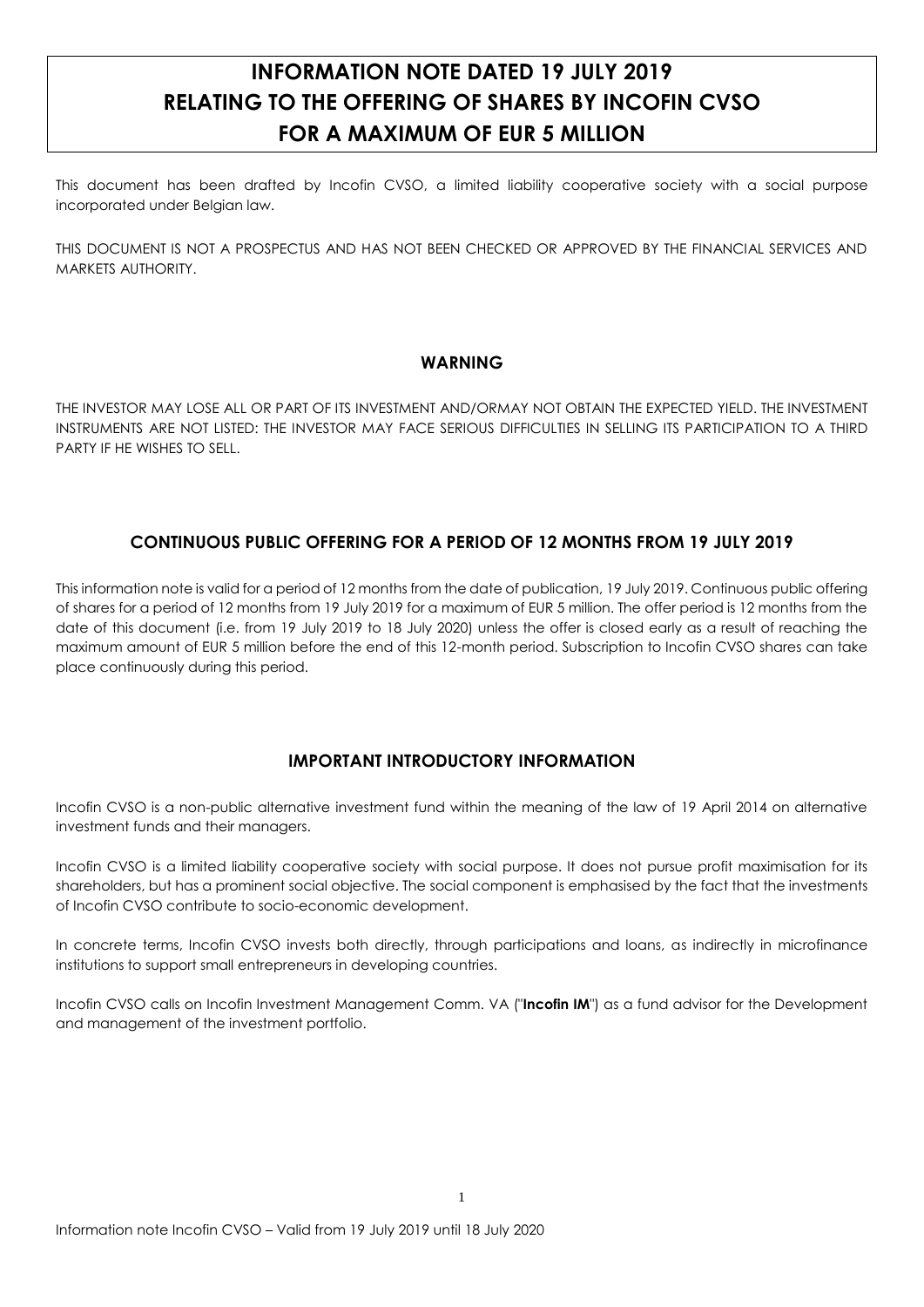# **PART I – RISK FACTORS**

Risks are by definition associated with any investment in shares. Potential risk factors relating to the issuance of Incofin CVSO shares are described below. Before making an investment decision regarding the Incofin CVSO shares, investors must carefully consider the following risk factors, as well as the other information contained in this information note.

The objectives formulated in the articles of association and the nature of the resulting activities entail a number of risks. Incofin CVSO's policy aimes at managing these risks as well as possible without completely ruled out. Incofin CVSO makes a distinction between risk factors specific to Incofin CVSO's activities and risk factors specific to the ownership of shares.

### **Risk factors that are specific to Incofin CVSO's activities.**

Incofin CVSO is mainly exposed to the following types of risks:

### **Credit risks**

Incofin CVSO invests in microfinance institutions ("**MFIs**"), which in turn grant loans to persons who often are unable to submit actual collateral. Incofin CVSO also collaborates with such MFIs and microfinance funds. It cannot be ruled out that the MFIs in which Incofin CVSO invests or with which Incofin CVSO collaborates may become insolvent at some point in time, which could result in the loss of Incofin CVSO's investment. Incofin CVSO manages this risk by:

- · performing rigorous financial analysis;
- assessing business planning;
- evaluating the management and the board;
- requiring regular reporting on the evolution of the activities;
- regular on-site follow-up.

### **Country risks**

Incofin CVSO invests in developing countries, which are the subject of significant country risks. These risks include the political risk (e.g. war or civil war) and the transfer risk (inability to recover invested funds from the country due to foreign exchange scarcity or other government measures). Incofin CVSO mitigates the country risk through provisions (since October 2018) and through diversification in its investment portfolio.

### **Market risks**

Incofin CVSO's investments are also exposed to market and environmental risks. These risks include economic environmental factors, legal certainty and the quality of local regulations on MFIs. Incofin CVSO analyses these issues closely and adopts furthermore a healthy geographic diversification in the composition of the portfolio in order to minimise this risk as much as possible. Despite the experience of Incofin IM, Incofin CVSO's fund advisor, in the microfinance industry, there is no guarantee of identifying sufficiently attractive investments and achieving optimal diversification in the portfolio. Each contract is the result of a negotiation and the approval from both the investment committee and the MFI in question is required in order to close the transaction.

### **Exchange rate risks**

The investments of Incofin CVSO are subject to exchange rate risk. Incofin CVSO defines exchange rate risk as the risk that the real value or future cash flows of loans granted to MFIs or the share participations will fluctuate as a result of exchange rate changes.

- · *Loans in foreign currency:* Incofin CVSO actively manages the exchange rate risk on the loans it awards by using hedging techniques (such as cross currency swaps, forwards etc.). If an issued loan is not repaid according to the agreed terms (credit risk), Incofin CVSO must still fulfil its obligation to its hedging partner. In this scenario, Incofin CVSO runs an exchange rate risk and a potential liquidity risk, given that on the spot market, foreign currency must be purchased at the prevailing price with liquid assets available at that time.
- · *Shareholdings in foreign currency*: The exchange rate risk on shareholdings in local currency is not actively hedged. In those cases, the return on the investment is expected to compensate for the potential depreciation of the currency in question.

### **Interest rate risk**

Incofin CVSO attracts debt financing on the one hand and places foreign currency loans with MFIs on the other. The interest rate to which these operations are subject over time is subject to market influences. Incofin CVSO will always ensure that the margin between the debit and credit interest rates remains broad enough to enable continued growth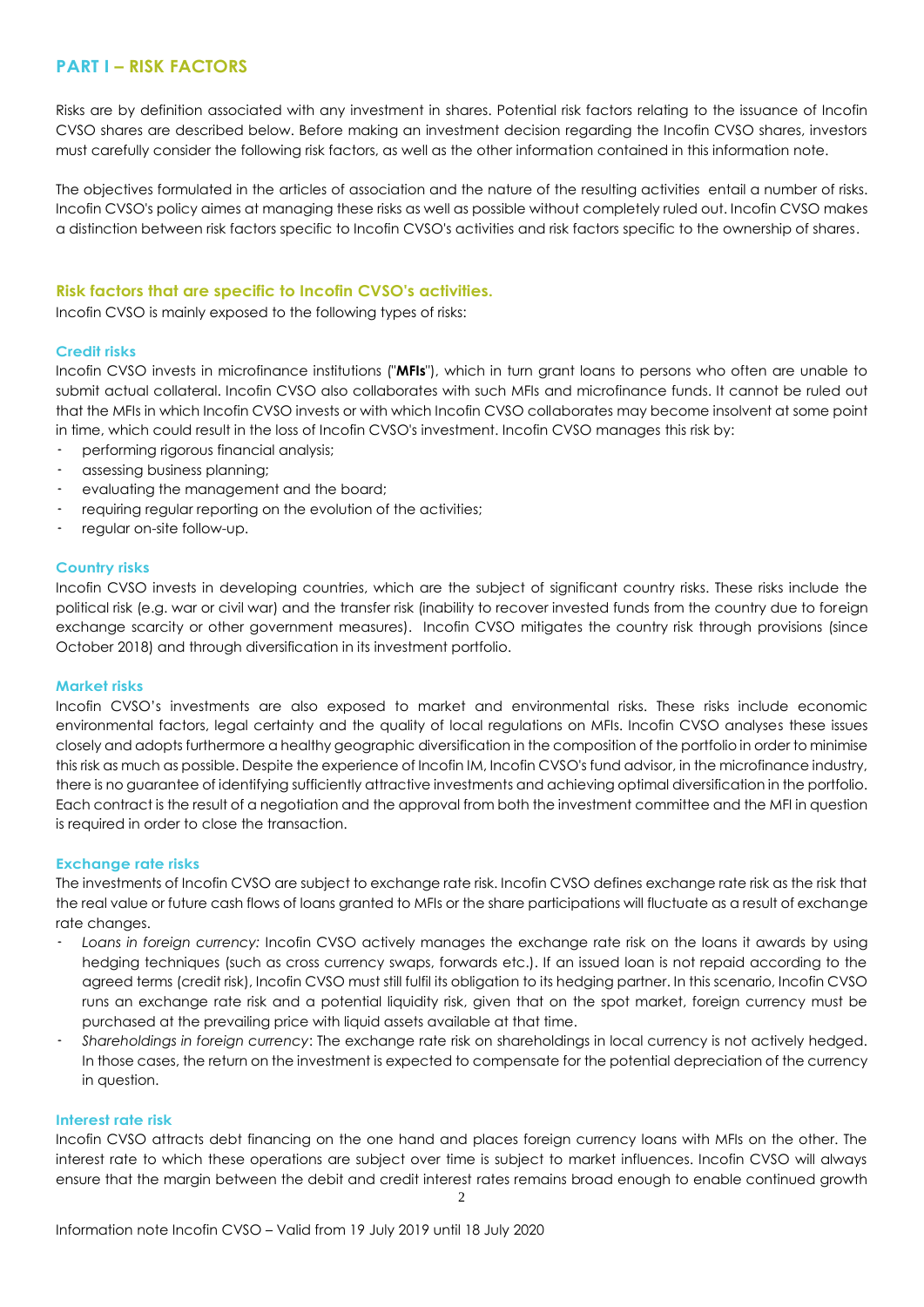within Incofin CVSO. Incofin IM, Incofin CVSO's fund advisor, manages this risk by (i) using fixed interest rates for both incoming and outgoing transactions and (ii) by setting a "minimum" rate of return on all lending transactions.

### **Liquidity risk**

Liquidity risk is the risk arising from Incofin CVSO's ability to anticipate its liquidity needs in an appropriate and timely manner, taking into account the available funding sources, in order to be able to meet its financial commitments.

- · *Liquidity risk in debt financing:* Incofin CVSO's liquidity risk is limited in view of the maturity of its loan portfolio (i.e. loans granted by Incofin CVSO) as well as the availability of liquid assets. The available liquid assets, the available credit lines that Incofin CVSO can use and the outstanding loans maturing in the coming year are always amply sufficient to meet the necessary financing obligations and to cover any loan defaults.
- · *Liquidity risk due to the withdrawal of shareholders:* Withdrawals and exclusions result in an outgoing cash flow. The number of applications for exits can be subject to strong fluctuations, which may have negative repercussions on Incofin CVSO's liquidity position. The Board of Directors can refuse the withdrawal of a shareholder, but not for speculative reasons. If the number of withdrawals and/or exclusions of shareholders cannot be controlled from Incofin CVSO's liquidity position, this could lead to shareholders not receiving the full nominal value of their shares.

### **Risk factors specific to the offering and ownership of shares**

### **Risks associated with investing in shares/shares of a cooperative company**

An investment in Incofin CVSO's shares, as with any investment in shares, entails economic risks. When investing in shares, all or part of the invested capital may be lost.

The shares are registered and cannot be transferred.

Withdrawal of shareholders is only permitted in the first six months of each financial year, following approval by the Board of Directors and only to the extent that the capital held by the shareholders is not reduced below the minimum capital (EUR 866,815.80) as a result of the withdrawal and if the number of shareholders does not fall below three. The Board of Directors cannot refuse the withdrawal of a shareholder for speculative reasons.

In accordance with Article 371 of the Companies Code a shareholder of a cooperative company who has been excluded, has withdrawn, or who has partially taken back its shares continues to be personally responsible for a period of five years from this event, within the limits of its commitment as a shareholder(i.e. in proportion to the value of the shares it held), for all commitments entered into by the company before the end of the year in which the exclusion, withdrawal or partial taking back took place.

### **Returns are limited to dividend distributions**

The return on an investment in Incofin CVSO shares is limited to any dividends paid out, as upon withdrawal, exclusion or dissolution, the maximum amount that is paid to an investor is equal to the nominal value of the shares. There is therefore no potential for capital gains on the shares themselves, while the risk of a loss on the shares of Incofin CVSO is not excluded. An investor can thus lose all or part of its investment.

On withdrawal, a shareholder is entitled to a payment in accordance with Article 14 of the articles of association and in particular the lowest of the two following amounts: (i) the nominal value of the share; and (ii) the book value of the share, calculated by dividing the shareholders' equity, as shown in the most recently approved financial statements prior to withdrawal, minus the reserves, by the number of existing shares. If applicable, this payment will be reduced by the outstanding payment obligation of the withdrawing shareholder. Consequently, the maximum amount paid out to a shareholder upon withdrawal is equal to the nominal value of the shares. The financial return on Incofin CVSO shares consists of a dividend payment to the extent proposed by the Board of Directors and approved by the General Meeting of shareholders. The maximum amount of a dividend is currently set at 6% of the nominal value of a share. Each year since 2010, Incofin CVSO has paid out to its shareholders a dividend of 2.5% of the nominal value of a share. However, the continuation of this historic dividend policy in the future is not guaranteed.

### **Risks associated with the limited liquidity of Incofin CVSO shares**

There is no secondary market on which Incofin CVSO's shares are traded. As it is only possible for a shareholder to withdraw in accordance with the procedure provided for in the articles of association, there is therefore limited liquidity. According to the articles of association (article 10), shareholders can only withdraw or request a partial take back of their shares during the first six months of the financial year, subject to the approval of the board of directors. Finally, the shares may only be transferred with the prior approval of the board of directors. The funds that shareholders entrust to Incofin CVSO are invested by Incofin CVSO as efficiently as possible in the core activities. These funds are, subject to various contracts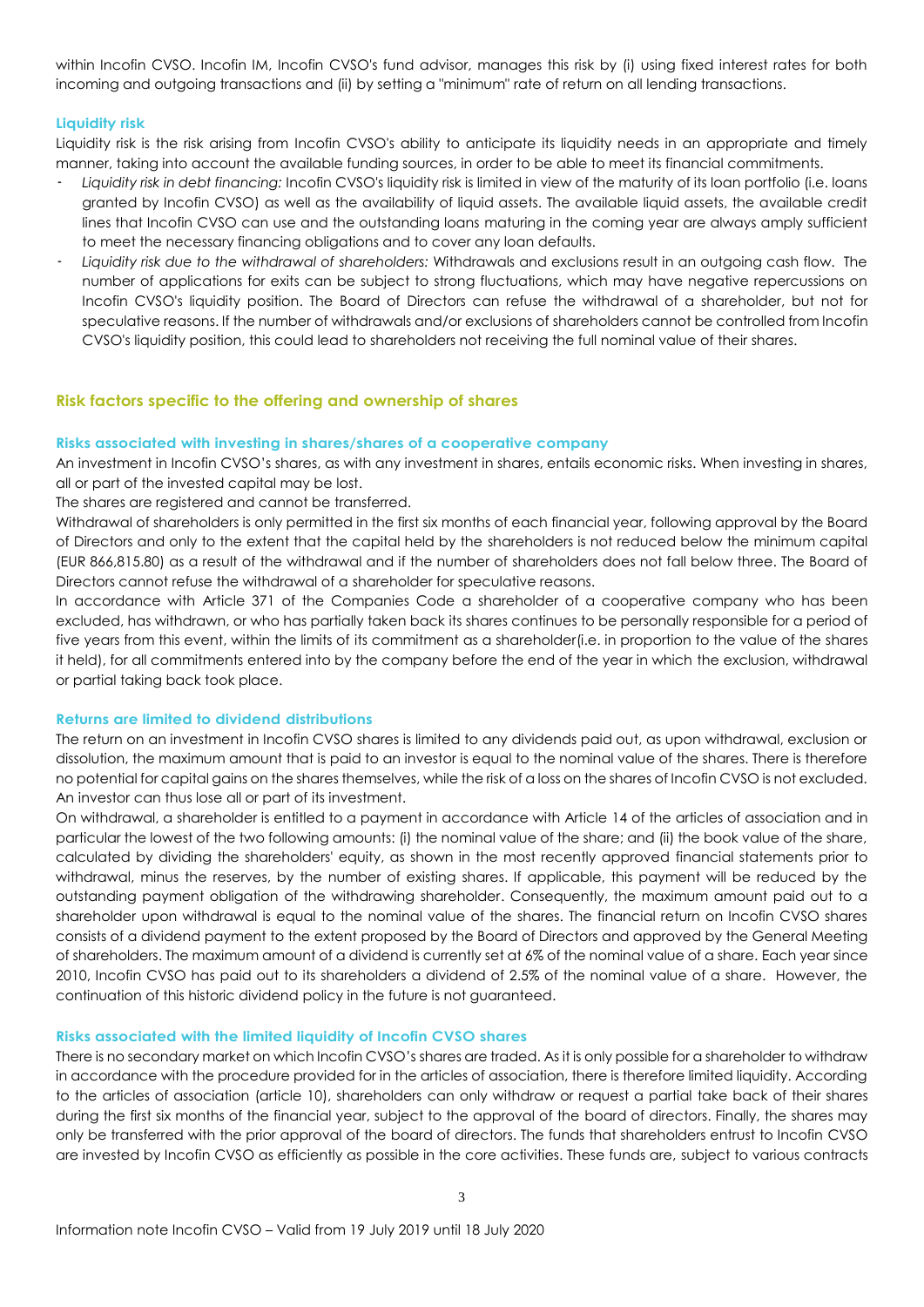with the MFIs, used for a certain period as working capital to finance micro-entrepreneurs and are therefore not immediately available for withdrawal.

### **Risks associated with future dividend changes**

Returns achieved in the past are no guarantee for the future and no guarantee is given regarding future returns. The dividend may decrease or increase currently by a maximum of 6% of the nominal value of a share as defined in the Law of 20/7/1955 for cooperatives recognised by the Dutch National Council for Cooperatives. Incofin CVSO makes no prognoses or estimates about the development of the dividend yield.

### **No capital protection and no deposit protection scheme**

An investment in Incofin CVSO's shares does not benefit from capital protection or capital guarantee: because there is no protection against future market performance or credit risk, an investor may lose all or part of its investment. Incofin CVSO's shares are not eligible for the guarantee of the protection fund for deposits and financial instruments. An investor may thus lose all or part of its investment in the event of total loss of Incofin CVSO's assets or in the event of depreciation of Incofin CVSO's shares.

### **Potential changes to the legal and tax framework in which Incofin CVSO operates**

Incofin CVSO is aware that changes in laws and regulations can be implemented or that new obligations can arise. Changes in the legal and/or tax framework within which Incofin CVSO acts may adversely affect Incofin CVSO's business activities, financial situation, operational results and prospects. Such adverse developments could reduce the value of Incofin CVSO's shares such that the investor could lose its part or all of its investment. Incofin CVSO strictly monitors the potential changes to the applicable legal and tax framework in order to manage such risks.

### **PART II – INFORMATION ABOUT THE ISSUER AND THE PROVIDER OF THE INVESTMENT INSTRUMENTS**

### **A. Identity of the issuer**

### **1. Issuer**

#### Registered Ravensteinstraat 1, B-9000 Ghent

Legal form: Incofin CVSO is: (i) a limited liability cooperative society with social purpose under Belgian law, (ii) a nonpublic alternative investment fund in the sense of the law of 19 April 2014 on alternative investment funds and their managers (the "**AICB Act**"), and (iii) a development fund as referred to in Article 2 (1) of the law of 1 June 2008, and therefore falls under the exemption regime provided for in Article 180 (2) (2) of the AICB Act.

Formation Company 27 August 1992 Country of 0448.125.845 Website Belgium www.incofincvso.be

### **2. Issuing body activities**

Incofin CVSO is a specialised actor in the microfinance sector. Incofin CVSO invests both directly, through participations and loans, and indirectly in MFIs to support small entrepreneurs in developing countries. The funds invested by Incofin CVSO are in turn used by the MFIs to allocate microcredits to local micro-entrepreneurs. Incofin CVSO reaches more than 3.2 million micro-entrepreneurs with its investments in 51 MFIs. Thanks to microcredit, small entrepreneurs have working capital to expand their business and are given leverage to improve their own livelihoods. In this way, Incofin CVSO wants to support local entrepreneurship in developing countries and raise the standard of living of entrepreneurs and their families.

### **3. Individuals with more than 5% of the issuer's capital**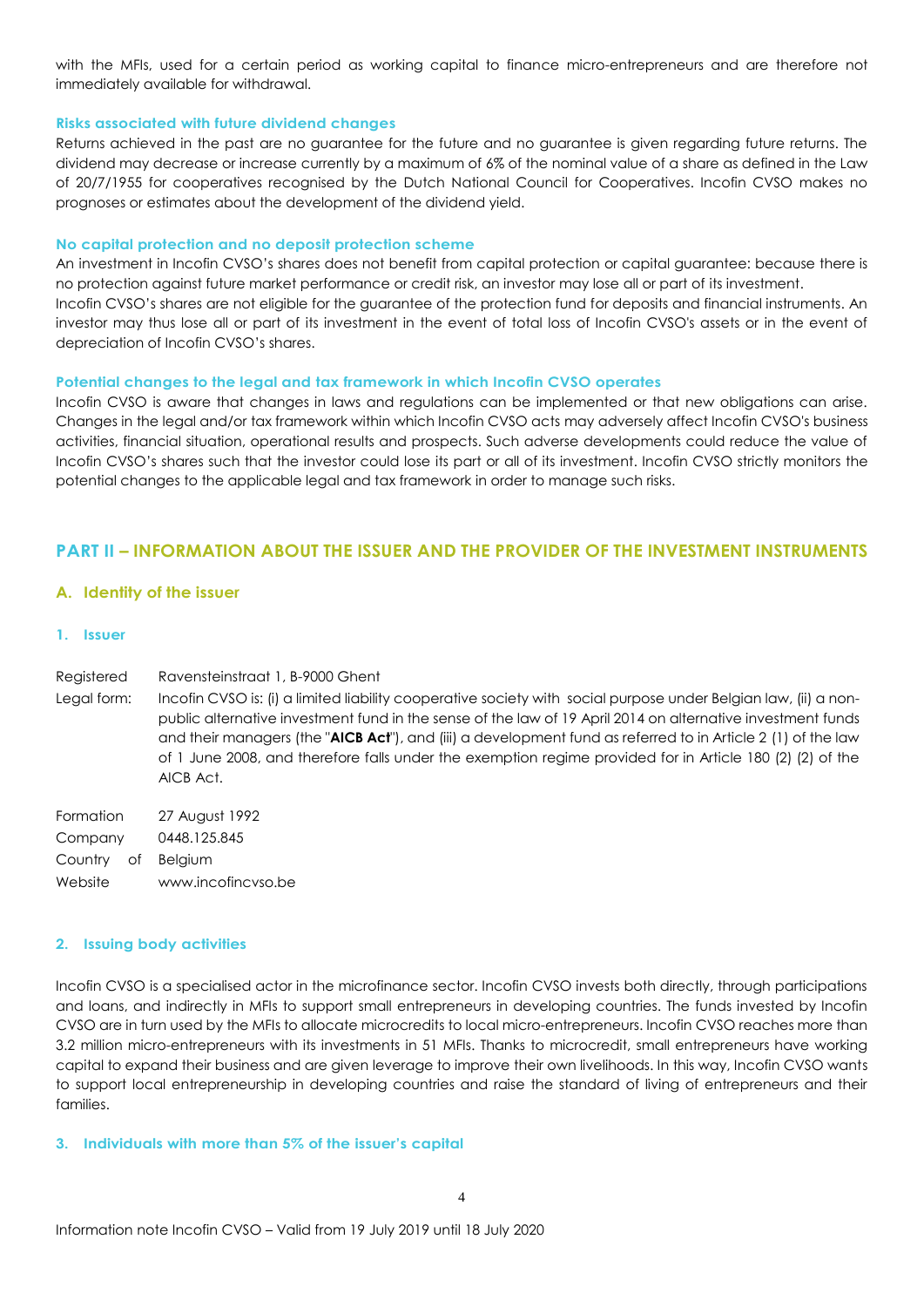There are no shareholders with more than 5% of Incofin CVSO's capital.

### **4. Transactions between the issuer and individuals with more than 5% of the issuer's capital.**

Not applicable.

### **5. Governing body and day-to-day management**

### **The Board of Directors**

The general management structure of Incofin CVSO is as follows:



The Board of Directors has the most extensive powers to perform all acts of management and administration that fall within the scope of the corporate purpose. The day-to-day management of Incofin CVSO is in principle observed by the Board of Directors: there is no general delegation of the day-to-day management to a managing director or an external person.

On the date of this information note, the Board of Directors consists of the following persons:

| <b>Director:</b> |  |  |
|------------------|--|--|
|                  |  |  |

- Anita Dewispelaere (Chair) Justin Daerden Frank De Leenheer **Example 2018** Eric Delecluyse Michiel Geers Guy Pourveur Frans Samyn **Anne Van Autreve** Peter van den Brock Vic Van de Moortel Leen Van den Neste Koenraad Verhagen Pieter Verhelst Luk Versele Willy Bosmans
- 

The members of the Board of Directors are appointed by the General Meeting. The term of the mandate is six years. Members are eligible for re-election. The Board of Directors generally meets three times a year.

Incofin CVSO is validly represented towards third parties by two directors acting jointly and who themselves may not belong to the same company or association.

In accordance with Article 20 of the articles of association, the Board of Directors has established a Strategic Advisory Council, an Investment Committee and an Audit Committee (individually a "**committee**" and collectively the "**committees**"). The committees operate on the basis of delegation, which is granted to them by the Board of Directors. The composition, operation, powers and reporting of the Board of Directors and of the committees were laid down in an amended Internal Regulation approved by the Board of Directors at the meeting of 5 December 2017.

### **Relationship with Incofin Investment Management Comm. VA as a fund advisor**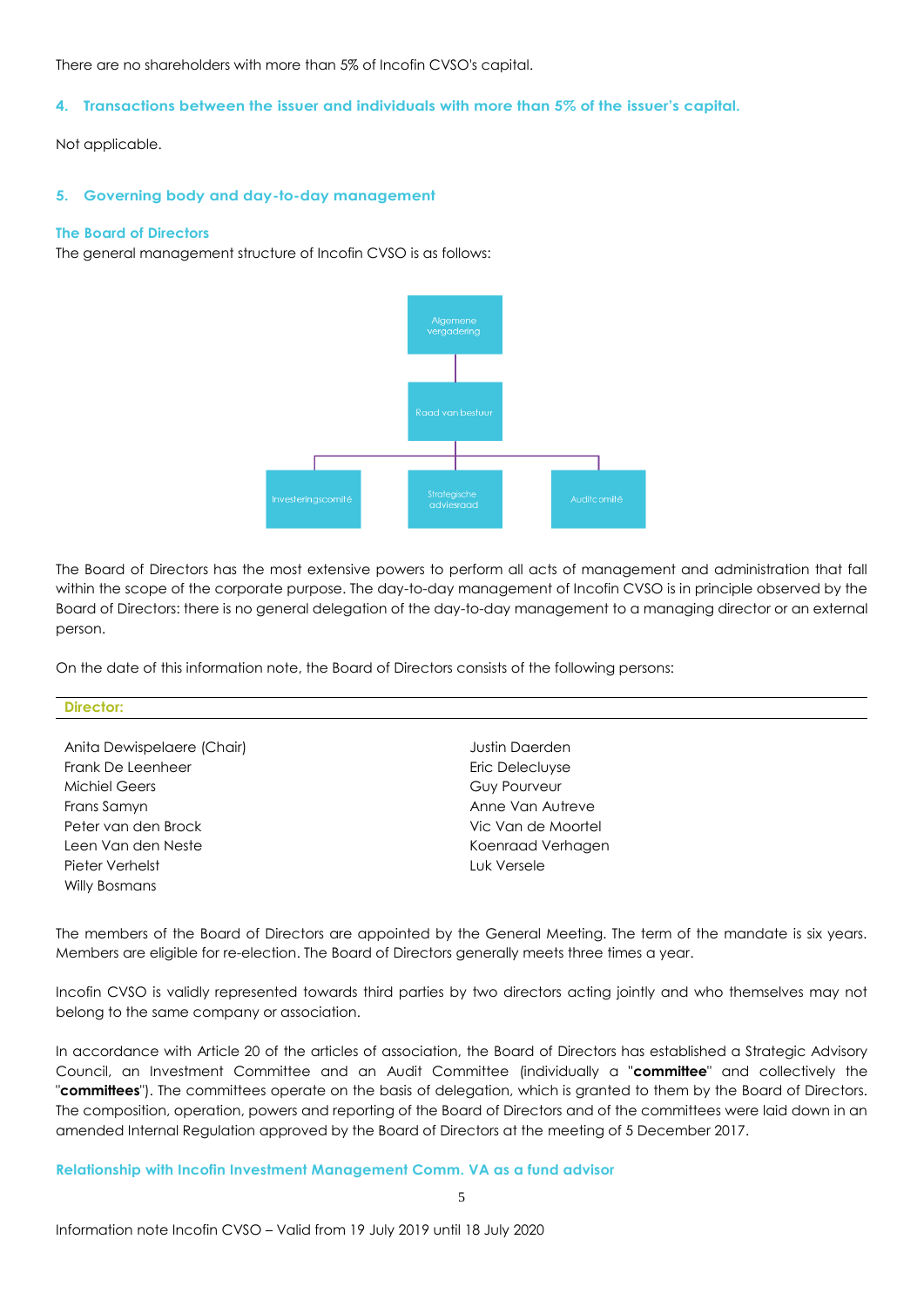Incofin CVSO calls on Incofin IM to develop its investment activities.

As a fund advisor, Incofin IM has the mandate to develop and manage Incofin CVSO's investment portfolio. Incofin IM's tasks are mediation and the management of Incofin CVSO's investment portfolio:

- As a mediator, Incofin IM's main task is to identify investment and divestment opportunities, analyse these opportunities and present them to the Incofin CVSO Investment Committee, who makes the final investment decision.
- As a manager, Incofin IM's main tasks are the administrative management of Incofin CVSO's investments, preparing reports for Incofin CVSO's competent bodies, performing the accounting, and preparing Incofin CVSO's annual accounts and annual reports.

For the execution of the mediation and management tasks, Incofin IM receives market-based remuneration from Incofin CVSO. The management agreement between Incofin CVSO and Incofin IM has been entered into for an indefinite period of time, but can be terminated by both parties provided that a 12-month notice period is respected.

It should be noted that Incofin IM is not responsible for the daily management of Incofin CVSO nor for taking investment decisions; these are the responsibilities of Incofin CVSO's Board of Directors. Incofin IM is not a member of the Incofin CVSO Investment Committee and therefore has no responsibility whatsoever in making the final investment decisions. As a fund manager and advisor, Incofin IM also provides service to funds and facilities other than Incofin CVSO. However, Incofin IM has a licence from the FSMA to act as fund manager for alternative investment funds, and is therefore subject to the prudential supervision of the FSMA and is obliged to apply a strict conflict of interest procedure when identifying and presenting investment and divestment opportunities to the various funds and facilities that it manages or advises.

### **The Strategic Advisory Board**

The Strategic Advisory Board's primary objective is to provide input, advice and recommendations from the shareholder base to the Board of Directors on:

- · the mission, current and long-term strategies, objectives and plans, and the positioning of the company; and
- · governance-related matters, and more specifically with regard to:
	- · the establishment, operation and composition of the committees within the Board of Directors; and
	- · the appointment and/or dismissal of directors in accordance with the conditions stated in the Internal Regulations.

### **Investment Committee**

The Investment Committee is responsible for implementing the company's investment policy, as defined in the Investment Policy. The Investment Committee is composed of at least 5 members of the Board of Directors, specialised in financial and development affairs. The committee meets regularly, at least once per quarter.

### **Audit committee**

The Audit Committee performs an internal supervisory function on the procedures and processes of Incofin CVSO, including all aspects relating to risks and their management. The Audit Committee is composed of at least 3 members appointed by the Board of Directors, who cannot sit on any another committee formed by the Board of Directors. Incofin CVSO does not apply the corporate governance code that is in force in Belgium for companies under Belgian law whose securities are traded on a regulated market. However, Incofin CVSO has incorporated the principles of good governance as much as possible into its corporate bodies' operations.

### **6. Remuneration of administrative bodies**

The mandates of the members of the Board of Directors and of the committees are unpaid, unless the General Meeting decides to grant compensation. The last General Meeting did not award any remuneration.

### **7. For persons owning more than 5% of the issuer's capital, mentioning of any conviction as referred to in article 20 of the Law of 25 April 2014 on the status and supervision of credit institutions and listed companies**

Not applicable since none of the shareholders possess more than 5% of Incofin CVSO'S capital.

### **8. Conflicts of interest**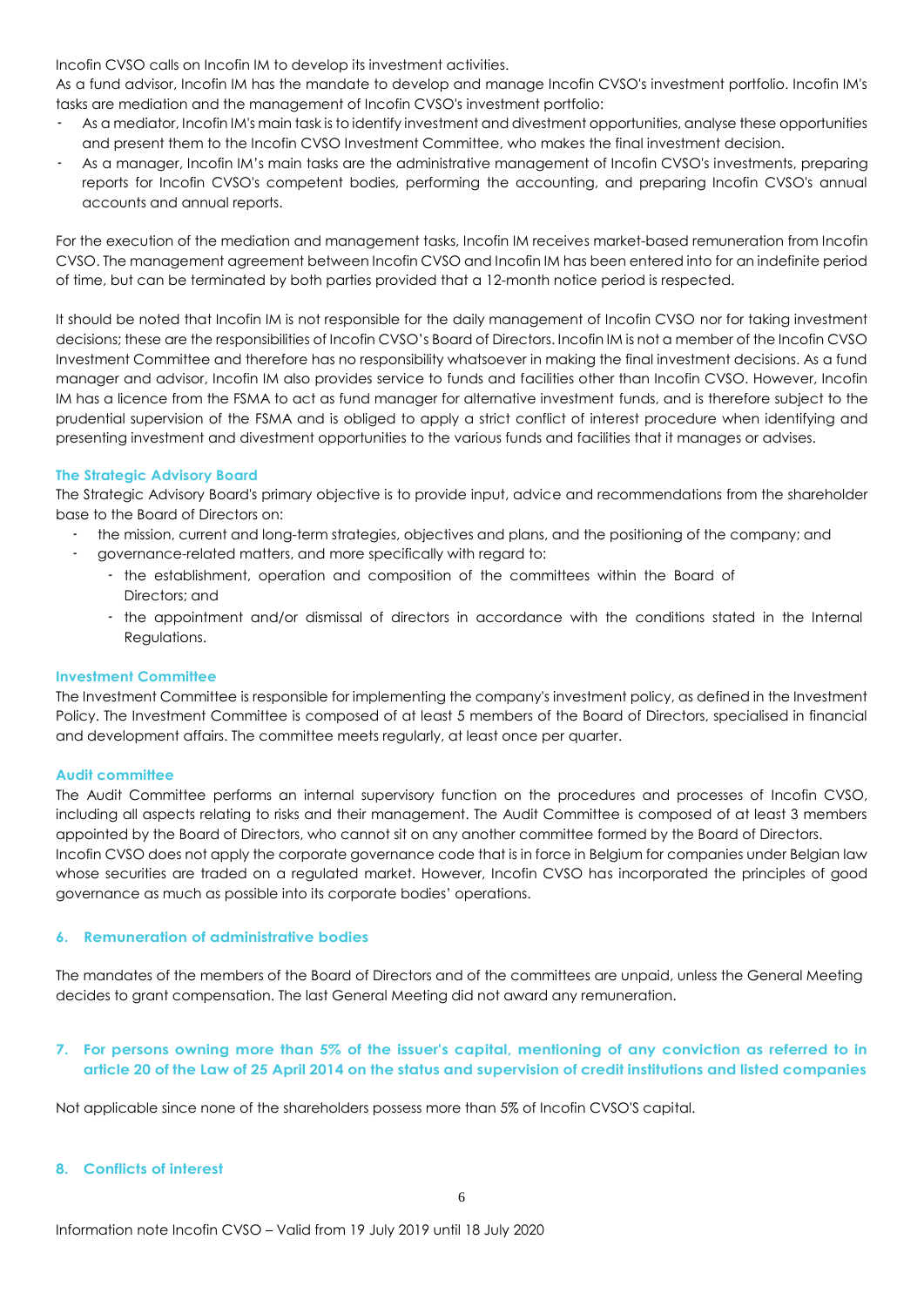Potential conflicts of interests between the duties of Incofin CVSO directors and their own interests and/or other duties are handled in accordance with the requirements of common law. In the 12 months preceding the date of the information note, no conflict of interest procedure was used.

Below is an overview of grounds for potential conflicts of interest between the members of the Board of Directors and Incofin CVSO:

| Director:                  | <b>Grounds for potential conflicts of interest</b>                                 |
|----------------------------|------------------------------------------------------------------------------------|
| Anita Dewispelaere (Chair) | Shareholder Incofin CVSO                                                           |
| <b>Justin Daerden</b>      | Nil                                                                                |
| Frank De Leenheer          | Nil                                                                                |
| Eric Delecluyse            | Former director of Impulse Microfinance Investment Fund NV (in liquidation)        |
| <b>Michiel Geers</b>       | Shareholder Incofin CVSO                                                           |
| Guy Pourveur               | Potential conflict of interest because Mr. Pourveur, as a universal legatee of the |
|                            | private foundation Artimi, will receive Incofin CVSO shares in portfolio.          |
| Frans Samyn                | Shareholder Incofin CVSO                                                           |
| Anne Van Autreve           | Shareholder Incofin CVSO                                                           |
| Peter van den Brock        | Nil                                                                                |
| Vic Van de Moortel         | Director of BRS non-profit making association                                      |
| Leen Van den Neste         | Shareholder Incofin CVSO                                                           |
| Koenraad Verhagen          | Shareholder Incofin CVSO                                                           |
| Pieter Verhelst            | Nil                                                                                |
| Luk Versele                | Shareholder Incofin CVSO                                                           |
| <b>Willy Bosmans</b>       | Former director of Rural Impulse Fund I SICAV-SIF (in liquidation)                 |

### **9. Auditor**

Deloitte Bedrijfsrevisoren, represented by Mr Maurice Vrolix, has been appointed as external company auditor.

### **B. Financial information about the issuer**

### **1. Financial statements for the previous financial years**

The annual accounts for the financial years 2018 and 2017 are included as an annex to this information note.

### **2. Working capital**

Incofin CVSO's working capital is sufficient to meet its current obligations for a period of at least 12 months following the publication date of this information note.

### **3. Key figures of the issuer, including an overview of shareholders' equity and debt position**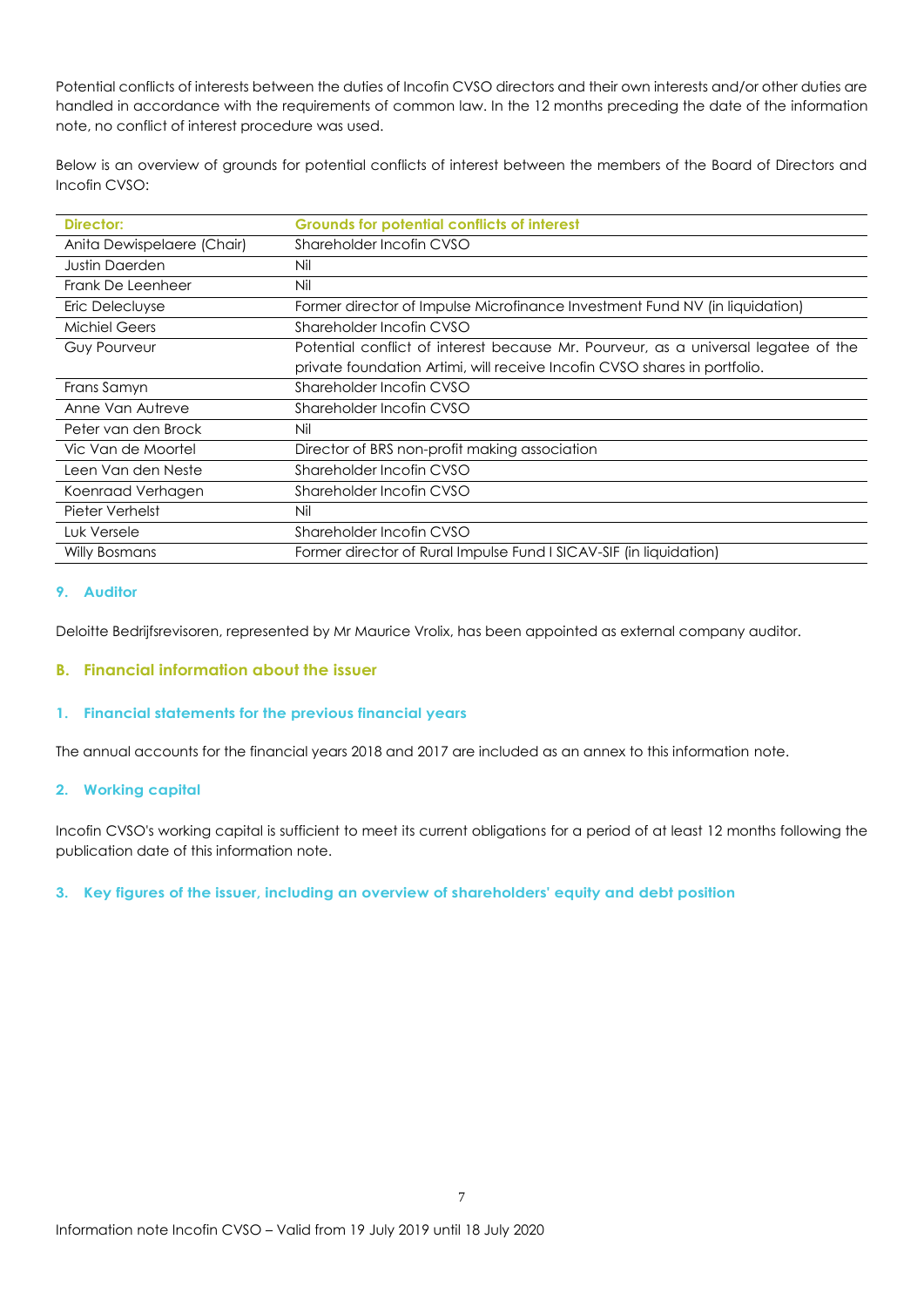| Assets                               | 12/2018  | 12/2017  |
|--------------------------------------|----------|----------|
| Investment portfolio                 | 9,318    | 9,278    |
| Acquisition cost                     | 6,224    | 6,305    |
| Stock dividends                      | 4.604    | 4,189    |
| Impairments                          | $-1,510$ | $-1.216$ |
| Subordinated loan portfolio          | 11,315   | 7.891    |
| Subordinated loan portfolio > 1 year | 10,794   | 7,265    |
| Subordinated loan portfolio < 1 year | 800      | 800      |
| General provision                    | $-279$   | $-174$   |
| Loan portfolio                       | 57,571   | 55,778   |
| Loan portfolio > 1 year              | 32,245   | 31,438   |
| Loan portfolio < 1 year              | 27,850   | 26,515   |
| <i>Impairments</i>                   | $-626$   | $-959$   |
| General provision                    | $-1,899$ | $-1,217$ |
| Current assets                       | 1,319    | 1,948    |
| Other receivables                    | 88       | 85       |
| Deferred charges and accrued income  | 1,231    | 1,863    |
| Cash and cash equivalents            | 5,612    | 11,039   |
| Assets                               | 85.135   | 85,933   |

| Liabilities                                         | 12/2018 | 12/2017 |
|-----------------------------------------------------|---------|---------|
| Equity                                              | 52.282  | 49,588  |
| Capital                                             | 45,184  | 42,207  |
| Reserves                                            | 1.445   | 1.404   |
| Result carried forward                              | 5,653   | 5.977   |
| Debt capital                                        | 30,815  | 33,815  |
| Debt financing > 1 year                             | 21.250  | 29,815  |
| Debt financing $<$ 1 year                           | 9.565   | 4,000   |
| <b>Current liabilities</b>                          | 2.039   | 2,530   |
| Other payables<br>-2012 - 2012 - 2012 - 2012 - 2013 | 358     | 923     |
| <b>Dividends</b>                                    | 1.097   | 1,005   |
| Provision for technical assistance                  | 137     | 147     |
| Deferred income and accrued charges                 | 448     | 455     |
| <b>Liabilities</b>                                  | 85.135  | 85,933  |

### **4. Change in financial or trading position**

After the end of the financial year 2018, no changes of significance have occurred in Incofin CVSO's financial or trading position.

# **PART III – INFORMATION ABOUT THE OFFERING OF INVESTMENT INSTRUMENTS**

### **A. Description of the offer**

### **1. Maximum amount for which the offer is made**

There is no maximum number of shares for which one investor can subscribe. For each Subscription Period (as defined below), Incofin CVSO may issue shares for a maximum of EUR 5 million.

### **2. Terms of the offer**

Both natural and legal persons can become shareholders of Incofin CVSO. Associations without legal personality may also become shareholders insofar as they appoint a natural person to represent them in respect of the company. Finally, Incofin IM's employees can also become shareholders.

Incofin CVSO cannot refuse the subscription of an investor for speculative reasons. Subscription can only be declined if the prospective investor does not meet the general conditions of subscription or if it acts in a manner contrary to the interests of the company.

Incofin CVSO's shares are issued without the intervention of a financial intermediary.

Subscription takes place in the following 3 steps:

- The subscription takes place on the basis of a dated and signed subscription form on which the name of the subscriber is stated, as well as the number of shares and the type of shares (either shares with a nominal value of EUR 2,604 or shares with a nominal value of EUR 130.20) that they wish to subscribe to. In addition to the option of subscribing by submitting a physical version of the subscription form, there is also the option of subscribing online. Subscription forms can be found o[n www.incofincvso.be.](http://www.incofincvso.be./)
- The subscriber is then asked to transfer the subscription amount to Incofin CVSO's bank account in EUR at VDK bank (IBAN: BE16 8900 1429 2474, BIC: VDSPBE91). The subscriber must transfer the full subscription amount to Incofin CVSO's account stating the name, address, the type of shares (shares with a nominal value of EUR 2,604 or EUR 130.20) and the number of shares.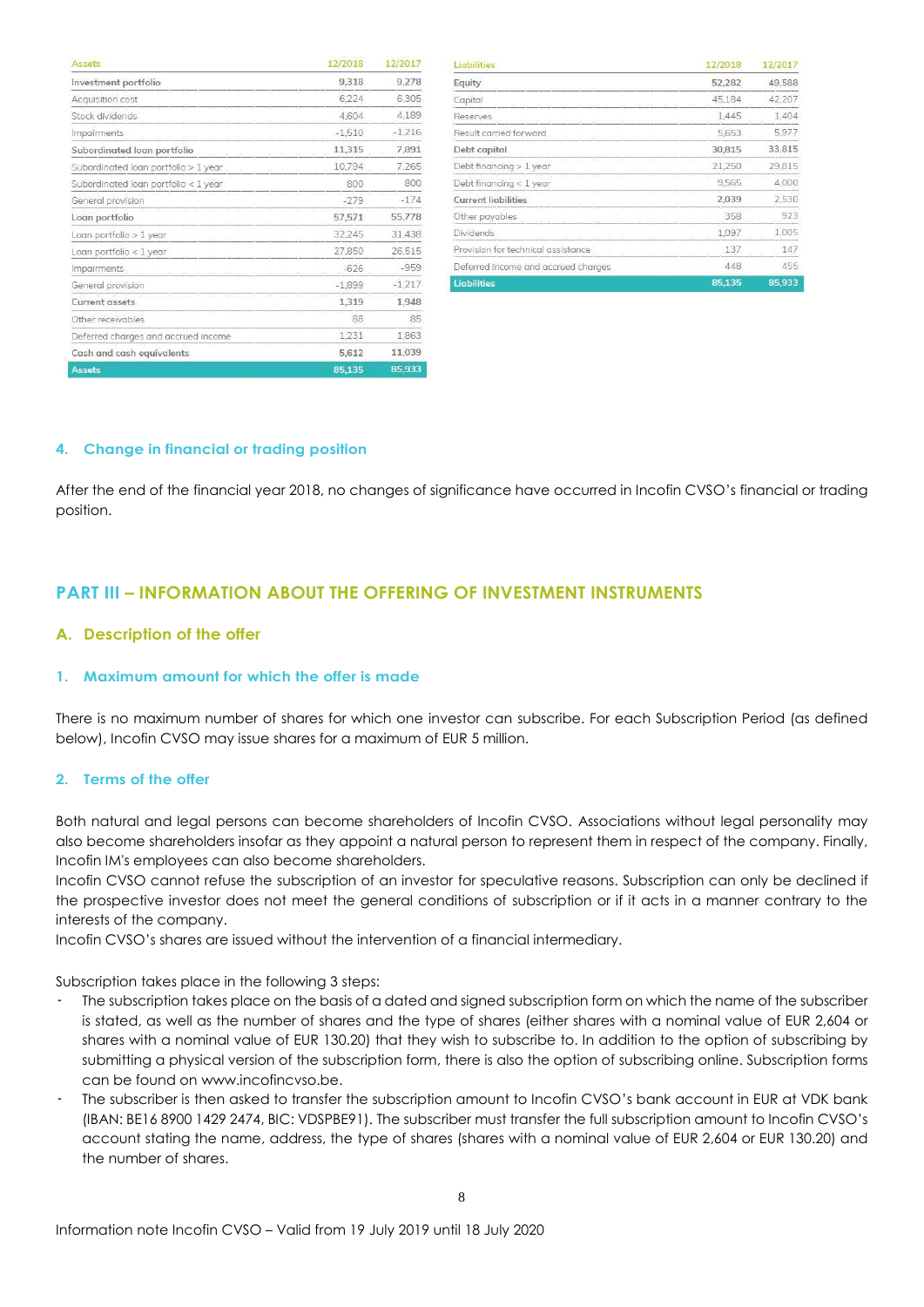The new shareholder is assigned a shareholder number and included in the electronic shareholders' register. The subscription for shares implies the acceptance of the articles of association.

The electronic shareholders' register also states the amount and number of shares subscribed to and the date of payment. The shareholders receive an extract from the shareholders' register and a share certificate in the form required by law.

### **3. Total price of the shares**

Subscriptions can be made to:

- shares with a nominal value of EUR 2,604 per share;
- · 1/20th shares with a nominal value of EUR 130.20 per share.

### **4. Timeframe of the offer**

The subscription period during which investors can subscribe to Incofin CVSO shares is 12 months from the date of this information note (i.e. from 19 July 2019 to 18 July 2020) (the "**Subscription Period**"), unless the offer is closed early as a result of reaching the maximum amount of EUR 5 million before the end of the Subscription Period.

### **5. Costs will be borne by the investor**

No costs are charged to the investor when subscribing to Incofin CVSO's shares*.*

### **B. Reason for the offer**

The proceeds from the offer will be used by Incofin CVSO to invest in microfinance institutions and investment funds in developing countries. In this way, Incofin CVSO can meet the ever-growing demand for capital (in the form of participations and loans) by these entities.

Whoever acquires Incofin CVSO's shares does not do this with the main intention of realising a financial return. A subscription to Incofin CVSO's shares primarily contributes to Incofin CVSO's ability to invest in MFIs in developing countries, either directly or through investment funds. These MFIs in turn provide microcredit to small local entrepreneurs who can expand their business. Incofin CVSO wants to strengthen the support base of small entrepreneurs in developing countries through investments in MFIs and thus contribute to the alleviation of poverty.

In this way, an investment in Incofin CVSO is primarily an investment with a social return.

# **PART IV – INFORMATION ABOUT THE OFFERING OF INVESTMENT INSTRUMENTS**

### **A. Characteristics of the investment instruments offered**

### **1. Nature and category of the investment instruments**

There are two types of shares that can be subscribed to:

- · "Whole" shares with a nominal value of EUR 2,604 per share, and
- "twentieths of shares" with a nominal value of EUR 130.20 per share.

This information note relates to the issuance of both types of shares.

Incofin CVSO is a limited liability cooperative society with social purpose under Belgian law. This issuance therefore relates to shares governed by Belgian law. Incofin CVSO's shares are registered and are represented by entries in the share register.

### **2. Currency, denomination and nominal value**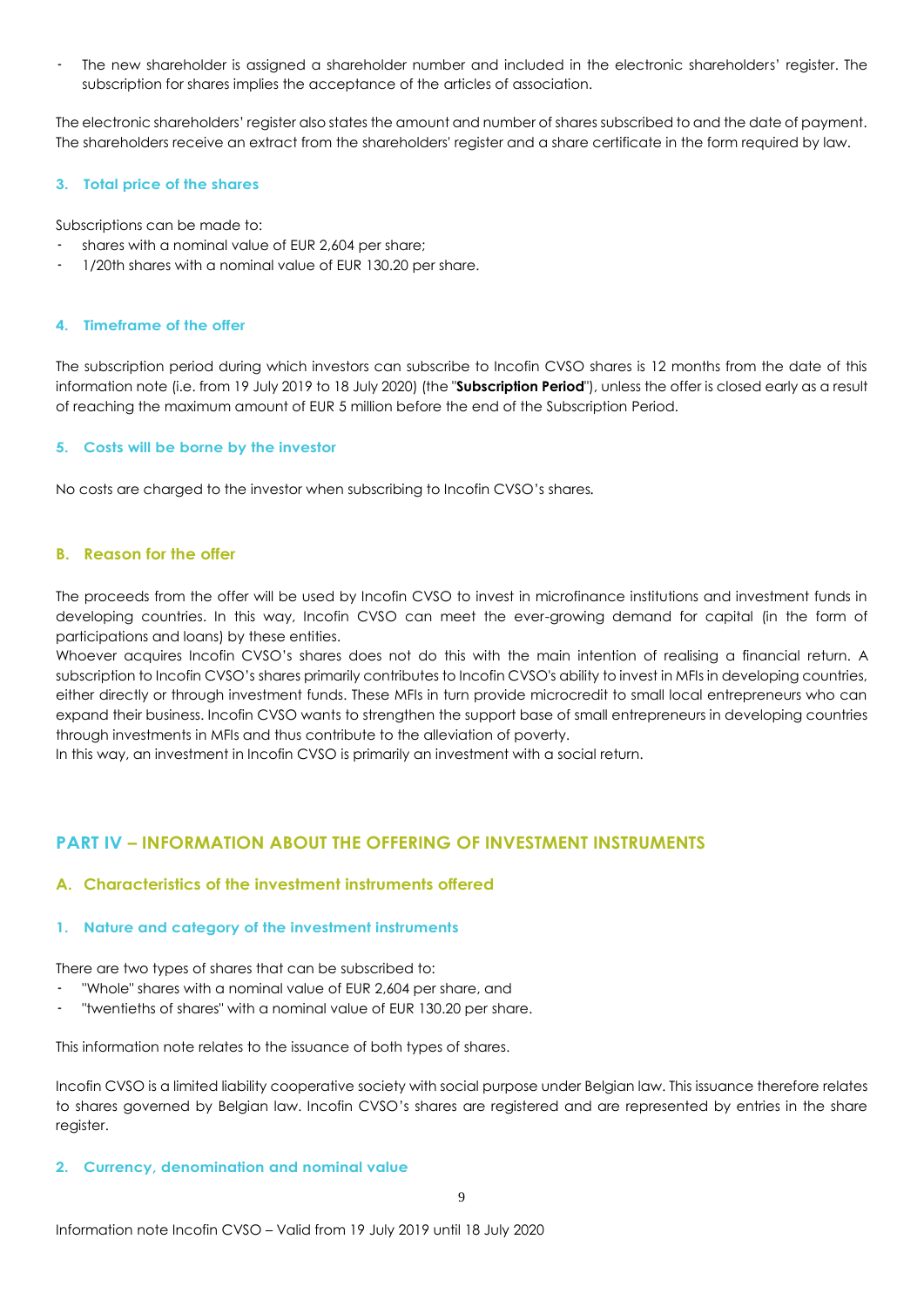Currency: Euro ("**EUR**") Denomination: Whole shares Twentieths of shares

Nominal value: Whole shares – EUR 2,604 per share twentieths of shares – EUR 130.20 per share

### **3. Maturity date and repayment terms**

Withdrawal – in whole or in part – can, according to the articles of association, only take place during the first six months of the financial year and after approval by the Board of Directors. Withdrawal is only possible if the capital held by the shareholders is not reduced below the minimum capital (EUR 866,815.80) and if the number of shareholders does not fall below three.

Shareholders can be excluded if they cease to fulfil the conditions for joining or if they perform acts which are contrary to the interests of the company, if they do not comply with the articles of association or the Internal Regulations, if they refuse to submit to the decisions of the General Meeting or of the Board of Directors, or if they fail to meet their obligations towards the company.

Upon withdrawal and exclusion, a shareholder is entitled to a payment in accordance with article 14 of the articles of association and in particular the lowest amount of the following two amounts (further the "**Exit Amount**":

- · nominal value of the share;
- · book value of the share calculated by dividing the shareholders' equity, as shown by the most recently approved annual accounts prior to the withdrawal, minus the reserves, by the number of existing shares.

If applicable, this payment will be reduced by the outstanding payment obligation of the shareholder.

During the year when the withdrawal takes place, a shareholder is entitled to a dividend pro rata to the number of full months during which that shareholder was registered in the electronic shareholders' register, provided that the Incofin CVSO General Meeting decides to pay a dividend.

Insofar as the practical formalities of withdrawal/exclusion are met and the approval of the Board of Directors is obtained, a shareholder is removed from the electronic shareholders' register on the date on which the Exit Amount is transferred by Incofin CVSO to the bank account of such shareholder. This therefore means that a shareholder loses shareholdings rights (including the right to dividend distributions) from the day on which the Exit Amount is transferred by Incofin CVSO to such shareholder's bank account.

Withdrawing or excluded shareholders will, for a duration of five years from the effective date of their withdrawal or exclusion, within the limits of their commitment as shareholders, assume personal responsibility for the commitments entered into by the company before the end of the year in which their withdrawal/exclusion occurred.

### **4. Rank of the investment instruments in the capital structure of the issuing body in the event of insolvency**

The new shares are, like the existing shares, ordinary shares that are last in the capital structure in the event of insolvency.

### **5. Potential restrictions on the free transfer of investment instruments.**

The shares may not be transferred or transitioned unless with the prior consent of the Board of Directors.

Shareholders who wish to transfer shares must submit a written request to the Board of Directors to this end. The Board of Directors will make known the approval or refusal of the transfer in writing within a period of 2 months following receipt of the notification. The decision to decline the request, against which there may be no remedy, does not need to be justified. The transfer or transition of shares to other parties than existing shareholders is only possible if such parties meet the conditions for subscription.

The transfer or transition of shares is only opposable to the company and third parties from the date of registration in the shareholders' register.

### **6. Dividend policy**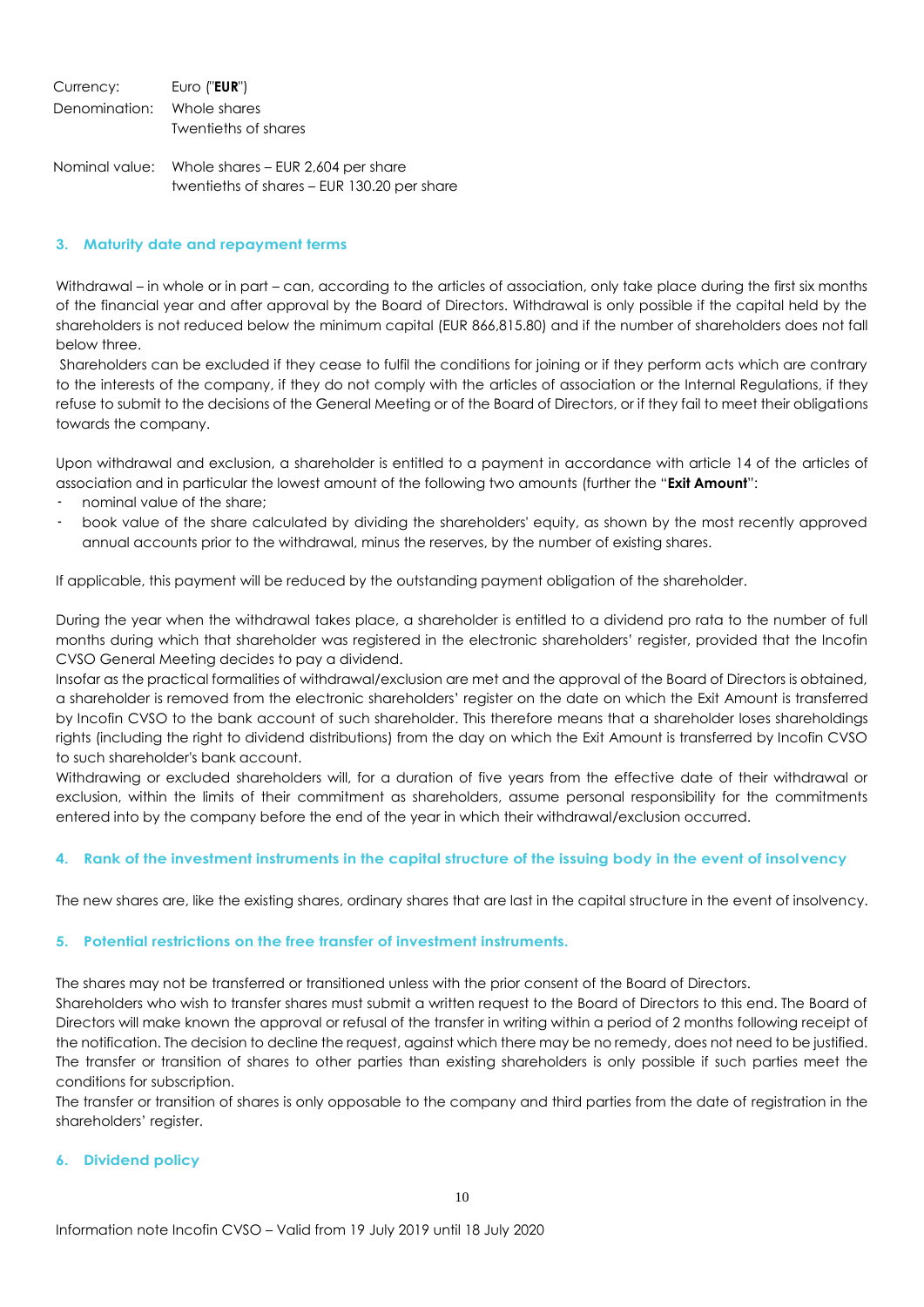The net profit of the company is allocated in accordance with the following sequence:

- 1. addition of the net profit to the statutory reserves, as long as the legal minimum has not been reached.
- 2. distribution of a dividend to the shareholders, which may not, however, be higher than the maximum determined in accordance with the applicable provisions for cooperative companies (decisions to implement the law of 20 July 1955 establishing a National Council of the Cooperative). This maximum is currently set at 6% of the nominal share value. For shareholders who subscribed during the financial year prior to the profit distribution, the amount of the profit distribution is multiplied by a fraction whose denominator is equal to 12 and numerator is equal to the number of remaining months of the relevant financial year following the month of subscription.
- 3. the remaining part of the net profit can be transferred in whole or in part to the next financial year or added to the non-statutory reserves, on the understanding that these must always be used to achieve the company's social purpose.

On the basis of the profit figures for the 2018 financial year, the General Meeting decided on 24 April 2019 to pay a dividend of 2.5% on the nominal capital to the shareholders. Since 2010, Incofin CVSO has paid a dividend of 2.5% of the nominal value of a share to its shareholders annually. However, the continuation of this historic dividend policy in the future is not guaranteed.

Incofin CVSO wishes to continue paying a modest dividend in the coming years.

When the General Meeting approves the distribution of dividends, the individual shareholders are contacted by means of a letter which, in addition to the calculation of the respective dividend amount allocated, also states the account into which the net dividend amount (after deduction of the withholding tax on dividends) will be deposited. New shareholders are requested to provide their contact details and account numbers.

Uncollected dividends are forfeited to the company after a period of five years from the date of payment was instructed. The withholding tax is deducted by Incofin CVSO and paid to the tax authorities.

### **7. Dates on which the dividend is paid out**

When a dividend is paid, this happens once a year following approval by the General Meeting.

### **8. Trading of investment instruments on an MTF and ISIN code.**

Not applicable.

# **PART V – ALL OTHER IMPORTANT INFORMATION PROVIDED VERBALLY OR IN WRITING TO ONE OR MORE INVESTORS**

- The annual accounts for the financial years 2018 and 2017: included as an annex to this information note.
- Registration form: Available on [www.incofincvso.be](http://www.incofincvso.be/)
- The articles of association of Incofin CVSO are available at the company's registered office.
- The Internal Regulations are available at the company's registered office.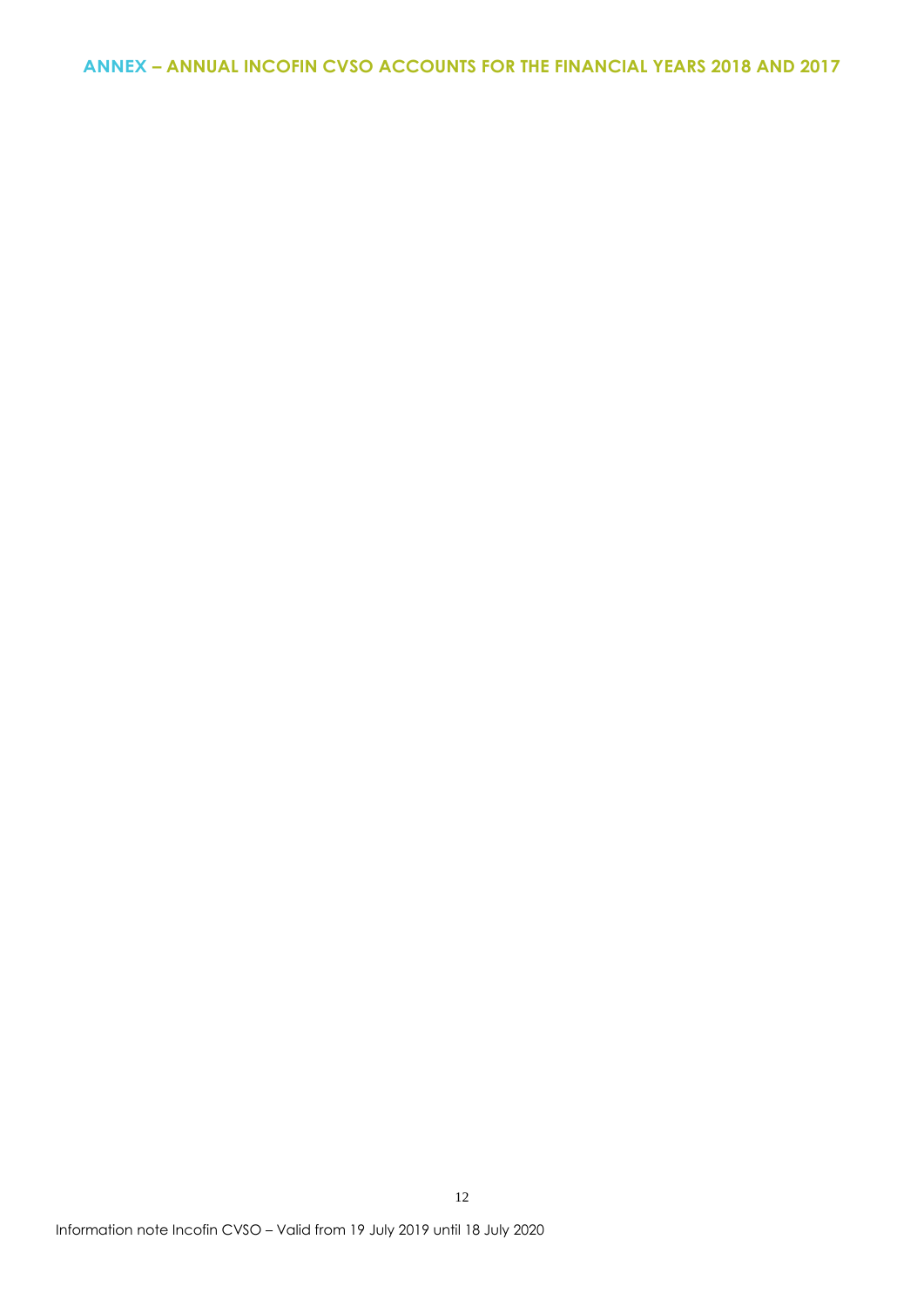| 20   |             |     |               | <b>EUR</b> |
|------|-------------|-----|---------------|------------|
| NAT. | Filing date | Nr. | -<br>-<br>. . | ັບ.        |

# **ANNUAL ACCOUNTS AND OTHER DOCUMENTS TO BE FILED UNDER BELGIAN COMPANY LAW**

# **IDENTIFICATION DETAILS**

| Incofin<br><b>NAME: </b>                                                                                                                                                                                                              |
|---------------------------------------------------------------------------------------------------------------------------------------------------------------------------------------------------------------------------------------|
| Legal form: Cooperative partnership with limited liability with a social purpose                                                                                                                                                      |
|                                                                                                                                                                                                                                       |
|                                                                                                                                                                                                                                       |
| Country:  Belgium                                                                                                                                                                                                                     |
| Register of legal persons - commercial court  Gent, Division Gent.                                                                                                                                                                    |
| Website address <sup>1</sup> : .http://www.incofin.be.                                                                                                                                                                                |
| BE 0448.125.845<br>Company identification number                                                                                                                                                                                      |
| <b>DATE</b><br>23/<br>12 / 2011<br>of filing the memorandum of association OR of the most recent document mentioning<br>the date of publication of the memorandum of association and of the act amending the articles of association. |
| ANNUAL ACCOUNTS IN EUROS (2 decimals)<br>ANNUAL ACCOUNTS<br>25/04<br>2018<br>approved by the general meeting of                                                                                                                       |
| 01/01/<br>2017<br>31/<br>12/<br>2017<br>Regarding the financial year from<br>to                                                                                                                                                       |
| 01/01/<br>2016<br>12/<br>31/<br>2016<br>Preceding financial year from<br>to                                                                                                                                                           |
| The amounts for the preceding period are / $\triangle$ <b>xixixixixi</b> <sup>2</sup> identical to the ones previously published.                                                                                                     |

|                                                           | Numbers of sections of the standard form not filed because they serve no useful |
|-----------------------------------------------------------|---------------------------------------------------------------------------------|
| purpose:  6.1.1. 6.1.2. 6.2. 6.7. 6.8. 6.9. 7.2. 8. 9. 12 |                                                                                 |

Verheeke Frans Chairman of the Board Ignace Schatteman **Director** 

-

<sup>1</sup> Optional information.<br>2 Strike out what is not

Strike out what is not applicable.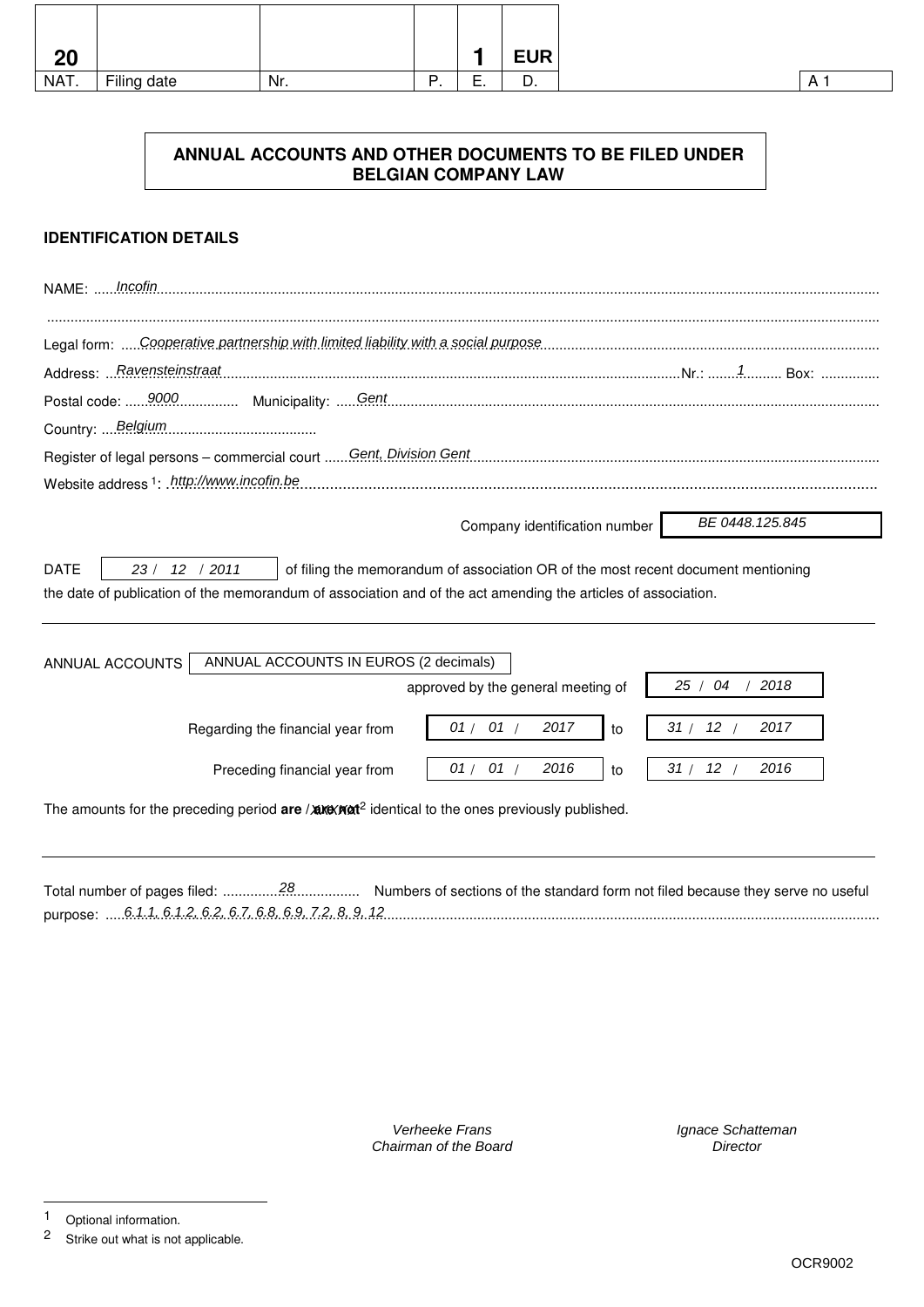# **LIST OF DIRECTORS, BUSINESS MANAGERS AND AUDITORS AND DECLARATION REGARDING A COMPLIMENTARY REVIEW OR CORRECTION ASSIGNMENT**

### **LIST OF THE DIRECTORS, BUSINESS MANAGERS AND AUDITORS**

COMPLETE LIST with surname, first names, profession, place of residence (address, number, postal code and municipality) and position within the company

| Frans Verheeke                                             | Chairman of the board of directors |
|------------------------------------------------------------|------------------------------------|
| Vogelheide 30, 9052 Zwijnaarde, Belgium                    | 27/04/2016 - 27/04/2022            |
| Johan De Schamphelaere                                     | Director                           |
| Dorp 9, 9860 Oosterzele, Belgium                           | 26/04/2017 - 26/04/2018            |
| Ann Van Impe                                               | Director                           |
| Hoogstraat 32, 9820 Merelbeke, Belgium                     | 27/04/2016 - 26/04/2018            |
| Henri Vansweevelt                                          | Director                           |
| Hoogstraat 2C, 8554 Sint-Denijs, Belgium                   | 25/04/2012 - 25/04/2018            |
| Tony Janssen                                               | Director                           |
| Burggravestraat 50, 9140 Temse, Belgium                    | 24/04/2013 - 26/04/2018            |
| Peter van den Brock                                        | Director                           |
| Ludwig-Wilhelm-Strasse 20, D-76530 Baden-Baden, Germany    | 24/04/2013 - 24/04/2019            |
| Benoit Braeckman                                           | Director                           |
| Park Te Poldere 7-2, 9840 De Pinte, Belgium                | 29/04/2015 - 26/04/2018            |
| Joseph Daniels                                             | Director                           |
| Alfons Smetsplein 3B box 302, 3000 Leuven, Belgium         | 25/04/2012 - 25/04/2018            |
| Dirk Vyncke                                                | Director                           |
| Langestraat 35, 8000 Brugge, Belgium                       | 25/04/2012 - 25/04/2018            |
| Reinhilde De Tremerie                                      | Director                           |
| Wolterslaan 80, 9000 Gent, Belgium                         | 27/04/2016 - 26/04/2018            |
| Eric Delecluyse                                            | Director                           |
| Mariakerksesteenweg 257, 9031 Drongen, Belgium             | 26/04/2017 - 26/04/2023            |
| <b>Marcel Timbremont</b>                                   | Director                           |
| Paul Parmentierlaan 225 box 32, 8300 Knokke-Heist, Belgium | 25/04/2012 - 25/04/2018            |
| Frank Vereecken                                            | Director                           |
| Watermuntweg 9, 9080 Lochristi, Belgium                    | 30/04/2014 - 26/04/2018            |
| <b>Michiel Geers</b>                                       | Director                           |
| Gavermolenstraat 57, 9111 Belsele, Belgium                 | 27/04/2016 - 27/04/2022            |
| André Sarens                                               | Director                           |
| Achterdenken 6, 9255 Buggenhout, Belgium                   | 29/04/2015 - 05/12/2017            |
| <b>Willy Bosmans</b>                                       | Director                           |
| Wijngaardberg 4, 2170 Merksem (Antwerp), Belgium           | 29/04/2015 - 28/04/2021            |
| Frank De Leenheer                                          | Director                           |
| Ravestraat 52, 9240 Zele, Belgium                          | 27/04/2016 - 27/04/2022            |
| <b>Guy Pourveur</b>                                        | Director                           |
| Rue d'Arlon 2, L-8399 Windhof, Luxembourg                  | 27/04/2016 - 27/04/2022            |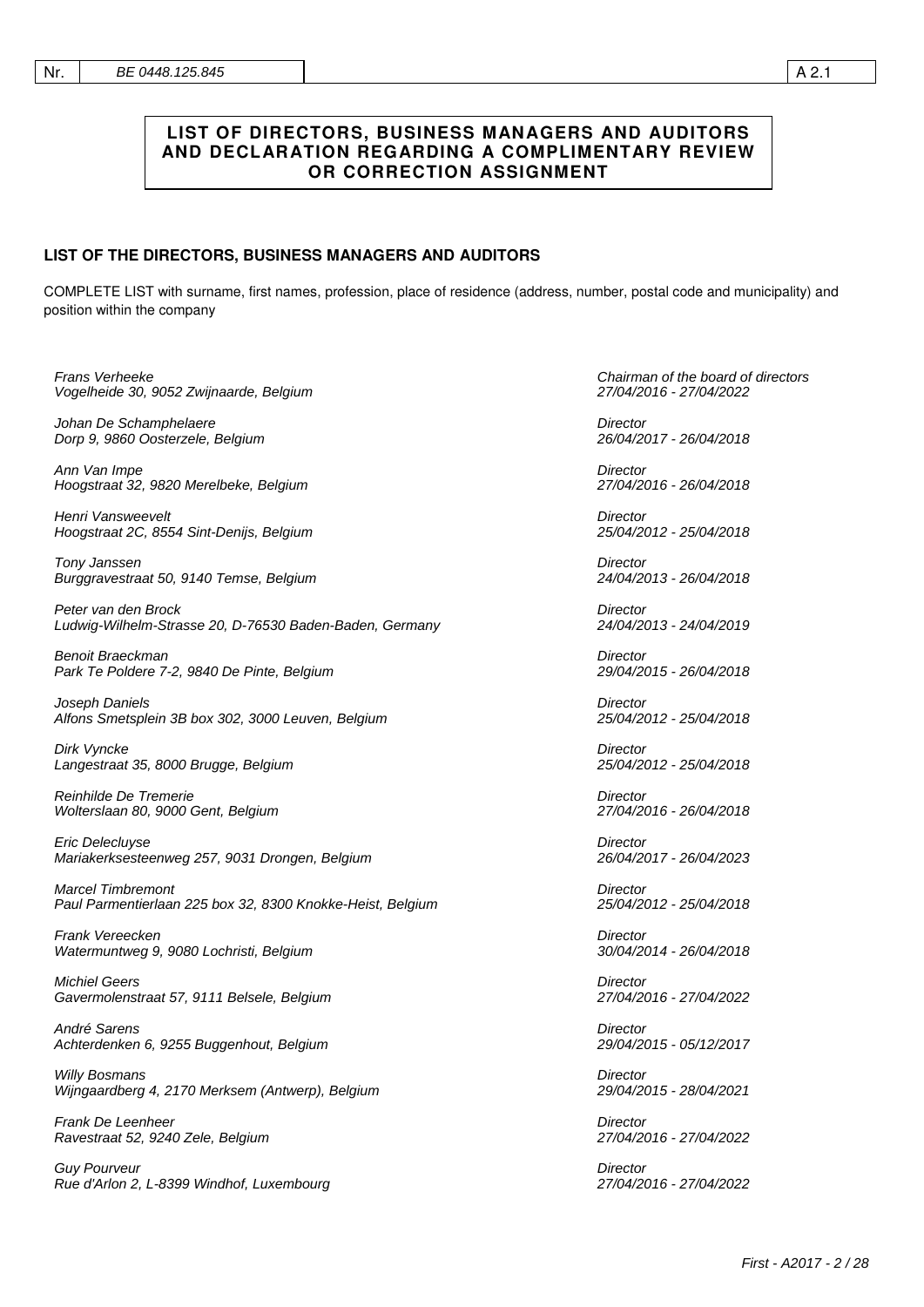**Trierstraat** 

31, 1040 Etterbeek, Belgium

### **LIST OF THE DIRECTORS, BUSINESS MANAGERS AND AUDITORS (CONTINUED)**

Ignace Schatteman Meienbroek 95, 9920 Lovendegem, Belgium **Director** 26/04/2017 - 26/04/2018 Leen Van den Neste Borsbekestraat 100, 9551 Ressegem, Belgium **Director** 25/04/2012 - 25/04/2018 Frans Samyn Nelemeersstraat 7A, 9830 Sint-Martens-Latem, Belgium **Director** 24/04/2013 - 24/04/2019 Bart Vannetelbosch Kartuizersstraat 70, 1000 Brussels, Belgium **Director** 24/04/2013 - 25/04/2018 Erik Brijs Broekstraat 31, 1000 Brussels, Belgium **Director** 30/04/2014 - 26/04/2018 Greet Moerman Kunstlaan 43, 1040 Etterbeek, Belgium **Director** 30/04/2014 - 26/04/2018 Koenraad Verhagen Eikenlaan 34, 1213 SJ Hilversum, Netherlands **Director** 11/06/2013 - 25/04/2018 Miguel Van Hoof Kleine Meylstraat 28, 2550 Kontich, Belgium Director 30/04/2014 - 26/04/2018 Marc Leysen Frilinglei 113, 2930 Brasschaat, Belgium **Director** 30/04/2014 - 26/04/2018 Philippe Leysen Noorderlaan 113, 2030 Antwerp, Belgium **Director** 30/04/2014 - 08/02/2017 Pieter Verhelst Oude Wichelsesteenweg 27, 9340 Lede, Belgium **Director** 30/04/2014 - 29/04/2020 Alfons De Potter Trierstraat 31, 1040 Etterbeek, Belgium **Director** 29/04/2015 - 19/09/2017 Yvan Dupon Normandiëlaan 28, 8421 Vlissegem, Belgium **Director** 29/04/2015 - 26/04/2018 Luc Versele Bd S. Dupuislaan 251, 1070 Anderlecht, Belgium **Director** 27/04/2016 - 27/04/2022 Frank Degraeve Eenbeekstraat 53, 9070 Destelbergen, Belgium **Director** 27/04/2016 - 26/04/2018 Anne Van Autreve Frans van der Steenstraat 89, 1750 Lennik, Belgium **Director** 27/04/2016 - 27/04/2022 Klaartje Vandersypen Galgenstraat 5, 2970 Schilde, Belgium **Director** 27/04/2016 - 26/04/2018 Francis Deknudt Braamakkerstraat 32, 8540 Deerlijk, Belgium **Director** 27/04/2016 - 26/04/2018 Vic Van de Moortel Brouwerijhof 5 box 7, 1785 Merchtem, Belgium **Director** 26/04/2017 - 29/04/2020 Jan Verheeke Duifhuisstraat 50, 9000 Gent, Belgium **Director** 26/04/2017 - 26/04/2018 Justin Daerden Wespelaarsebaan 32, 3190 Boortmeerbeek, Belgium **Director** 19/09/2017 - 28/04/2021 Patrick Vandenberghe

**Director** 26/04/2017 - 26/04/2018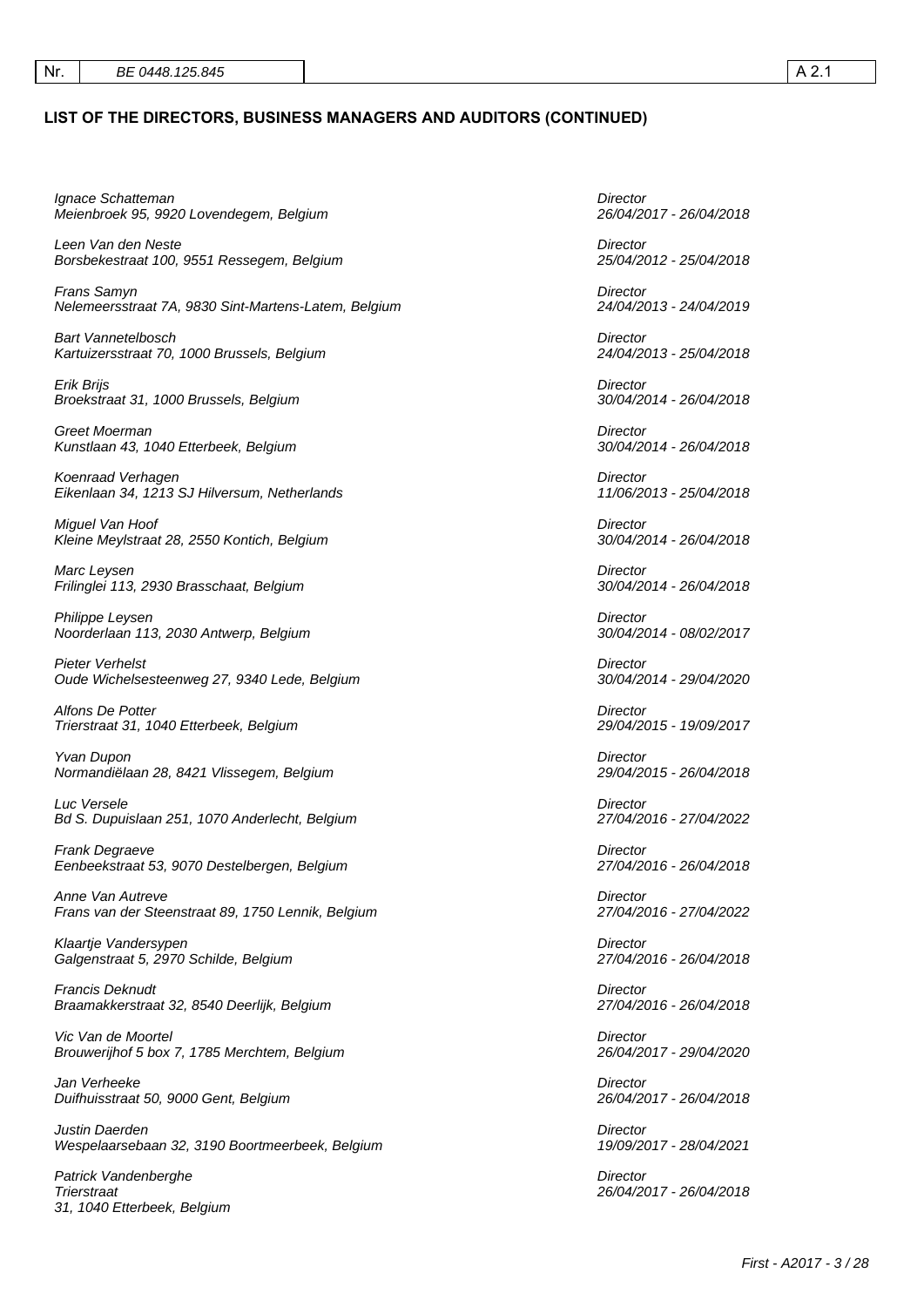## **LIST OF THE DIRECTORS, BUSINESS MANAGERS AND AUDITORS (CONTINUED)**

Deloitte Bedrijfsrevisoren Nr.: BE 0429.053.863 Luchthaven Nationaal 1 box J, 1930 Zaventem, Belgium Membership nr.: B-00025-1986

Auditor 26/04/2017 - 29/04/2020

Represented by:

Maurice Vrolix Luchthaven Nationaal 1 box J, 1930 Zaventem, Belgium Membership nr.: A01817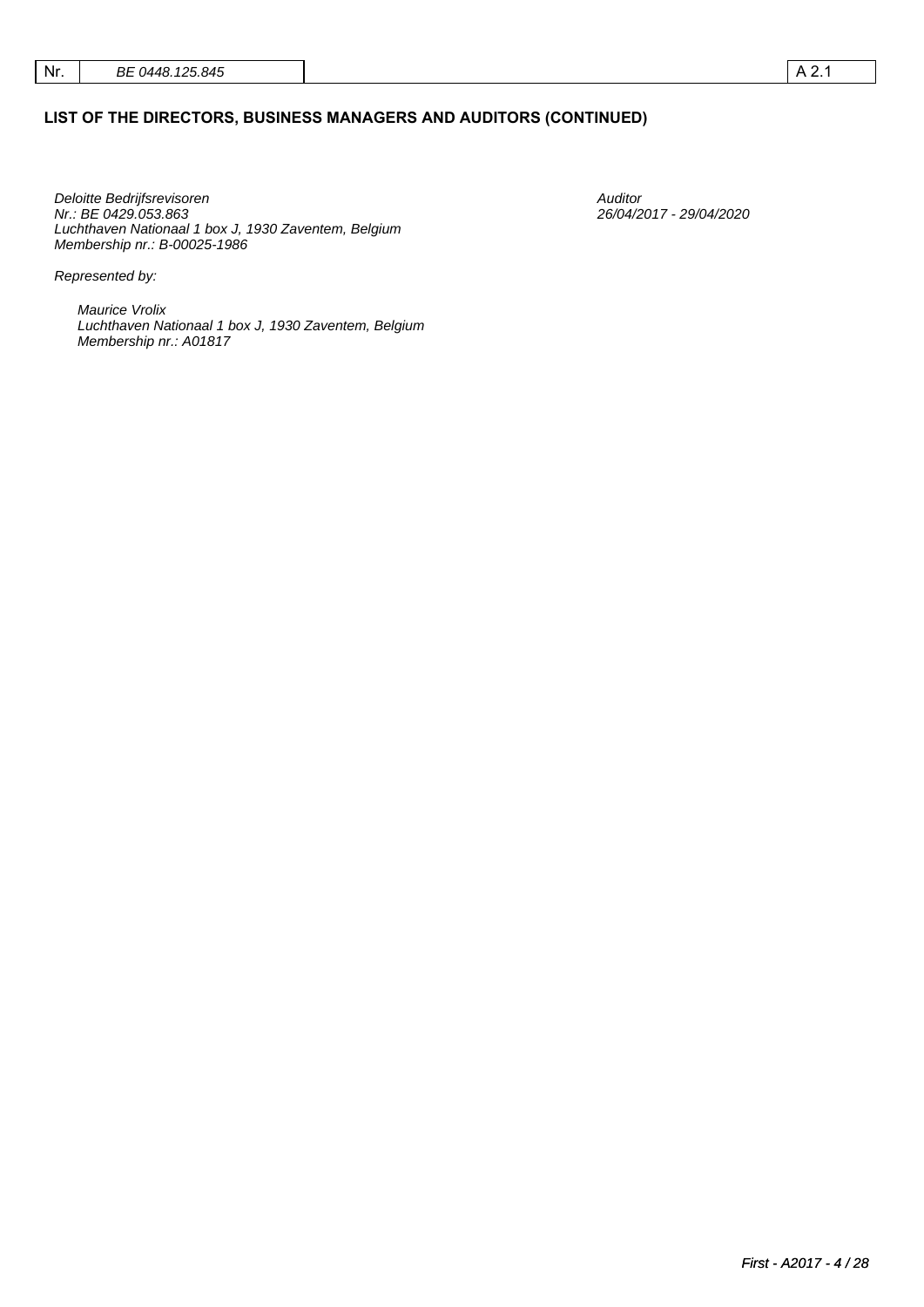### **DECLARATION REGARDING A COMPLIMENTARY REVIEW OR CORRECTION ASSIGNMENT**

The managing board declares that no audit or correction assignment has been given to a person who was not authorised to do so by law, pursuant to art. 34 and 37 of the law of 22th April 1999 concerning accounting and tax professions.

The annual accounts Wate / were not<sup>\*</sup> audited or corrected by an external accountant or by a company auditor who is not the statutory auditor.

If affirmative, mention hereafter: surname, first names, profession and address of each external accountant or company auditor and his membership number with his Institute as well as the nature of his assignment:

- A. Bookkeeping of the enterprise \*\*,
- B. Preparing the annual accounts \*\*,
- C. Auditing the annual accounts and/or
- D. Correcting the annual accounts.

If the tasks mentioned under A. or B. are executed by certified accountants or certified bookkeepers - tax specialists, you can mention hereafter: surname, first names, profession and address of each certified accountant or certified bookkeeper - tax specialist and his/her affiliation number with the Institute of Accounting Professional and Tax Experts and the nature of his/her assignment.

| Surname, first names, profession and address | Affiliation number | Nature of the<br>assignment<br>(A, B, C and/or D) |
|----------------------------------------------|--------------------|---------------------------------------------------|
|                                              |                    |                                                   |
|                                              |                    |                                                   |
|                                              |                    |                                                   |
|                                              |                    |                                                   |
|                                              |                    |                                                   |
|                                              |                    |                                                   |
|                                              |                    |                                                   |

-

Strike out what is not applicable.

<sup>∗∗</sup> Optional information.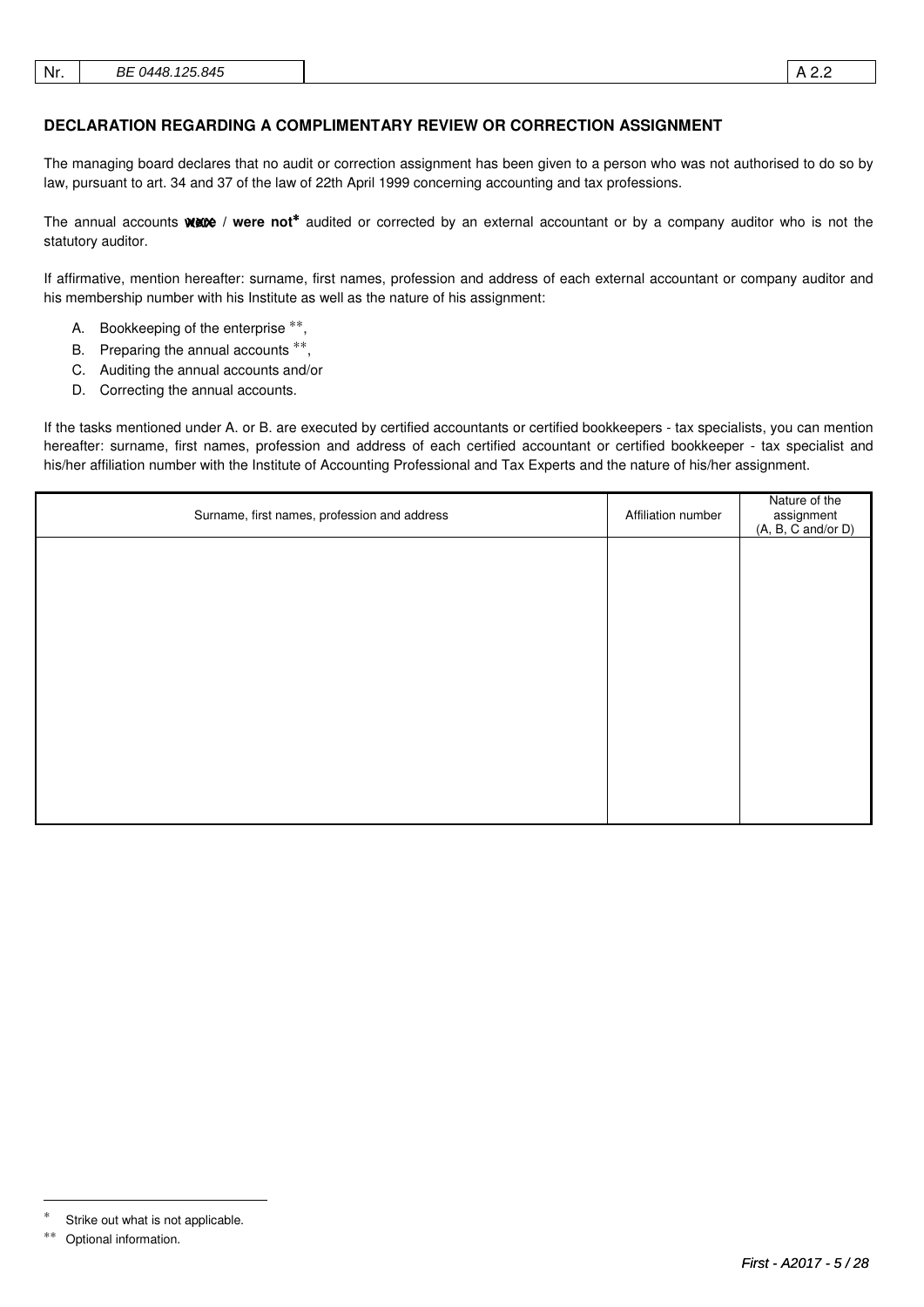Nr.

### **ANNUAL ACCOUNTS**

### **BALANCE SHEET AFTER APPROPRIATION**

|                                                                                               | Discl. | Codes                                                          | Period                                         | Preceding period                                |
|-----------------------------------------------------------------------------------------------|--------|----------------------------------------------------------------|------------------------------------------------|-------------------------------------------------|
| <b>ASSETS</b>                                                                                 |        |                                                                |                                                |                                                 |
|                                                                                               |        | 20                                                             |                                                |                                                 |
|                                                                                               |        | 21/28                                                          | 9.277.600,91                                   | 12.067.839,43                                   |
|                                                                                               |        | 21                                                             |                                                |                                                 |
| Assets under construction and advance payments<br>Amounts receivable after more than one year |        | 22/27<br>22<br>23<br>24<br>25<br>26<br>27<br>28<br>29/58<br>29 | 9.277.600,91<br>76.655.702,27<br>37.312.582,03 | 12.067.839,43<br>51.626.292,53<br>30.030.878,98 |
|                                                                                               |        | 290<br>291                                                     | 37.312.582,03                                  | 30.030.878,98                                   |
|                                                                                               |        | 3<br>30/36<br>37                                               |                                                |                                                 |
|                                                                                               |        | 40/41<br>40<br>41                                              | 26.440.889,83<br>26.356.213,54<br>84.676,29    | 17.200.345,05<br>16.783.980,81<br>416.364,24    |
|                                                                                               |        | 50/53                                                          |                                                |                                                 |
|                                                                                               |        | 54/58                                                          | 11.039.304,17                                  | 3.496.144,66                                    |
|                                                                                               |        | 490/1                                                          | 1.862.926.24                                   | 898.923,84                                      |
|                                                                                               |        | 20/58                                                          | 85.933.303,18                                  | 63.694.131,96                                   |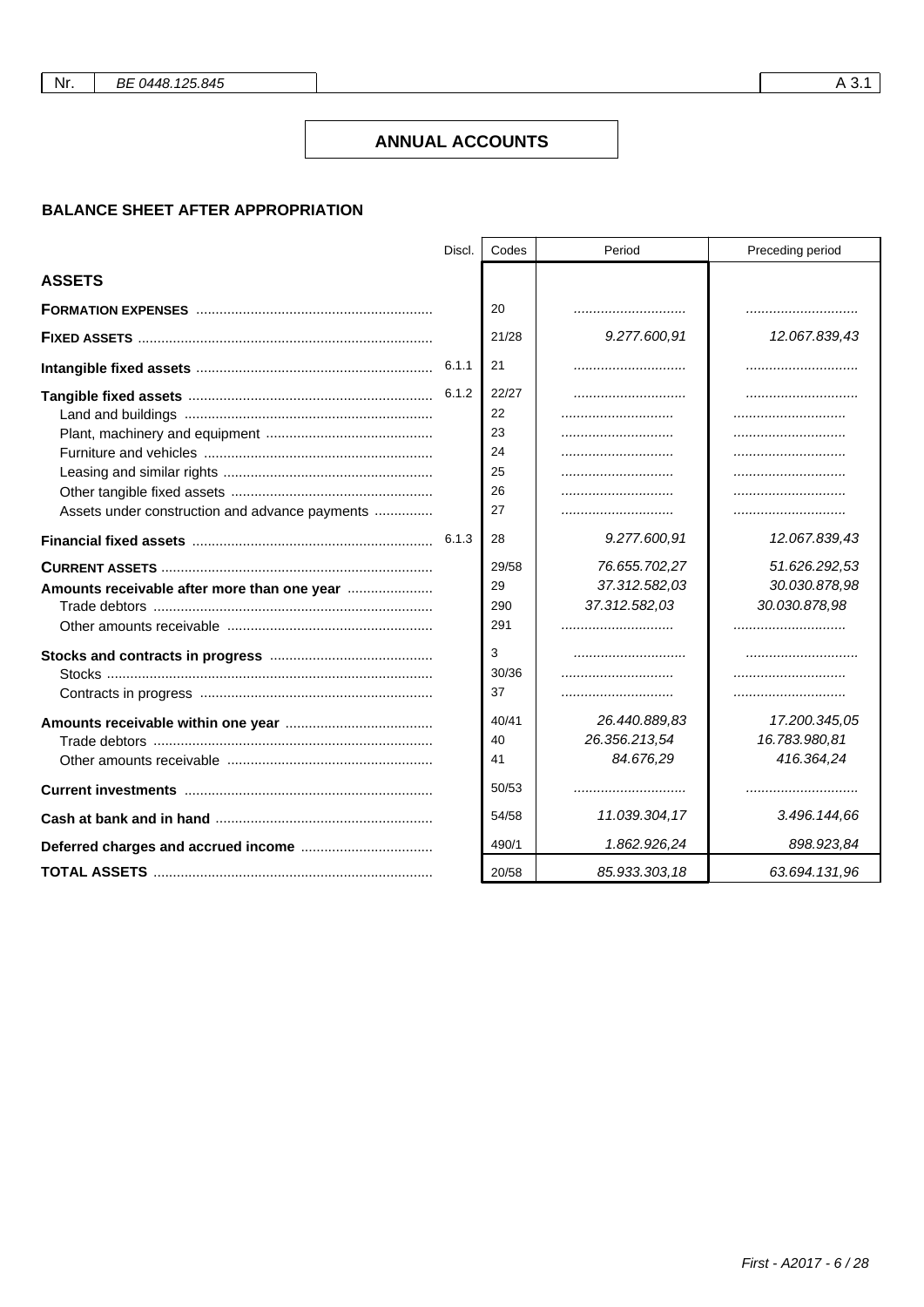| Nr. | BE 0448.125.845 |
|-----|-----------------|
|-----|-----------------|

|                                                            | Discl. | Codes | Period        | Preceding period |
|------------------------------------------------------------|--------|-------|---------------|------------------|
| <b>EQUITY AND LIABILITIES</b>                              |        |       |               |                  |
|                                                            |        | 10/15 | 49.588.016,57 | 44.563.919,87    |
|                                                            |        | 10    | 42.206.673,66 | 39.017.423,86    |
|                                                            |        | 100   | 42.206.673,66 | 39.017.423,86    |
|                                                            |        | 101   |               |                  |
|                                                            |        | 11    |               |                  |
|                                                            |        | 12    |               |                  |
|                                                            |        | 13    | 1.404.075.09  | 1.262.087.66     |
|                                                            |        | 130   | 647.401,54    | 505.414,11       |
|                                                            |        | 131   | 756.673,55    | 756.673,55       |
|                                                            |        | 1310  |               |                  |
|                                                            |        | 1311  | 756.673,55    | 756.673,55       |
|                                                            |        | 132   |               |                  |
|                                                            |        | 133   |               |                  |
|                                                            |        | 14    | 5.977.267,82  | 4.284.408,35     |
|                                                            |        | 15    |               |                  |
| Advance to associates on the sharing out of the assets $5$ |        | 19    |               |                  |
|                                                            |        | 16    | 146.634,95    | 118.745,91       |
|                                                            |        | 160/5 | 146.634,95    | 118.745,91       |
|                                                            |        | 160   |               |                  |
|                                                            |        | 161   |               |                  |
|                                                            |        | 162   |               |                  |
|                                                            |        | 163   |               |                  |
|                                                            |        | 164/5 | 146.634,95    | 118.745,91       |
|                                                            |        | 168   |               |                  |

 $\overline{4}$ Amount to substract of the issued capital

5 Amount to substract from the other part of the equity

A 3.2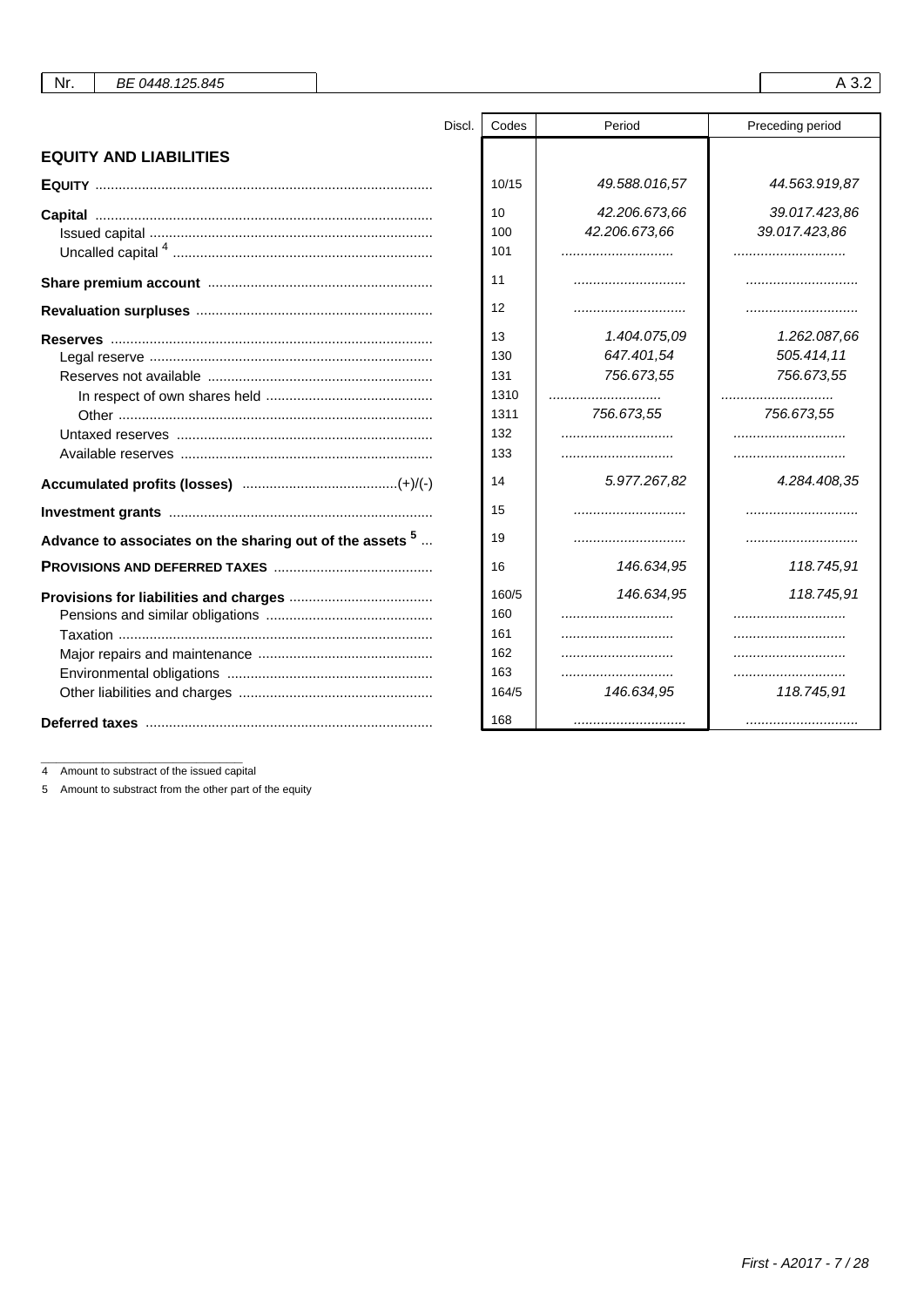| Nr.<br>BE 0448.125.845                                                                                 |        |                                                                              |                                                                 | A 3.2                                                           |
|--------------------------------------------------------------------------------------------------------|--------|------------------------------------------------------------------------------|-----------------------------------------------------------------|-----------------------------------------------------------------|
|                                                                                                        | Discl. | Codes                                                                        | Period                                                          | Preceding period                                                |
|                                                                                                        |        | 17/49                                                                        | 36.198.651,66                                                   | 19.011.466,18                                                   |
| Credit institutions, leasing and other similar obligations                                             | 6.3    | 17<br>170/4<br>172/3<br>174/0<br>175<br>176<br>178/9                         | 29.815.000,00<br>29.815.000,00<br>22.815.000,00<br>7.000.000,00 | 15.565.000,00<br>15.565.000,00<br>13.065.000,00<br>2.500.000,00 |
| Current portion of amounts payable after more than one year<br>Taxes, remuneration and social security | 6.3    | 42/48<br>42<br>43<br>430/8<br>439<br>44<br>440/4<br>441<br>46<br>45<br>450/3 | 5.928.201,28<br>4.000.000,00<br>399.864.71<br>399.864.71        | 3.159.742,36<br>2.000.000,00<br>277.300.60<br>277.300,60        |
|                                                                                                        |        | 454/9<br>47/48                                                               | 1.528.336,57                                                    | 882.441,76                                                      |
|                                                                                                        |        | 492/3                                                                        | 455.450,38                                                      | 286.723,82                                                      |
|                                                                                                        |        | 10/49                                                                        | 85.933.303,18                                                   | 63.694.131,96                                                   |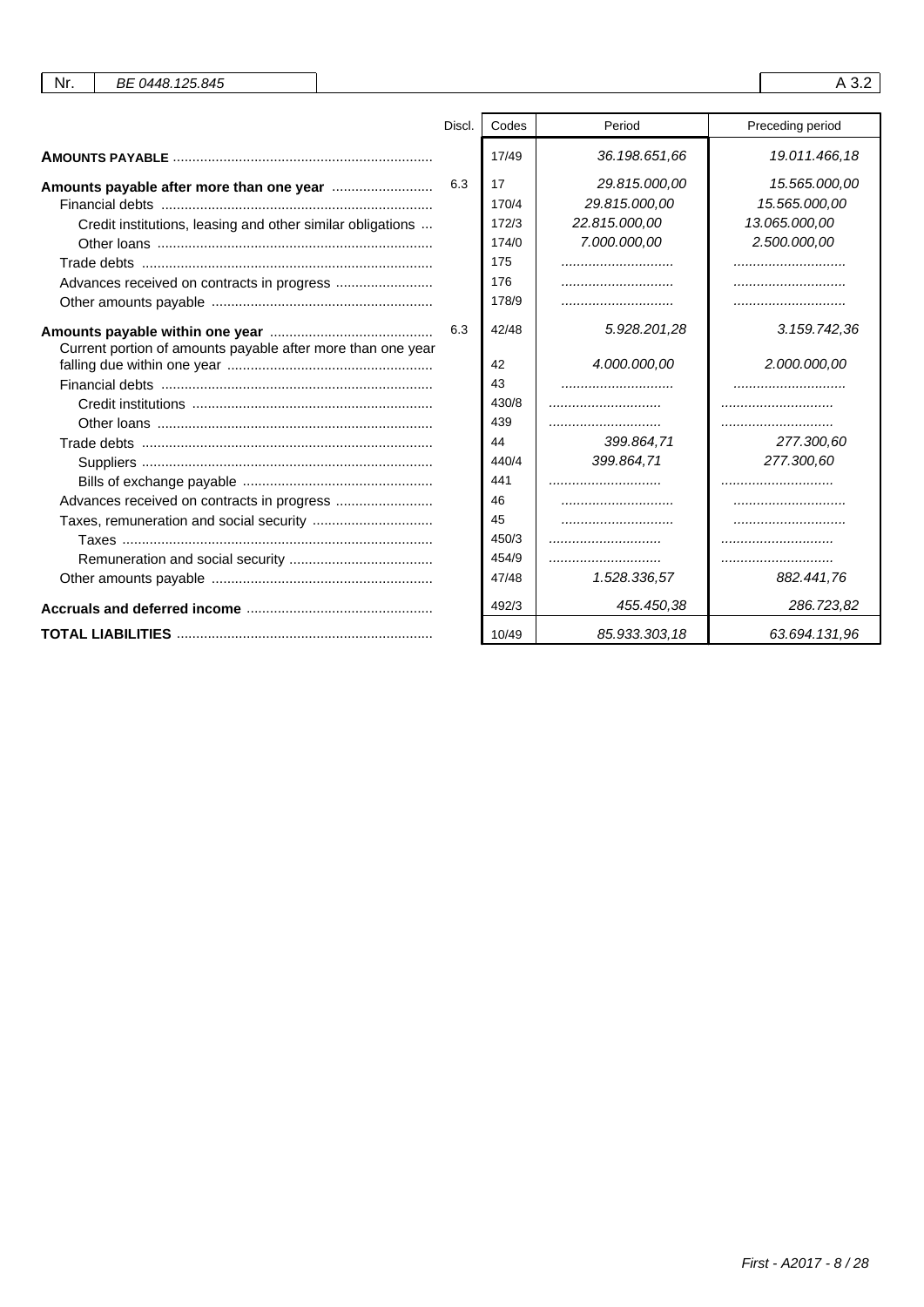# **INCOME STATEMENT**

|                                                                                                                     | Discl. | Codes  | Period          | Preceding period |
|---------------------------------------------------------------------------------------------------------------------|--------|--------|-----------------|------------------|
| Operating income and charges                                                                                        |        |        |                 |                  |
|                                                                                                                     |        | 9900   | $-1.976.320,67$ | $-1.562.672, 14$ |
| Of which: Non-recurring operating income                                                                            |        | 76A    |                 |                  |
|                                                                                                                     |        | 70     |                 |                  |
| Raw materials, consumables, services and other goods*                                                               |        | 60/61  |                 |                  |
| Remuneration, social security costs and pensions (+)/(-)<br>Depreciation of and other amounts written off formation | 6.4    | 62     |                 |                  |
| expenses, intangible and tangible fixed assets<br>Amounts written off stocks, contracts in progress and trade       |        | 630    |                 |                  |
| Provisions for liabilities and charges: Appropriations (uses                                                        |        | 631/4  | 718.817,75      | -47.701.06       |
|                                                                                                                     |        | 635/8  | 27.889,04       | 32.186,05        |
|                                                                                                                     |        | 640/8  | 39.710,94       | 556.853,36       |
| Operating charges carried to assets as restructuring costs (-)                                                      |        | 649    |                 |                  |
|                                                                                                                     |        | 66A    |                 |                  |
|                                                                                                                     |        | 9901   | $-2.762.738.40$ | $-2.104.010.49$  |
|                                                                                                                     | 6.4    | 75/76B | 6.576.196,76    | 5.022.615,07     |
|                                                                                                                     |        | 75     | 4.613.591,34    | 4.098.674,58     |
| Of which: investment grants and interest subsidies                                                                  |        | 753    |                 |                  |
|                                                                                                                     |        | 76B    | 1.962.605,42    | 923.940,49       |
|                                                                                                                     | 6.4    | 65/66B | 782.676,11      | 829.198,78       |
|                                                                                                                     |        | 65     | 722.013,05      | 654.861,17       |
|                                                                                                                     |        | 66B    | 60.663,06       | 174.337,61       |
|                                                                                                                     |        | 9903   | 3.030.782.25    | 2.089.405,80     |
|                                                                                                                     |        | 780    |                 |                  |
|                                                                                                                     |        | 680    |                 |                  |
|                                                                                                                     |        | 67/77  | 191.033,58      | 153.311,41       |
|                                                                                                                     |        | 9904   | 2.839.748,67    | 1.936.094,39     |
|                                                                                                                     |        | 789    |                 |                  |
|                                                                                                                     |        | 689    |                 |                  |
| Gain (loss) of the period available for appropriation $(+)/(-)$                                                     |        | 9905   | 2.839.748,67    | 1.936.094,39     |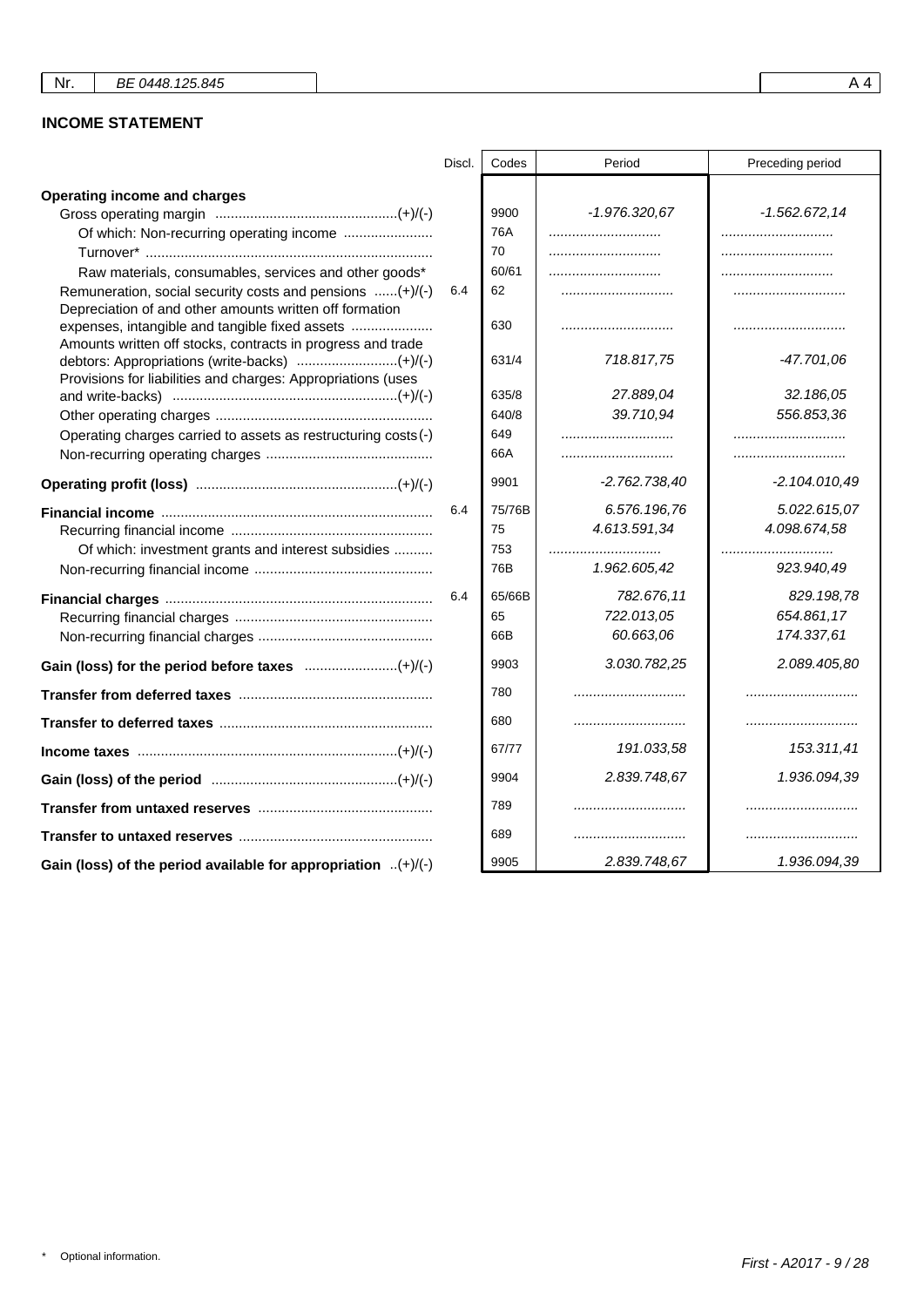## **APPROPRIATION ACCOUNT**

| Codes                 | Period                                       | Preceding period                             |
|-----------------------|----------------------------------------------|----------------------------------------------|
| 9906<br>(9905)<br>14P | 7.124.157.02<br>2.839.748,67<br>4.284.408,35 | 5.264.800,52<br>1.936.094,39<br>3.328.706,13 |
| 791/2                 |                                              |                                              |
| 691/2<br>691          | 141.987.43                                   | 96.804,72                                    |
| 6920<br>6921          | 141.987,43<br>                               | 96.804,72                                    |
| (14)                  | 5.977.267,82                                 | 4.284.408,35                                 |
| 794                   |                                              |                                              |
| 694/7                 | 1.004.901.77                                 | 883.587,45                                   |
| 694                   | 1.004.901,77                                 | 883.587,45                                   |
| 695                   |                                              |                                              |
| 696                   |                                              |                                              |
| 697                   |                                              |                                              |

 $A5$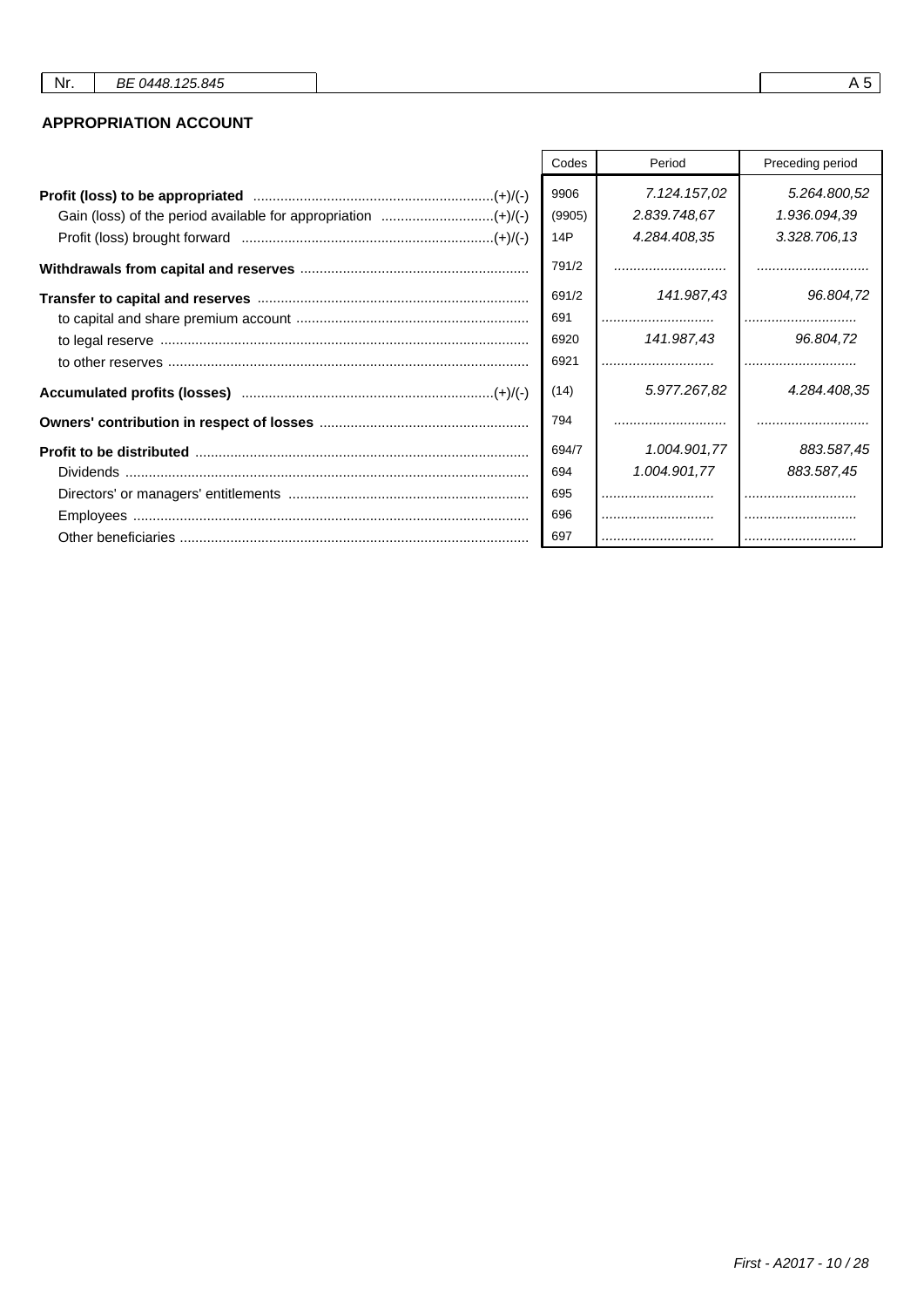| Nr.<br>BE 0448.125.845        |       |                | A 6.1.3          |
|-------------------------------|-------|----------------|------------------|
|                               | Codes | Period         | Preceding period |
| <b>FINANCIAL FIXED ASSETS</b> |       |                |                  |
|                               | 8395P | XXXXXXXXXXXXXX | 13.223.480,52    |
| Movements during the period   |       |                |                  |
|                               | 8365  | 822.869,46     |                  |
|                               | 8375  | 3.552.444,92   |                  |
|                               | 8385  |                |                  |
|                               | 8386  |                |                  |
|                               | 8395  | 10.493.905,06  |                  |
|                               | 8455P | XXXXXXXXXXXXXX |                  |
| Movements during the period   |       |                |                  |
|                               | 8415  |                |                  |
|                               | 8425  |                |                  |
|                               | 8435  |                |                  |
|                               | 8445  |                |                  |
|                               | 8455  |                |                  |
|                               | 8525P | XXXXXXXXXXXXXX | 1.155.641,09     |
| Movements during the period   |       |                |                  |
|                               | 8475  | 60.663,06      |                  |
|                               | 8485  |                |                  |
|                               | 8495  |                |                  |
|                               | 8505  |                |                  |
|                               | 8515  |                |                  |
|                               | 8525  | 1.216.304,15   |                  |
|                               | 8555P | XXXXXXXXXXXXXX |                  |
|                               | 8545  |                |                  |
|                               | 8555  |                |                  |
|                               | (28)  | 9.277.600,91   |                  |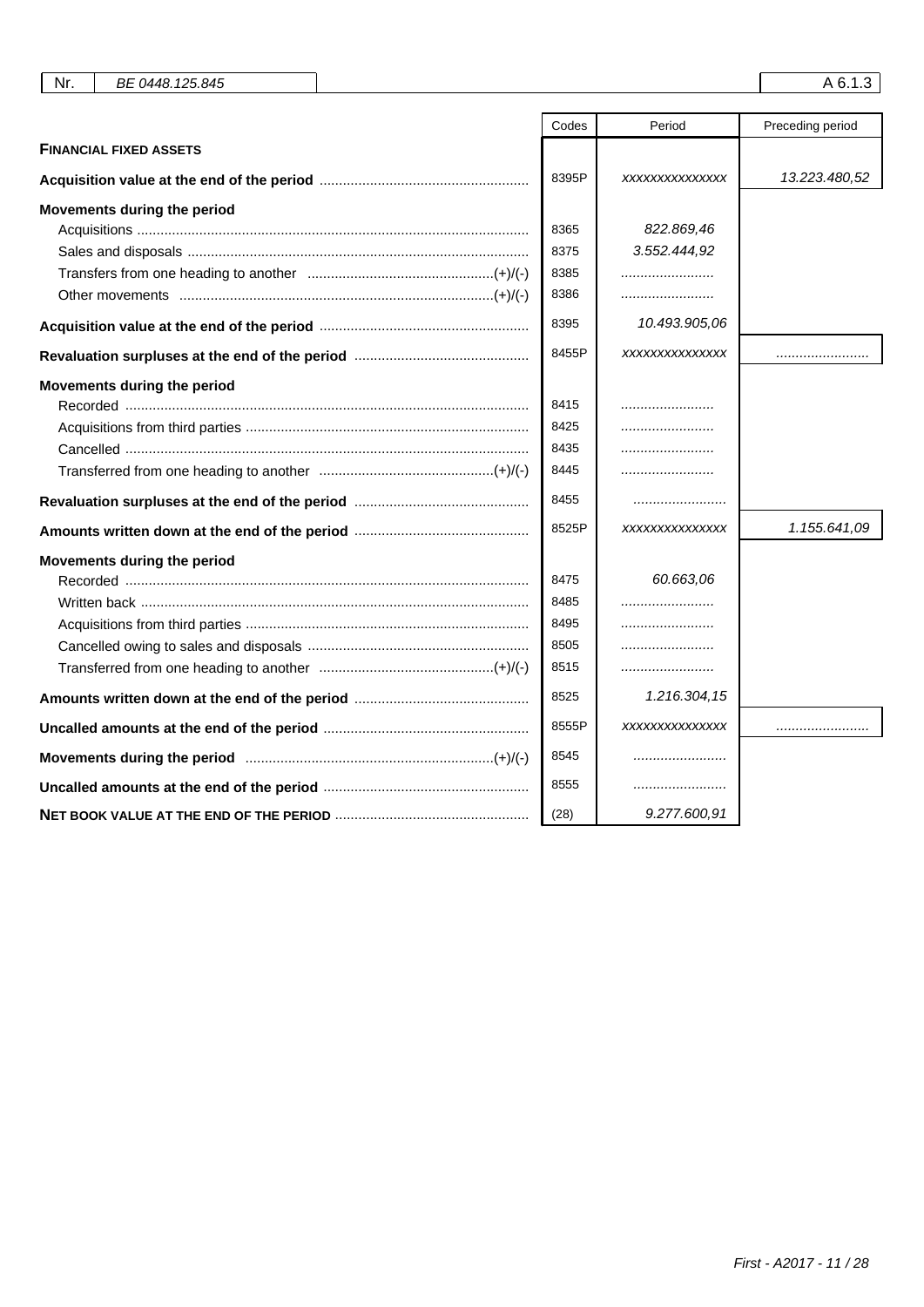| Nr. | BE 0448.125.845 |
|-----|-----------------|
|-----|-----------------|

### **STATEMENT OF AMOUNTS PAYABLE**

|                                                                                                                             | Codes       | Period        |
|-----------------------------------------------------------------------------------------------------------------------------|-------------|---------------|
| BREAKDOWN OF AMOUNTS PAYABLE WITH AN ORIGINAL PERIOD TO MATURITY OF MORE THAN ONE<br>YEAR, ACCORDING TO THEIR RESIDUAL TERM |             |               |
| Total current portion of amounts payable after more than one year falling due within one year                               | (42)        | 4.000.000,00  |
| Total amounts payable with a remaining term of more than one but not more than five years                                   | 8912        | 29.815.000,00 |
|                                                                                                                             | 8913        |               |
| GUARANTEED AMOUNTS PAYABLE (included in headings 17 and 42/48 of the liabilities)                                           |             |               |
| Amounts payable guaranteed by Belgian public authorities                                                                    | 8921<br>891 |               |
|                                                                                                                             | 901         |               |
|                                                                                                                             | 8981        |               |
|                                                                                                                             | 8991        |               |
|                                                                                                                             | 9001        |               |
|                                                                                                                             | 9011        |               |
|                                                                                                                             | 9021        |               |
|                                                                                                                             | 9051        |               |
|                                                                                                                             | 9061        |               |
| Amounts payable guaranteed by real securities or irrevocably promised by the enterprise on its<br>own assets                |             |               |
|                                                                                                                             | 8922        |               |
|                                                                                                                             | 892         |               |
|                                                                                                                             | 902         |               |
|                                                                                                                             | 8982        |               |
|                                                                                                                             | 8992        |               |
|                                                                                                                             | 9002        |               |
|                                                                                                                             | 9012        |               |
|                                                                                                                             | 9022        |               |
|                                                                                                                             | 9032        |               |
|                                                                                                                             | 9042        |               |
|                                                                                                                             | 9052        |               |
| Total amounts payable guaranteed by real securities or irrevocably promised by the enterprise                               | 9062        |               |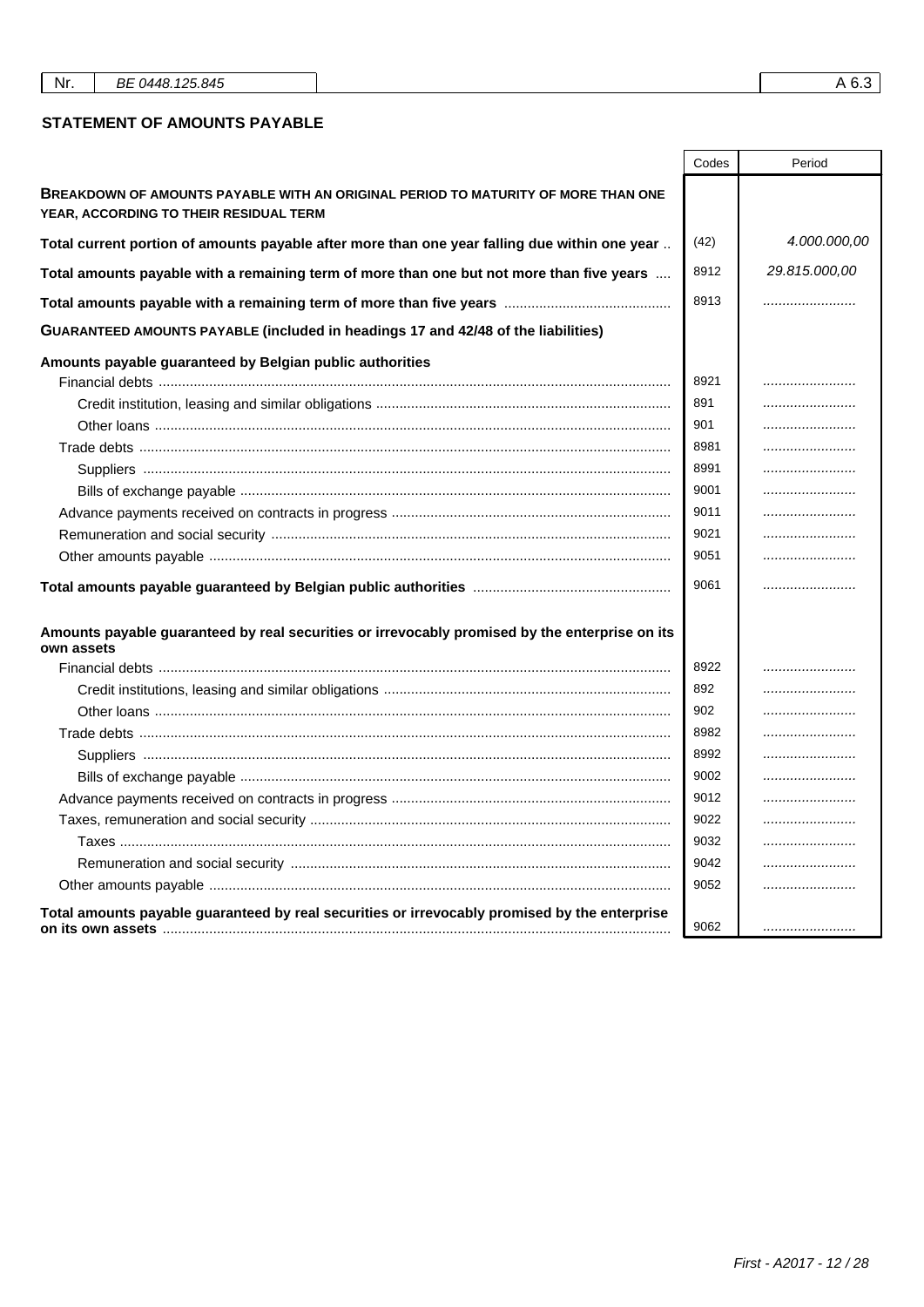| Nr.<br>BE 0448.125.845 |
|------------------------|
|------------------------|

## **RESULTS**

|                                                                                                                           | Codes | Period       | Preceding period |
|---------------------------------------------------------------------------------------------------------------------------|-------|--------------|------------------|
| <b>PERSONNEL AND REMUNERATION SOCIAL SECURITY PENSIONS</b>                                                                |       |              |                  |
| Employees for whom the enterprise submitted a DIMONA declaration or<br>who are recorded in the general personnel register |       |              |                  |
| Average number of employees calculated in full-time equivalents                                                           | 9087  |              |                  |
| <b>INCOME AND CHARGE OF EXCEPTIONAL SIZE OR INCIDENCE</b>                                                                 |       |              |                  |
|                                                                                                                           | 76    | 1.962.605,42 | 923.940,49       |
|                                                                                                                           | (76A) |              |                  |
|                                                                                                                           | (76B) | 1.962.605,42 | 923.940,49       |
|                                                                                                                           | 66    | 60.663,06    | 174.337,61       |
|                                                                                                                           | (66A) |              |                  |
|                                                                                                                           | (66B) | 60.663.06    | 174.337.61       |
| <b>FINANCIAL RESULTS</b>                                                                                                  |       |              |                  |
|                                                                                                                           | 6503  |              |                  |

 $\mathsf{r}$ 

┱

First - A2017 - 13 / 28

٦

┱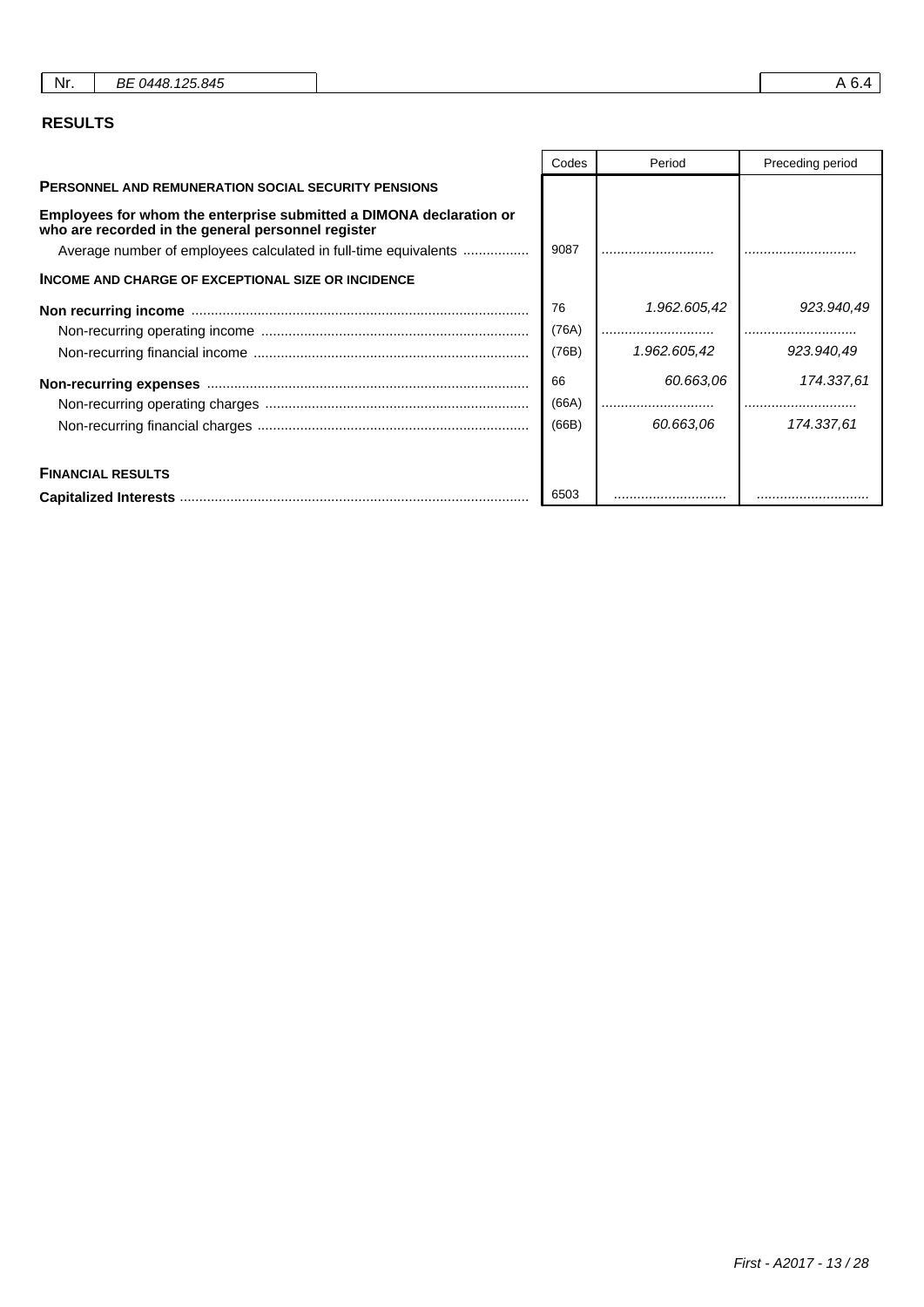| Nr. | BE 0448, 125, 845 | ິບ.ປ |
|-----|-------------------|------|
|     |                   |      |

## **RIGHTS AND COMMITMENTS NOT REFLECTED IN THE BALANCE SHEET**

|                                                                                                                                                                                  | Codes | Period |
|----------------------------------------------------------------------------------------------------------------------------------------------------------------------------------|-------|--------|
| <b>PERSONAL GUARANTEES PROVIDED OR IRREVOCABLY PROMISED BY THE ENTERPRISE AS SECURITY</b><br>FOR DEBTS AND COMMITMENTS OF THIRD PARTIES <b>With COMMITMENTS AND THE RESIDENT</b> | 9149  |        |
| Of which                                                                                                                                                                         |       |        |
|                                                                                                                                                                                  | 9150  |        |
| <b>REAL GUARANTEES</b>                                                                                                                                                           |       |        |
| Real guarantees provided or irrevocably promised by the enterprise on its own assets as<br>security of debts and commitments of the enterprise                                   |       |        |
| Mortgages                                                                                                                                                                        |       |        |
|                                                                                                                                                                                  | 9161  |        |
|                                                                                                                                                                                  | 9171  |        |
|                                                                                                                                                                                  | 9181  |        |
|                                                                                                                                                                                  | 9191  |        |
|                                                                                                                                                                                  | 9201  |        |
| Real guarantees provided or irrevocably promised by the enterprise on its own assets as<br>security of debts and commitments of third parties                                    |       |        |
| Mortgages                                                                                                                                                                        |       |        |
|                                                                                                                                                                                  | 9162  |        |
|                                                                                                                                                                                  | 9172  |        |
|                                                                                                                                                                                  | 9182  |        |
|                                                                                                                                                                                  | 9192  |        |
|                                                                                                                                                                                  | 9202  |        |

| AMOUNT, NATURE AND FORM CONCERNING LITIGATION AND OTHER IMPORTANT COMMITMENTS |               |
|-------------------------------------------------------------------------------|---------------|
|                                                                               | 59.462.250.64 |
|                                                                               | 731.150.00    |
|                                                                               |               |
|                                                                               |               |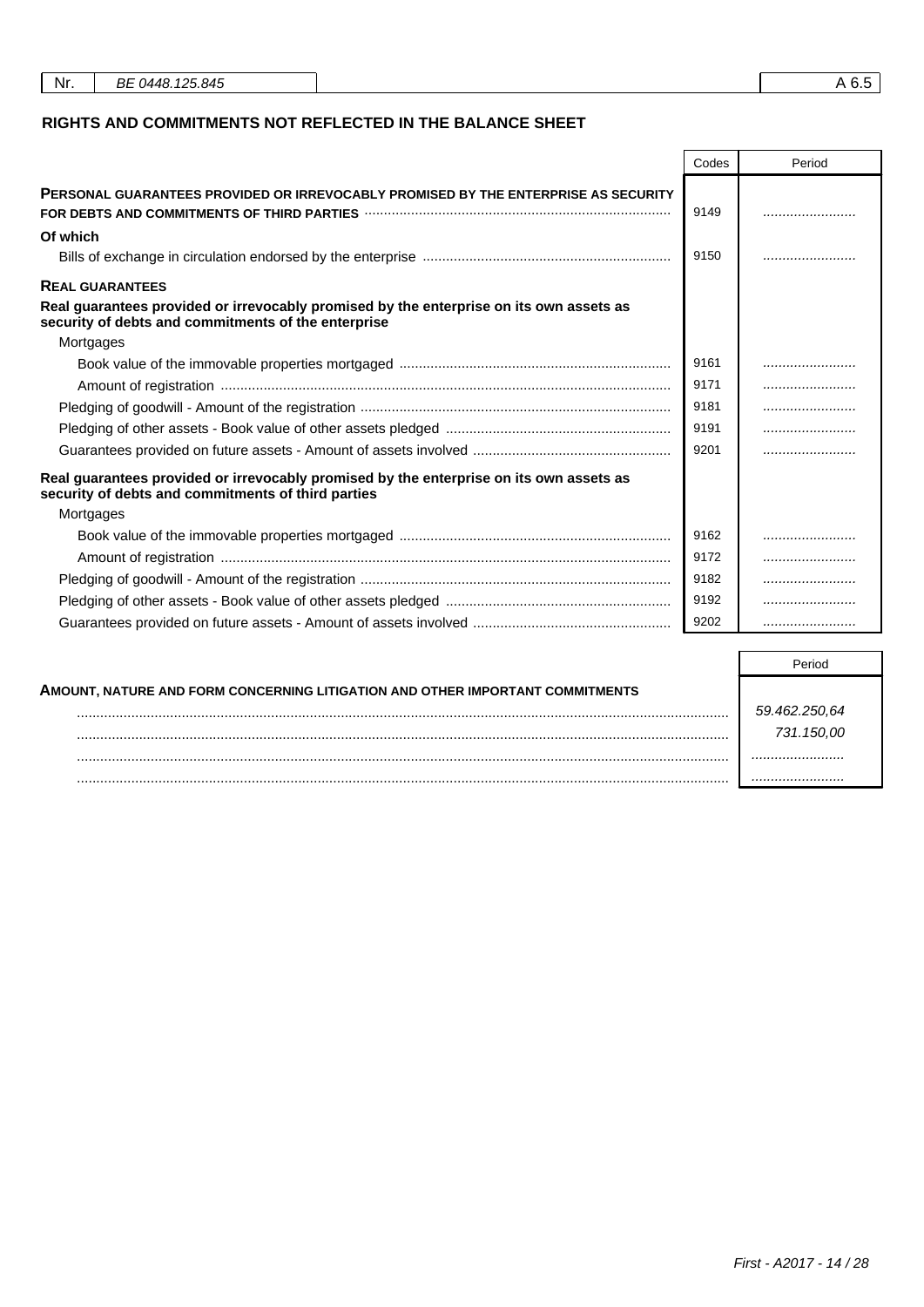|--|

SUPPLEMENT RETIREMENTS OR SURVIVORS PENSION PLANS IN FAVOUR OF THE PERSONNEL OR THE EXECUTIVES OF THE **ENTERPRISE** 

### **Brief description**

Measures taken by the enterprise to cover the resulting charges

|                                                                          | Codes | Period |
|--------------------------------------------------------------------------|-------|--------|
| <b>PENSIONS FUNDED BY THE ENTERPRISE</b>                                 |       |        |
| <b>Estimated amount of the commitments resulting from past services </b> | 9220  |        |

Methods of estimation

|                                                                                                                                                                                                            | Period       |
|------------------------------------------------------------------------------------------------------------------------------------------------------------------------------------------------------------|--------------|
| NATURE, COMMERCIAL OBJECTIVE AND FINANCIAL CONSEQUENCES OF TRANSACTIONS NOT REFLECTED IN<br>THE BALANCE SHEET                                                                                              |              |
| Provided that the risks or advantages coming from these transactions are significant and if the<br>disclosure of the risks or advantages is necessary to appreciate the financial situation of the company |              |
|                                                                                                                                                                                                            | 7.435.000.00 |
|                                                                                                                                                                                                            |              |
|                                                                                                                                                                                                            |              |
|                                                                                                                                                                                                            |              |
|                                                                                                                                                                                                            | Period       |
| OTHER DICHTS AND COMMITMENTS NOT BEELECTED IN THE BALANCE SHEET (including those which can                                                                                                                 |              |

| OTHER RIGHTS AND COMMITMENTS NOT REFLECTED IN THE BALANCE SHEET (INCIUDING those Which can<br>not be quantified) |      |
|------------------------------------------------------------------------------------------------------------------|------|
|                                                                                                                  | 0.00 |
|                                                                                                                  |      |
|                                                                                                                  |      |
|                                                                                                                  |      |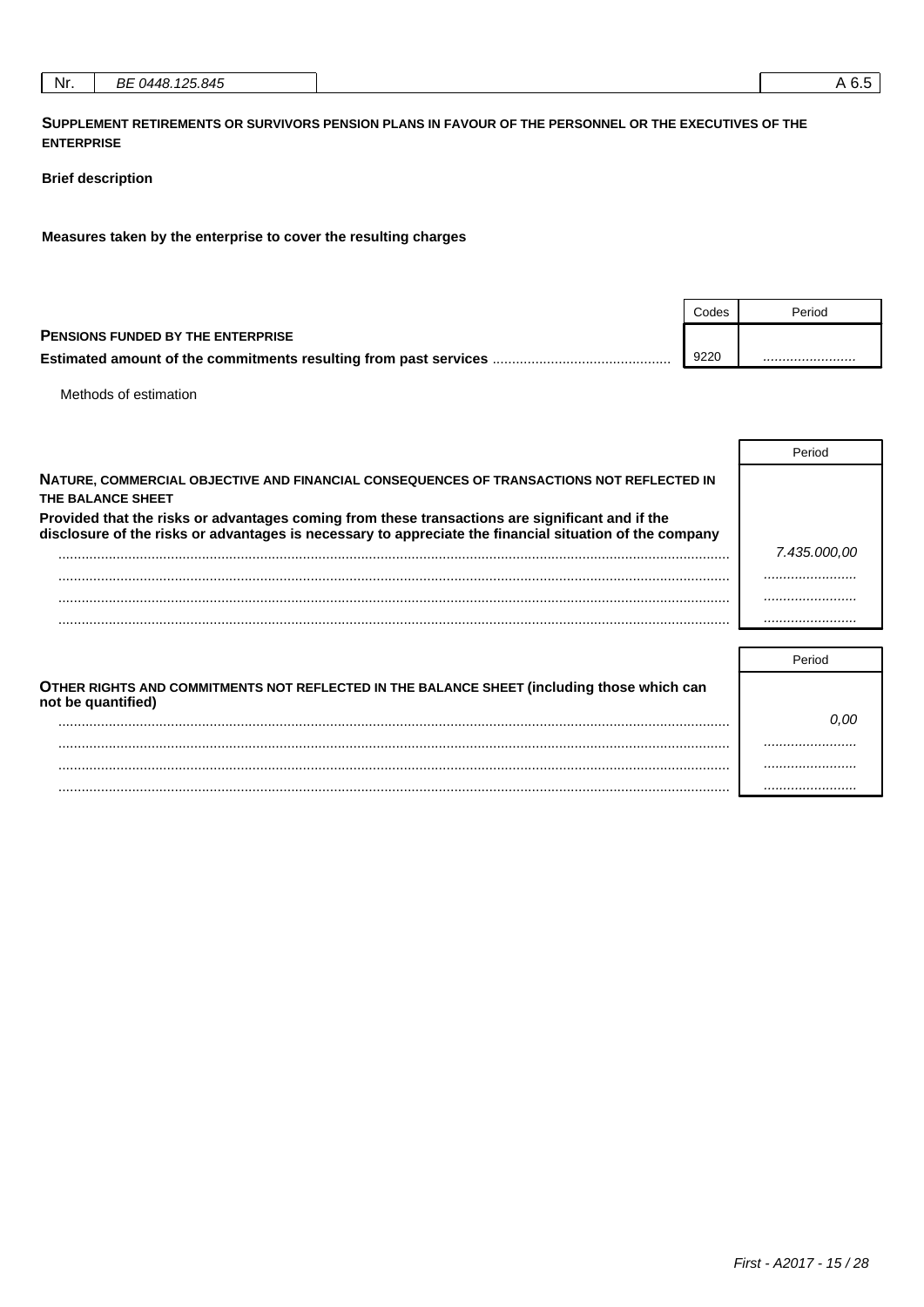## RELATIONSHIPS WITH AFFILIATED ENTERPRISES, ASSOCIATED ENTERPRISES, DIRECTORS, MANAGERS **AND AUDITORS**

|                                                                                 | Codes | Period |
|---------------------------------------------------------------------------------|-------|--------|
| <b>AFFILIATED OR ASSOCIATED ENTERPRISES</b>                                     |       |        |
|                                                                                 | 9294  |        |
|                                                                                 | 9295  |        |
| DIRECTORS, MANAGERS, INDIVIDUALS OR BODIES CORPORATE WHO CONTROL THE ENTERPRISE |       |        |
| WITHOUT BEING ASSOCIATED THEREWITH OR OTHER ENTERPRISES CONTROLLED BY THESE     |       |        |
| <b>PERSONS</b>                                                                  |       |        |
|                                                                                 | 9500  |        |

Conditions on amounts receivable, rate, duration, possibly reimbursed amounts, canceled amounts or renounced amounts

|                                                          | Codes | Period |
|----------------------------------------------------------|-------|--------|
| Guarantees provided in their favour                      | 9501  |        |
| Other significant commitments undertaken in their favour | 9502  |        |

|                                              | Period |
|----------------------------------------------|--------|
| <b>AUDITORS OR PEOPLE THEY ARE LINKED TO</b> |        |
|                                              |        |
|                                              |        |
|                                              |        |
|                                              |        |

TRANSACTIONS CONCLUDED, DIRECTLY OR INDIRECTLY, OUTSIDE THE NORMAL MARKET CONDITIONS

|                                                                                      | Period |
|--------------------------------------------------------------------------------------|--------|
| With persons holding an participating interest in the company                        |        |
| <b>Nature of the transactions</b>                                                    |        |
|                                                                                      |        |
|                                                                                      |        |
|                                                                                      |        |
|                                                                                      |        |
| With companies in which the enterprise holds participating interest                  |        |
| Nature of the transactions                                                           |        |
|                                                                                      |        |
|                                                                                      |        |
|                                                                                      |        |
|                                                                                      |        |
| With members of the administrative, management and supervisory bodies of the company |        |
| Nature of the transactions                                                           |        |
|                                                                                      |        |
|                                                                                      |        |
|                                                                                      |        |
|                                                                                      |        |

┑

 $\Gamma$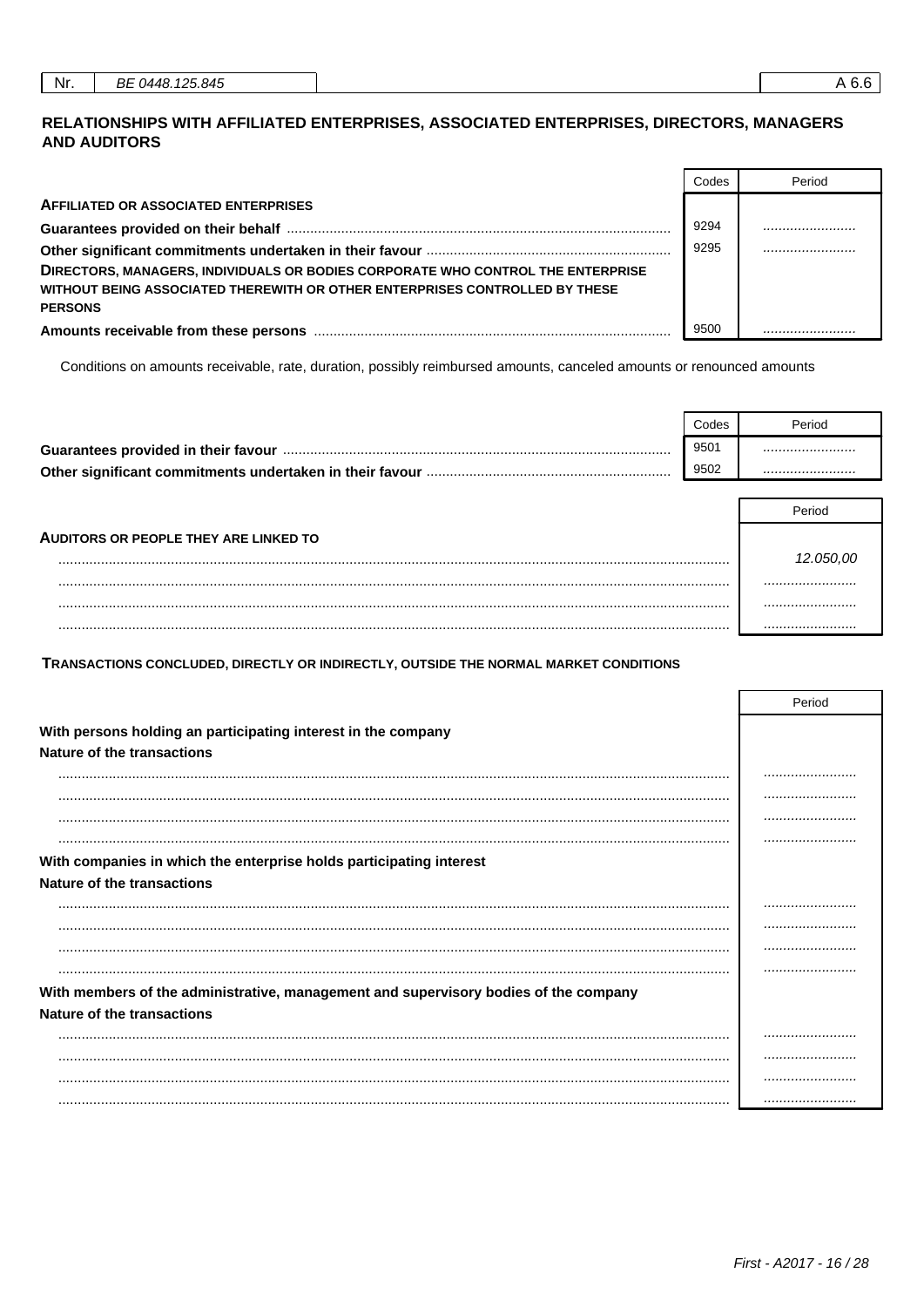### **PARTICIPATING INTERESTS INFORMATION**

### **PARTICIPATING INTERESTS AND SHARES IN OTHER ENTERPRISES**

List of the enterprises in which the enterprise holds a participating interest, (recorded in heading 28 of assets) and the other enterprises in which the enterprise holds rights (recorded in headings 28 and 50/53 of assets) for an amount of at least 10 % of the capital issued.

|                                                                                                                                               | Rights held by |                    |             |                  | Data extracted from the most recent annual accounts |             |                                    |                |
|-----------------------------------------------------------------------------------------------------------------------------------------------|----------------|--------------------|-------------|------------------|-----------------------------------------------------|-------------|------------------------------------|----------------|
| NAME, full address of the REGISTERED<br>OFFICE and for an enterprise governed<br>by Belgian law, the<br><b>COMPANY IDENTIFICATION NUMBER</b>  |                | Directly           |             | Subsidiar<br>ies | Annual                                              | Curre       | Capital and<br>reserves            | Net result     |
|                                                                                                                                               | Nature         | Number             | $\%$        | $\%$             | accounts as<br>per                                  | ncy<br>code | $(+)$ or $(-)$<br>(in units)       |                |
| Proempresa<br>Public limited company<br>Jr Carlos Arrieta 1066<br>PE - 1066 Lima<br>Peru                                                      |                | 106.592            | 1,78        | 0,0              | 31/12/2017                                          | <b>PEN</b>  | 69.182.053,68                      | 4.782.049,51   |
| Akiba Commercial Bank<br>Public limited company<br>PO Box 1066<br>TZ - 669 Dar es Salaam<br>Tanzania                                          |                | 617.850            | 7,0         | 0,0              | 31/12/2017                                          | TZS         | 26.228.165.180,00 6 898.050.836,00 |                |
| Fie Gran Poder S.A.<br>Public limited company<br><b>Montiel 202</b><br>AR - C1408FV Buenos Aires<br>Argentina                                 |                | 7.146.081          | 31,08       | 0,0              | 31/12/2016                                          | <b>ARS</b>  | 28.534.247,00                      | $-385.242,00$  |
| Impulse Microfinance Investment<br>Fund<br>BE 0870.792.160<br>Public limited company<br>Sneeuwbeslaan 20<br>2610 Wilrijk (Antwerp)<br>Belgium |                |                    |             |                  | 31/12/2016                                          | <b>EUR</b>  | 3.700.451,86                       | 913.644,62     |
| <b>Banco FIE SA</b><br>Public limited company<br>calle Generale Gonzales 1272<br>BO - 15032 Casilla - La Paz<br>Bolivia                       |                | 800                | 7,03        | 0,0              | 31/12/2016                                          | <b>BOB</b>  | 874.878.895,00                     | 116.091.444,00 |
| <b>MFX Solutions, LLC</b><br>Public limited company<br>20th Street 1724<br>US-20009 NW District of Columbia<br><b>United States</b>           |                | 244.957<br>500.000 | 5,78<br>3,3 | 0,0<br>0,0       | 30/06/2017                                          | <b>USD</b>  | 17.378.573,00                      | 669.320,00     |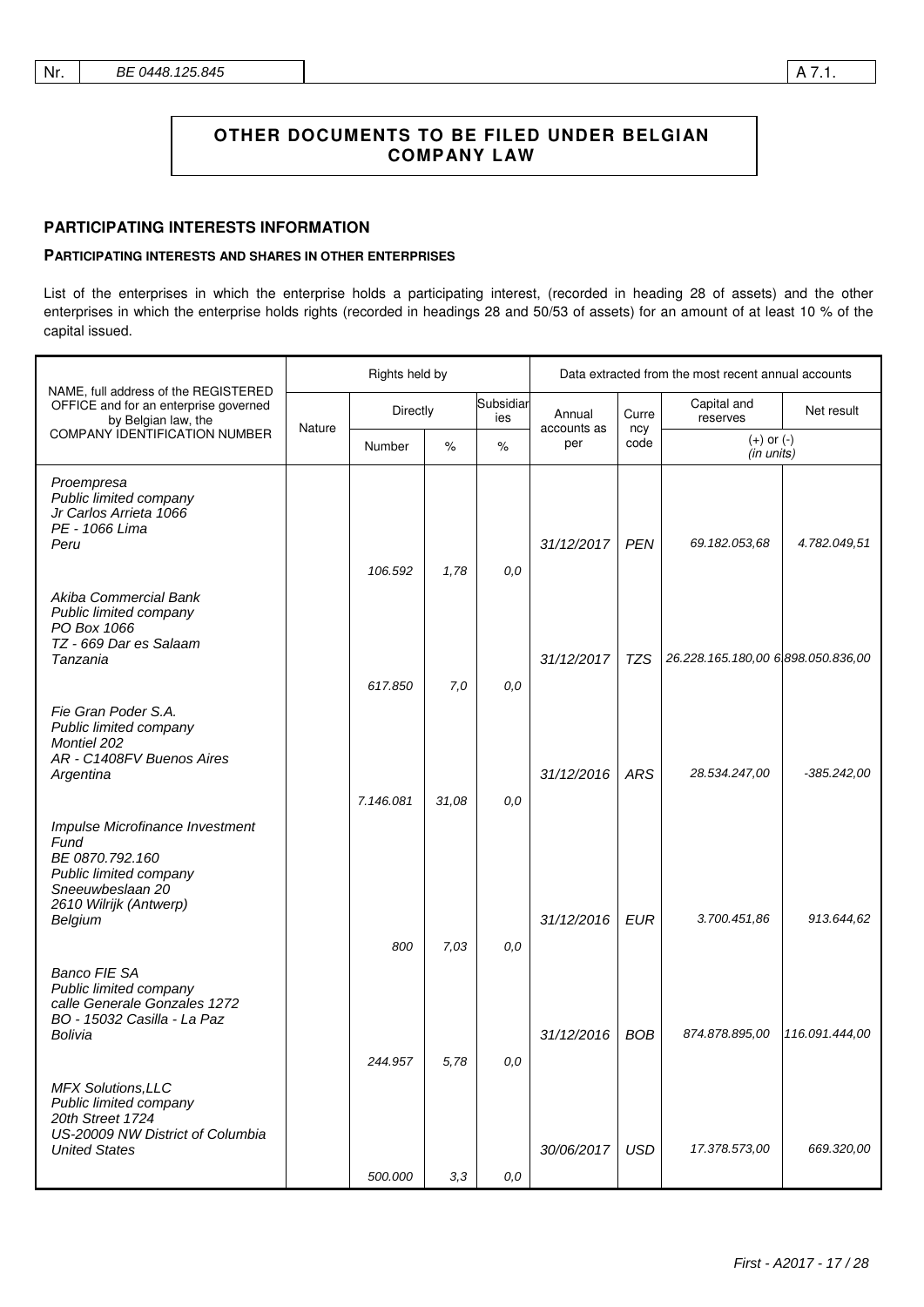## **PARTICIPATING INTERESTS AND SHARES IN OTHER ENTERPRISES (CONTINUATION)**

|                                                                                                                                 |        | Rights held by |       |                  |                    |                      | Data extracted from the most recent annual accounts |                |                         |            |
|---------------------------------------------------------------------------------------------------------------------------------|--------|----------------|-------|------------------|--------------------|----------------------|-----------------------------------------------------|----------------|-------------------------|------------|
| NAME, full address of the REGISTERED<br>OFFICE and for an enterprise governed<br>by Belgian law, the                            |        | Directly       |       | Subsidiar<br>ies | Annual             | Curre<br>ncy<br>code |                                                     |                | Capital and<br>reserves | Net result |
| COMPANY IDENTIFICATION NUMBER                                                                                                   | Nature | Number         | $\%$  | $\%$             | accounts as<br>per |                      | $(+)$ or $(-)$<br>(in units)                        |                |                         |            |
| <b>ACEP Burkina Faso</b><br>Public limited company<br>Immeuble CBC, 2ème étage, porte<br>207                                    |        |                |       |                  |                    |                      |                                                     |                |                         |            |
| <b>Burkina Faso</b>                                                                                                             |        | 23.000         | 20,0  | 0,0              | 31/12/2016         | <b>XOF</b>           | 1.524.488.197,00                                    | 117.757.671,00 |                         |            |
| Incofin Investment Management<br>BE 0815.870.958<br>Partnership limited by shares<br>Sneeuwbeslaan 20<br>2610 Wilrijk (Antwerp) |        |                |       |                  |                    |                      |                                                     |                |                         |            |
| Belgium                                                                                                                         |        | 100            | 10,0  | 0,0              | 31/12/2016         | <b>EUR</b>           | 1.789.906,00                                        | 163.351,30     |                         |            |
| Association pour la Coopération<br>avec la Micro Entreprise (ACME)<br>Public limited company<br>Bois de Patate                  |        |                |       |                  |                    |                      |                                                     |                |                         |            |
| Haiti                                                                                                                           |        | 59.265         | 18,23 | 0,0              | 31/12/2017         | <b>HTG</b>           | 470.447.674,64                                      | 42.940.021,94  |                         |            |
| Fairtrade Acces Fund S.A.,<br>Sicav-FIS<br>Public limited company<br>Rue Aldringen 11<br>LU-1118 Luxembourg<br>Luxembourg       |        | 7.500          | 2,68  | $0,0$            | 31/12/2016         | <b>USD</b>           | 19.689.318,00                                       | 188.062,00     |                         |            |
| FPM SA<br>Avenue Kauka, Gombe 17                                                                                                |        |                |       |                  |                    |                      |                                                     |                |                         |            |
| Congo (Dem. Rep.)                                                                                                               |        | 1.000          | 1,67  | 0,0              | 31/12/2016         |                      | CDF 28.178.950.261,00                               | 37.867.979,00  |                         |            |
|                                                                                                                                 |        |                |       |                  |                    |                      |                                                     |                |                         |            |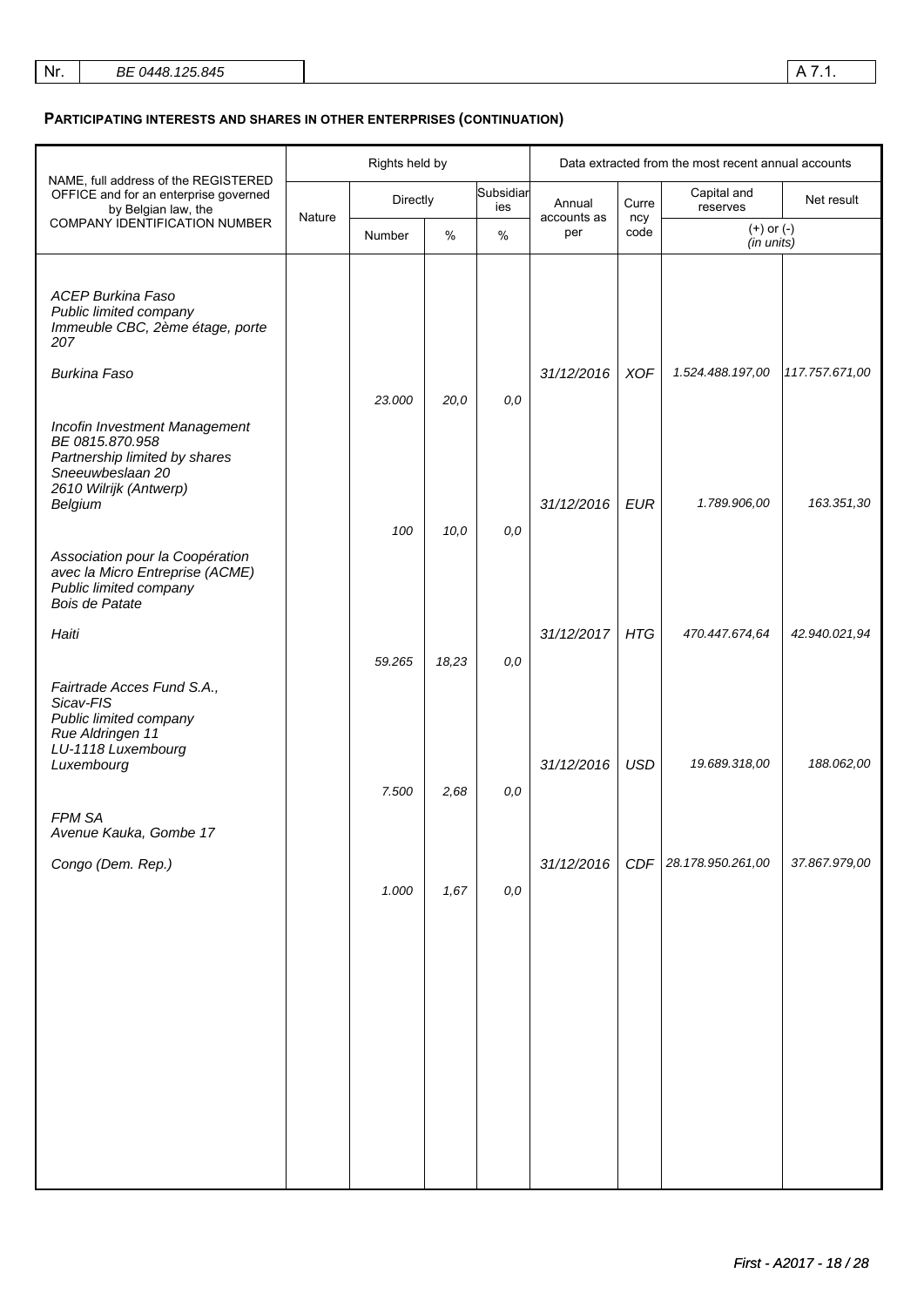# 1 Verslag van de Raad van Bestuur

Hierbij brengen wij u verslag uit over het boekjaar 2017 en wij vragen u om uw goedkeuring te geven over de jaarrekening zoals die werd afgesloten op 31 december 2017. De Raad van Bestuur heeft toezicht gehouden op de activiteiten van de vennootschap met aandacht voor het specifieke sociale oogmerk ervan.

*Sociale performantie*

Incofin is een investeringsmaatschappij met sociaal oogmerk. De Raad van Bestuur van Incofin waakt er op dat de vennootschap in lijn met haar sociale missie te werk gaat. De impact van de investeringen van Incofin op het terrein is aanzienlijk. Incofin cvso investeert in 50 microfinancieringsinstellingen (MFI's), verspreid over 28 landen, vaak in moeilijke regio's. De inschakeling van deze lokale financiële instellingen zorgt voor een zeer groot hefboomeffect voor de investeringen van Incofin cvso. Samen bereiken deze MFI's 3,2 miljoen klanten, waar van 76% vrouwen. Incofin cvso ziet er op toe dat de MFI's het welzijn en de vooruitgang van hun klanten voorop zetten. Dit wordt via een gestandaardiseerde meetmethode opgevolgd.

De MFI's uit de portefeuille van Incofin cvso zijn gezonde en performante financiële instellingen: ze beschikken over een kredietportefeuille van goede kwaliteit (met beperkte achterstallen), ze houden hun algemene kosten onder controle en ze zijn rendabel.

Jaarlijks voorziet Incofin cvso in een budget voor waardevolle technische assistentie. Dit budget zorgt ervoor dat de financiële partners in ontwikkelingslanden van Incofin cvso een beroep op ondersteuning kunnen doen. Met deze ondersteuning worden microfinancieringsexperten ingeschakeld, die hun kennis kunnen delen met de medewerkers van de betrokken instellingen. Zo kan de werking van de MFI's op diverse vlakken (risicobeheer, productontwikkeling, enz.) aanzienlijk verbeterd worden. Gelet op het grote hefboom-effect van deze technische assistentie, heeft de Raad van Bestuur van Incofin cvso in de loop van 2017 beslist om het beschikbare budget hiervoor te verdubbelen van k€ 50 naar k€ 100 euro per jaar. In 2017 werden 7 microfinancieringsinstellingen met dit budget gesteund, voor een bedrag van k€ 72. Voor Incofin cvso is de ondersteuning via technische assistentie een belangrijke bijkomende manier om de sociale missie van Incofin te verwezenlijken.

#### *Toelichting bij de balans van Incofin cvso voor het boekjaar 2017*

Per einde 2017 bedraagt het balanstotaal van Incofin cvso k€ 85.933, dit is een stijging met 34,92% ten opzichte van vorig jaar. Het eigen vermogen van Incofin cvso bedraagt op het einde van het boekjaar k€ 49.588 in vergelijking met k€ 44.564 per einde boekjaar 2016. Het geplaatst kapitaal stijgt met k€ 3.189 tot k€ 42.207 dankzij zowel de intrede van nieuwe aandeelhouders als de bijkomende inbreng van bestaande aandeelhouders.

De Raad van Bestuur van Incofin cvso stelt voor om over boekjaar 2017 de aandeelhouders een vergoeding van het kapitaal aan te bieden van k€ 1.005 (zijnde 2,5% dividend). De nieuwe vennoten en de vennoten die tijdens het boekjaar hun kapitaal hebben verhoogd zullen hiervoor pro rata worden vergoed volgens artikel 34 van de statuten.

De schulden in de vorm van leningen op korte en lange termijn stegen in de loop van 2017 met k€ 16.250. Per eind 2017 heeft Incofin cvso voor k€ 33.815 aan schulden effectief opgenomen, zijnde 68% van het eigen vermogen. Daarnaast heeft het fonds nog niet-opgenomen kredietlijnen voor een totaalbedrag van k€ 7.435. Deze kredietlijnen kunnen, zoals bepaald binnen de krijtlijnen vastgesteld door de Raad van Bestuur, tot maximaal 100% van het volume van het eigen vermogen worden opgenomen.

De investeringsportefeuille bedraagt op jaareinde k€ 74.337 en bestaat uit deelnemingen voor k€ 9.278 en leningen voor k€ 65.060, waaronder vier achtergestelde leningen ad k€ 8.065. De leningenportefeuille in 2017 bestaat uit 53 leningen aan 47 microfinancieringsinstellingen verspreid over 26 landen.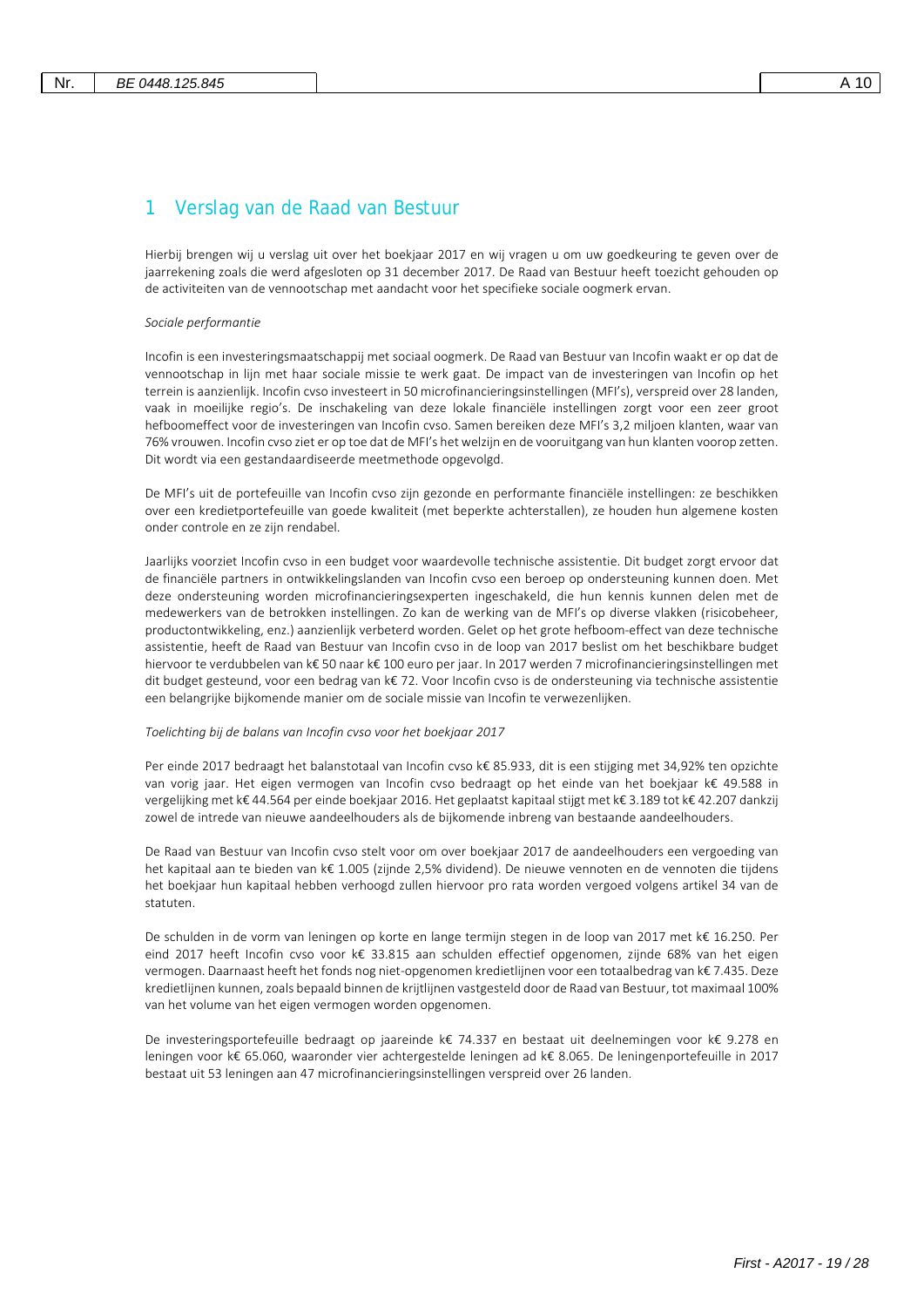De daling van de deelnemingsportefeuille met k€ 2.790 tot k€ 9.278 is hoofdzakelijk te verklaren door de verkoop van 100% van de deelneming in Confianza in september 2017. Eind september heeft Incofin cvso ook k€ 2.212 ontvangen van Rural Impulse Fund, dat sinds 1 augustus 2017 in vereffening is gegaan door het bereiken van de einddatum van het fonds. Aangezien nog niet alle activa zijn verkocht, worden er nog bijkomende betalingen verwacht. Bijkomend werden (i) stockdividenden ontvangen van Banco Fie en Financiera Proempresa ad k€ 552, (ii) een bijkomende afwaardering geboekt op de deelneming in Fie Gran Poder ad k€ 61 naar aanleiding van een nieuwe depreciatie van de Argentijnse Peso gedurende 2017 en (iii) een bijkomende investering geboekt op de deelneming ACME ad k€ 271.

De leningenportefeuille bedraagt op het einde van het boekjaar k€ 65.060. De algemene provisie voor eventuele waardeverminderingen bedraagt per einde boekjaar k€ 1.391, zijnde 2,1% van de leningenportefeuille, en wordt in mindering gebracht van de leningenportefeuille.

Historisch gezien heeft Incofin cvso voor m€ 205 aan leningen uitgegeven. Hiervan is slechts 1% niet gerecupereerd. Men kan bijgevolg stellen dat de leningenportefeuille van de MFI's, waarin Incofin cvso investeert, van bijzonder goede kwaliteit is.

In 2015 heeft Incofin cvso de leningen aan Azercredit en Credit Mongol voor 100% afgewaardeerd. Gedurende 2017 hebben we van beide instellingen respectievelijk voor k€ 17 en k€ 9 aan terugbetalingen ontvangen.

De vordering van Azercredit was gedekt door een investeringsverzekering afgesloten met Credendo. Omtrent deze vordering is in 2017 een dading afgesloten, waarbij Credendo 50% van het openstaand bedrag heeft betaald. Bijgevolg wordt dit dossier als afgesloten beschouwd.

Omwille van transferproblemen in Nigeria, kon Lapo (ondanks voldoende cash) niet overgaan tot de terugbetaling van zijn lening aan Incofin CVSO op de voorziene vervaldag. De lening werd bijgevolg voor 100% afgewaardeerd. Dit transferrisico valt onder de risicodekking van Credendo. Na indiening en goedkeuring van dit dossier werd 90% van het bedrag dan ook gecompenseerd. De vooruitzichten omtrent dit dossier zijn dat Lapo in 2018 kan overgaan tot de terugbetaling van zijn lening.

In 2017 is de Filipijnse instelling NPFC in operationele en financiële problemen terechtgekomen. Hierdoor is de inning van de lening onzeker geworden, waarbij deze in een eerste stadium werd herzien met kleinere deeltijdse terugbetalingen. NPFC is erin geslaagd om te voldoen aan de eerste terugbetalingen. Eind 2017 hebben ze echter een bijkomende herziening van het terugbetalingsschema aangevraagd, wat voor Incofin CVSO de aanleiding was om deze vordering voor 67% af te waarderen. De waardevermindering werd gedekt door een terugname van de algemene provisie.

De beschikbare cash bedraagt per einde boekjaar k€ 11.039 en stijgt met k€ 7.543 ten opzichte van eind 2016. Deze stijging aan beschikbare cash is het gevolg van de opname van enkele kredietlijnen (omwille van nieuwe verhogingen of vervaldata die gerespecteerd dienden te worden). Verder werden enkele geplande investeringen omwille van verschillende redenen niet uitgevoerd in het laatste kwartaal. Deze beschikbaarheid aan liquide middelen zorgt ervoor dat Incofin cvso voldoende ruimte heeft voor de geplande portefeuillegroei in 2018. De overige balansposten betreffen voornamelijk voorziene interesten op de leningenportefeuille ad k€ 1.863 en overige vorderingen ad k€ 85 (terug te vorderen BTW).

Als buitenbalansverplichtingen vermelden wij de contracten met KBC Bank en MFX Solutions in de vorm van Cross Currency Interest Rate Swaps en termijnverrichtingen ter indekking van de wisselkoersrisico's voor de uitstaande leningen aan MFI's. Hierbij werden alle niet-euro-intresten en kapitaalstromen, voor leningen uitgegeven in lokale munt door Incofin cvso ingedekt met een cross currency swap. Per einde 2017 heeft Incofin cvso indekkingsproducten openstaan voor een totaal notioneel bedrag van k€ 55.994 aan indekking koers, zijnde 86% van de openstaande leningenportefeuille. De overige 14% van de leningenportefeuille bevat leningen in West African CFA franc (ISO code XOF). Deze munt is vastgepind aan de koers van de EUR. Het volume aan ingedekte leningen in exotische munten aan MFI's in 2017 bedraagt 28% van de ingedekte leningen. De overige 72% bestaat uit USD leningen aan MFI's.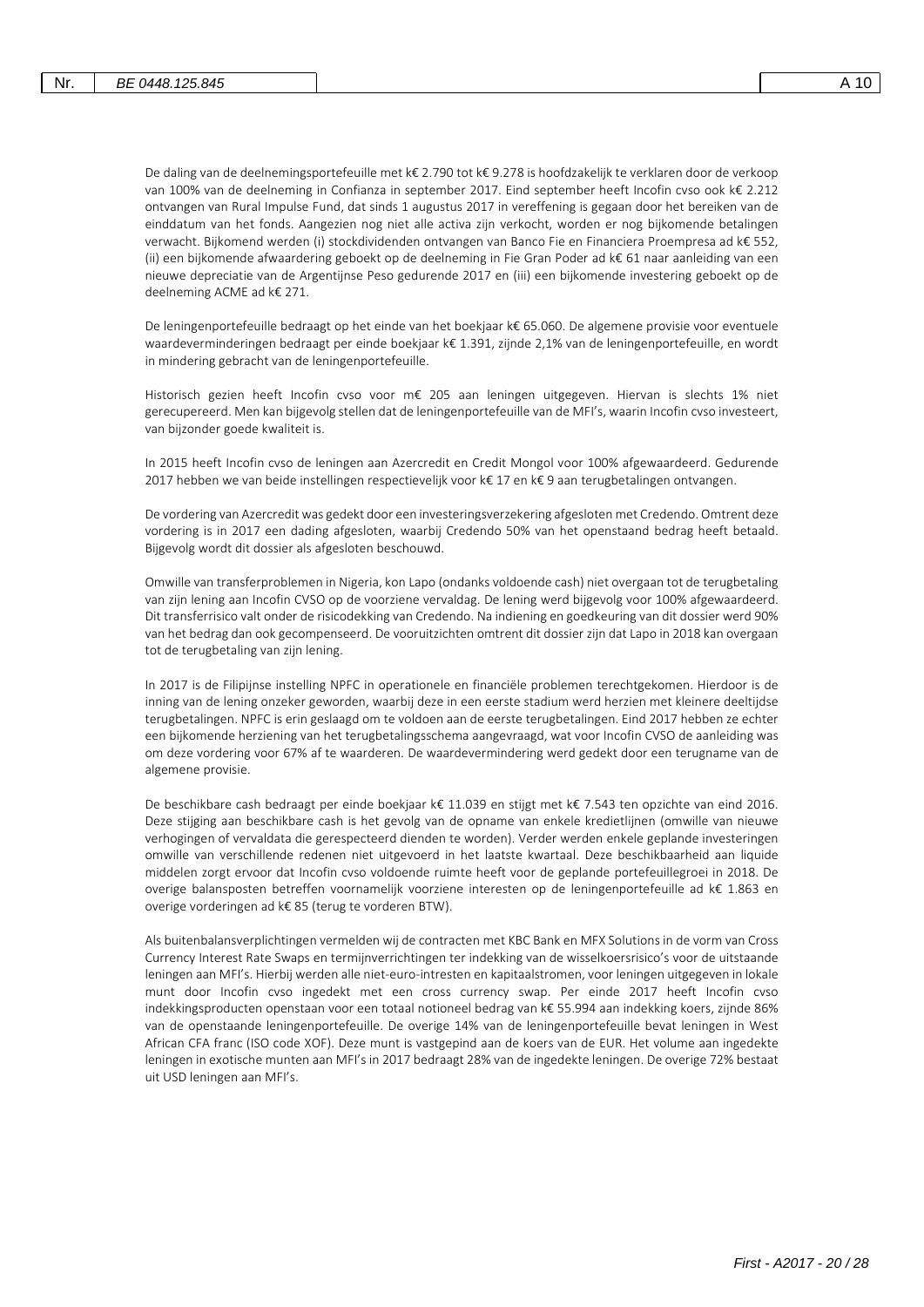*Toelichting bij de resultatenrekening van Incofin cvso voor het boekjaar 2017*

Incofin cvso sluit het boekjaar af met een resultaat na belastingen van k€ 2.840, wat beduidend hoger ligt dan vorig jaar (2016: k€ 1.936).

De recurrente financiële resultaten bedragen over het afgelopen boekjaar ad k€ 3.892 en bestaan voornamelijk uit (i) ontvangen interesten op MFI leningen ad k€ 3.263, (ii) ontvangen stock dividenden ad k€ 600, (iii) ontvangen cash dividenden ad k€ 217, (iv) fee inkomsten ad k€ 169, (v) financieringskosten ad k€ 635 en (vi) voor k€ 163 uit andere kosten.

De niet-recurrente financiële resultaten ad k€ 1.902 omvatten de gerealiseerde meerwaarden op de verkoop van Confianza en Rural Impulse Fund en de bijkomende waardevermindering op FIE Gran Poder ad k€ 61.

De waardeverminderingen op vorderingen bedragen per einde 2017 k€ 719 (toename met k€ 766 in vergelijking met vorig boekjaar) en bestaan uit (i) specifieke waardevermindering op Lapo ad k€ 323 en NPFC ad k€ 276, (ii) terugname specifieke waardeverminderingen op Azercredit en Credit Mongol door terugbetalingen ad k€ 26, (iii) de opbouw van de algemene provisie ad k€ 617 en (iv) de terugname van de algemene provisie ad k€ 470. De opbouw van de algemene provisie om mogelijke toekomstige wanbetalingen op te vangen bedraagt 1,62% van de uitstaande netto leningenportefeuille (gewogen op basis van de ECA risico scores).

De diensten en diverse goederen bedragen k€ 2.108 over boekjaar 2017 en liggen 34% hoger in vergelijking met het boekjaar 2016.

De winst van het boekjaar vóór belastingen bedraagt over boekjaar 2017 ad k€ 3.031 (een stijging met 45% in vergelijking met 2016) dankzij de goede resultaten van de leningenportefeuille en de verkoop van de deelneming in Confianza en Rural Impulse Fund.

Na aftrek van de roerende voorheffing ingehouden op intresten ontvangen uit het buitenland bedraagt de winst van het boekjaar k€ 2.840.

Mogen wij u verzoeken de jaarrekening per 31 december 2017 te willen goedkeuren. Na goedkeuring stellen wij u voor de winst van het boekjaar en de overgedragen winst van vorig boekjaar als volgt aan te wenden:

| 1. Te bestemmen winstsaldo                      | 7.124.157 euro |
|-------------------------------------------------|----------------|
| - Te bestemmen winst van het boekjaar           | 2.839.749 euro |
| - Overgedragen winst van het vorig boekjaar     | 4.284.408 euro |
| 2. Toevoeging aan het eigen vermogen            | 141.987 euro   |
| - Toevoeging aan de wettelijke reserve          | 141.987 euro   |
| - Toevoeging aan onbeschikbare reserves         | 0 euro         |
| - Toevoeging aan het kapitaal en uitgiftepremie | 0 euro         |
| 3. Over te dragen resultaat                     | 5.977.268 euro |
| Over te dragen winst                            | 5.977.268 euro |
| 4. Uit te keren winst                           | 1.004.902 euro |
| Vergoeding van het kapitaal                     | 1.004.902 euro |

#### *Risico's en onzekerheden*

Als gevolg van haar activiteit is Incofin cvso onderworpen aan een reeks risico's zoals onder andere kredietrisico's, landenrisico's, wisselkoersrisico's en liquiditeitsrisico's. De Raad van Bestuur besteedt de nodige aandacht aan de opvolging van deze risico's en is van oordeel dat de risico's beperkt en voldoende afgedekt zijn.

*Informatie omtrent de belangrijke gebeurtenissen die na het einde van het boekjaar hebben plaatsgevonden*

Er hebben zich geen belangrijke gebeurtenissen voorgedaan na het einde van het boekjaar die een mogelijke impact kunnen hebben op de cijfers van Incofin cvso per 31 december 2017.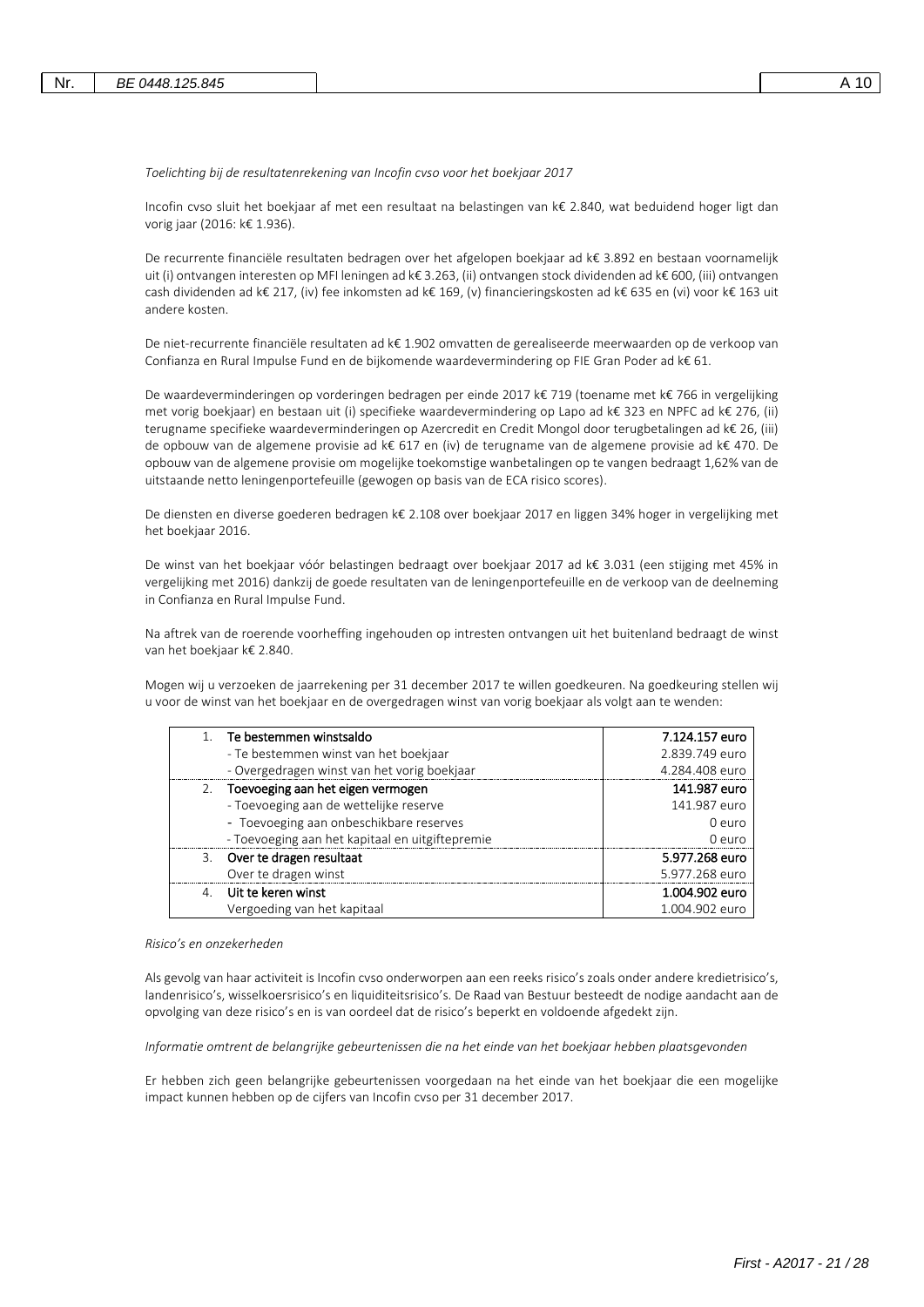#### *Bestuurders*

Gelieve U tevens uit te spreken over de te verlenen kwijting aan de Raad van Bestuur en aan alle bestuurders afzonderlijk in verband met de uitoefening van het mandaat gedurende het afgelopen boekjaar.

### *Commissaris*

Gelieve U tevens uit te spreken over de te verlenen kwijting aan de commissaris in verband met de uitoefening van het mandaat gedurende het afgelopen boekjaar.

#### *Ontslag*

- De heer **Alfons de Potter** heeft op 19 september 2017 zijn ontslag aangeboden als lid van de Raad van Bestuur
- De heer **André Sarens** heeft op 5 december 2017 zijn ontslag aangeboden als lid van de Raad van Bestuur.

De volgende leden hebben hun ontslag met ingang van 26 april 2018 aangeboden:

- Mevrouw **Klaartje Vandersypen**
- De heer **Mark Leysen**
- De heer **Erik Brijs**
- De heer **Francis Deknudt**
- Mevrouw **Rein De Tremerie**
- De heer **Ignace Schatteman**
- Mevrouw **Ann Van Impe**
- De heer **Frank Vereecken**
- De heer **Yvan Dupon**
- De heer **Benoît Braeckman**
- De heer **Patrick Vandenberghe**
- De heer Miguel Van Hoof
- De heer **Johan De Schamphelaere**
- De heer **Jan Verheeke**
- De heer **Frank Degraeve**
- De heer **Tony Janssen**
- Mevrouw **Greet Moerman**

#### *Benoemingen*

- De Raad van Bestuur coöpteerde op 19 september 2017 de heer **Justin Daerden** als lid van de Raad van Bestuur (ter vervanging van de heer Alfons De Potter) in afwachting van de bevestiging van zijn benoeming door de volgende Algemene Vergadering. Er wordt voorgesteld om de benoeming van de heer **Justin Daerden** als lid van de Raad van Bestuur te bevestigen. Zijn mandaat zal tot aan de Algemene Vergadering van 2021 lopen.
- Er wordt voorgesteld om mevrouw **Anita Dewispelaere** als lid van de raad van bestuur te benoemen. Haar mandaat zal tot aan de Algemene Vergadering van 2024 lopen.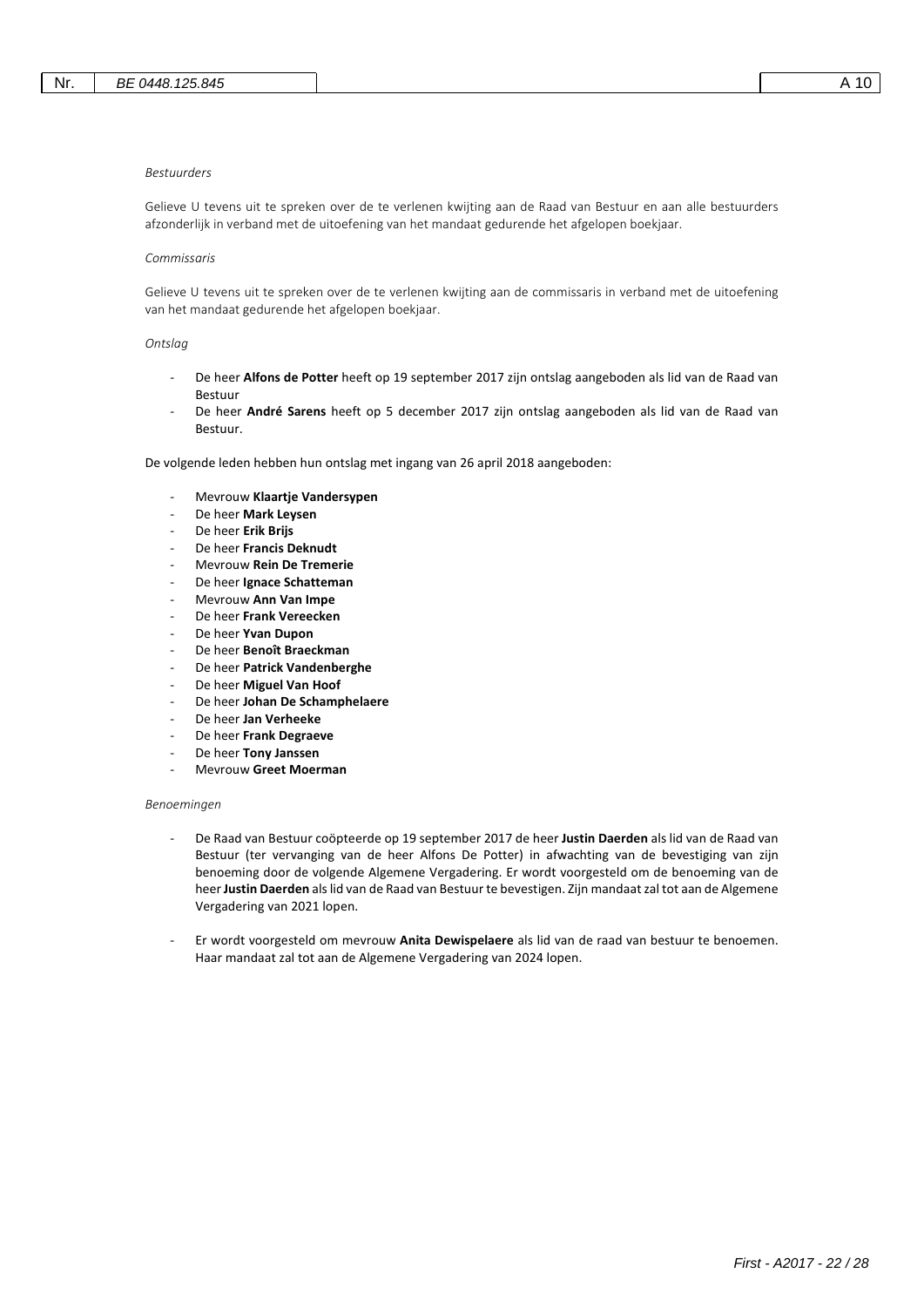#### *Einde mandaat/ Herbenoemingen*

Volgende bestuursmandaten vervallen op de dag van de Algemene Vergadering d.d. 25 april 2018 en worden niet hernieuwd:

- De heer **Jos Daniëls**
- De heer **Marc Timbremont**
- De heer **Bart Vannetelbosch**
- De heer **Henri Vansweevelt**
- De heer **Dirk Vyncke**

Volgende bestuursmandaten vervallen op de dag van de Algemene Vergadering d.d. 25 april 2018. Er wordt voorgesteld om deze mandaten te hernieuwen voor de statutaire periode van zes jaar tot aan de Algemene Vergadering van 2024:

- Mevrouw **Leen Van den Neste**
- De heer **Koenraad Verhagen**

*Nieuwe samenstelling Raad van Bestuur*

De Raad van Bestuur van Incofin cvso heeft zich op 17-18 februari 2017, tijdens de strategische sessie in Cadzand, onder meer over de « governance » van de vennootschap gebogen. De sessie eindigde met een reeks aanbevelingen, die vervolgens op de vergadering van de Raad van Bestuur van 16 maart 2017 formeel werden goedgekeurd.

In concreto werd beslist (i) om de Raad van Bestuur van Incofin cvso om te vormen tot een Strategische Adviesraad en (ii) om het bestaande « Bestuurscomité » om te vormen tot een formele Raad van Bestuur, die kleiner zou zijn dan de huidige Raad van Bestuur.

Er werd beslist om de Raad van Bestuur tot ongeveer 15 leden te beperken, te verjongen en te vervrouwelijken, en samen te stellen in functie van "clusters" van aandeelhouders. De hersamenstelling werd aan het Bestuurscomité toevertrouwd.

Als gevolg hiervan zal de nieuwe Raad van Bestuur uit volgende personen bestaan:

- Voorzitter
- Mevrouw Leen Van den Neste
- De heer Eric Delecluyse
- De heer Michiel Geers
- De heer Justin Daerden
- De heer Vic Van de Moortel
- De heer Luc Versele
- De heer Frank De Leenheer
- De heer Peter van den Brock
- De heer Guy Pourveur
- De heer Koenraad Verhaegen
- De heer Willy Bosmans
- Mevrouw Anne van Autreve
- De heer Frans Samyn
- De heer Pieter Verhelst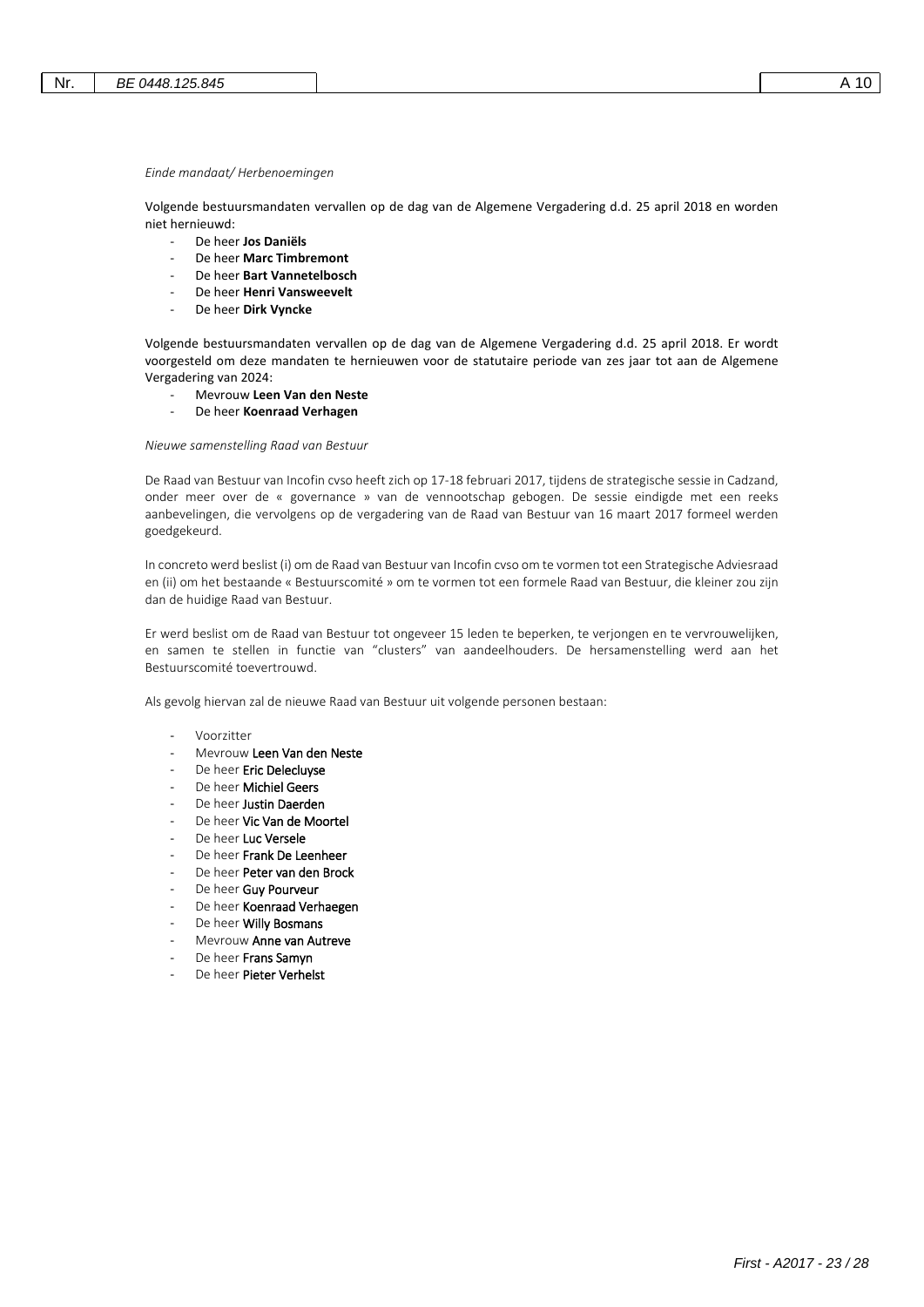# **Incofin CVBA SO** Document subtitle= Verdana Heading 12 0/0 single



# **Incofin CVBA SO**

Statutory auditor's report to the shareholders' meeting for the year ended 31 December 2017 - Annual accounts

The original text of this report is in Dutch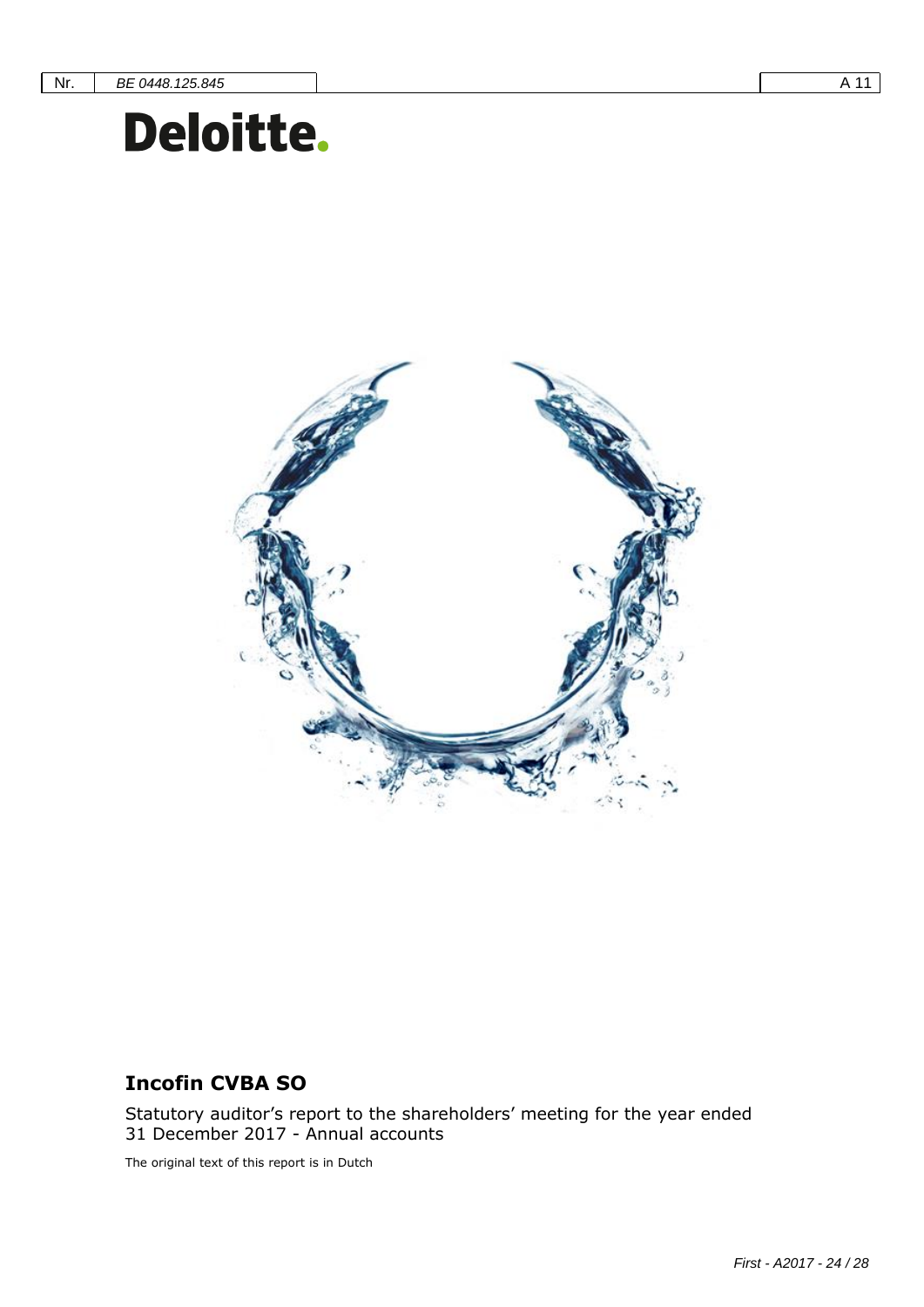### Statutory auditor's report to the shareholders' meeting of Incofin CVBA SO for the year ended 31 December 2017 - Annual accounts

In the context of the statutory audit of the annual accounts of Incofin CVBA SO (the "company"), we hereby submit our statutory audit report. This report includes our report on the annual accounts and the other legal and regulatory requirements. These parts should be considered as integral to the report.

We were appointed in our capacity as statutory auditor by the shareholders' meeting of 26 April 2017, in accordance with the proposal of the board of directors. Our mandate will expire on the date of the shareholders' meeting deliberating on the annual accounts for the year ending 31 December 2019. We have performed the statutory audit of the annual accounts of Incofin CVBA SO for 16 consecutive years.

#### **Report on the annual accounts**

### **Unqualified opinion**

1

We have audited the annual accounts of the company, which comprises the balance sheet as at 31 December 2017 and the income statement for the year then ended, as well as the explanatory notes. The annual accounts show total assets of 85 933 (000) EUR and the income statement shows a profit for the year ended of 2 840 (000) EUR.

In our opinion, the annual accounts give a true and fair view of the company's net equity and financial position as of 31 December 2017 and of its results for the year then ended, in accordance with the financial reporting framework applicable in Belgium.

#### **Basis for the unqualified opinion**

We conducted our audit in accordance with International Standards on Auditing (ISA), as applicable in Belgium. In addition, we have applied the International Standards on Auditing approved by the IAASB applicable to the current financial year, but not yet approved at national level. Our responsibilities under those standards are further described in the "Responsibilities of the statutory auditor for the audit of the annual accounts" section of our report. We have complied with all ethical requirements relevant to the statutory audit of the annual accounts in Belgium, including those regarding independence.

We have obtained from the board of directors and the company's officials the explanations and information necessary for performing our audit.

We believe that the audit evidence obtained is sufficient and appropriate to provide a basis for our opinion.

#### **Responsibilities of the board of directors for the preparation of the annual accounts**

The board of directors is responsible for the preparation and fair presentation of the annual accounts in accordance with the financial reporting framework applicable in Belgium and for such internal control as the board of directors determines is necessary to enable the preparation of the annual accounts that are free from material misstatement, whether due to fraud or error.

In preparing the annual accounts, the board of directors is responsible for assessing the company's ability to continue as a going concern, disclosing, as applicable, matters to be considered for going concern and using the going concern basis of accounting unless the board of directors either intends to liquidate the company or to cease operations, or has no realistic alternative but to do so.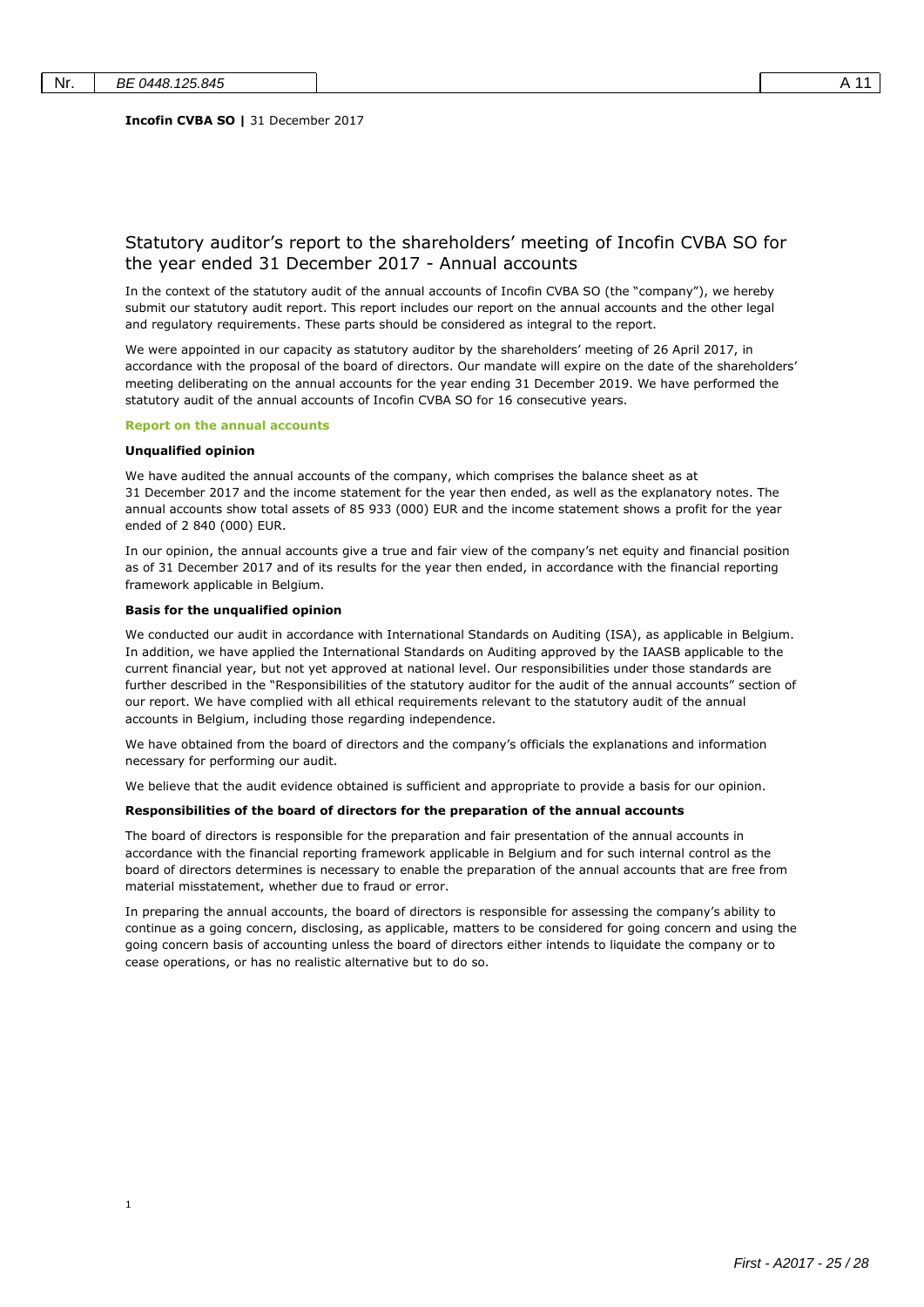$\overline{2}$ 

#### **Incofin CVBA SO |** 31 December 2017

#### **Responsibilities of the statutory auditor for the audit of the annual accounts**

Our objectives are to obtain reasonable assurance about whether the annual accounts as a whole are free from material misstatement, whether due to fraud or error, and to issue a statutory auditor's report that includes our opinion. Reasonable assurance is a high level of assurance, but is not a guarantee that an audit conducted in accordance with ISA will always detect a material misstatement when it exists. Misstatements can arise from fraud or error and are considered material if, individually or in the aggregate, they could reasonably be expected to influence the economic decisions of users taken on the basis of these annual accounts.

During the performance of our audit, we comply with the legal, regulatory and normative framework as applicable to the audit of annual accounts in Belgium.

As part of an audit in accordance with ISA, we exercise professional judgment and maintain professional skepticism throughout the audit. We also:

- identify and assess the risks of material misstatement of the annual accounts, whether due to fraud or error, design and perform audit procedures responsive to those risks, and obtain audit evidence that is sufficient and appropriate to provide a basis for our opinion. The risk of not detecting a material misstatement resulting from fraud is higher than for one resulting from an error, as fraud may involve collusion, forgery, intentional omissions, misrepresentations, or the override of internal control;
- obtain an understanding of internal control relevant to the audit in order to design audit procedures that are appropriate in the circumstances, but not for the purpose of expressing an opinion on the effectiveness of the company's internal control;
- evaluate the appropriateness of accounting policies used and the reasonableness of accounting estimates and related disclosures made by the board of directors;
- conclude on the appropriateness of management's use of the going concern basis of accounting and, based on the audit evidence obtained, whether a material uncertainty exists related to events or conditions that may cast significant doubt on the company's ability to continue as a going concern. If we conclude that a material uncertainty exists, we are required to draw attention in our statutory auditor's report to the related disclosures in the annual accounts or, if such disclosures are inadequate, to modify our opinion. Our conclusions are based on the audit evidence obtained up to the date of our statutory auditor's report. However, future events or conditions may cause the company to cease to continue as a going concern;
- evaluate the overall presentation, structure and content of the annual accounts, and whether the annual accounts represent the underlying transactions and events in a manner that achieves fair presentation.

We communicate with those charged with governance regarding, amongst other matters, the planned scope and timing of the audit and significant audit findings, including any significant deficiencies in internal control that we identify during our audit.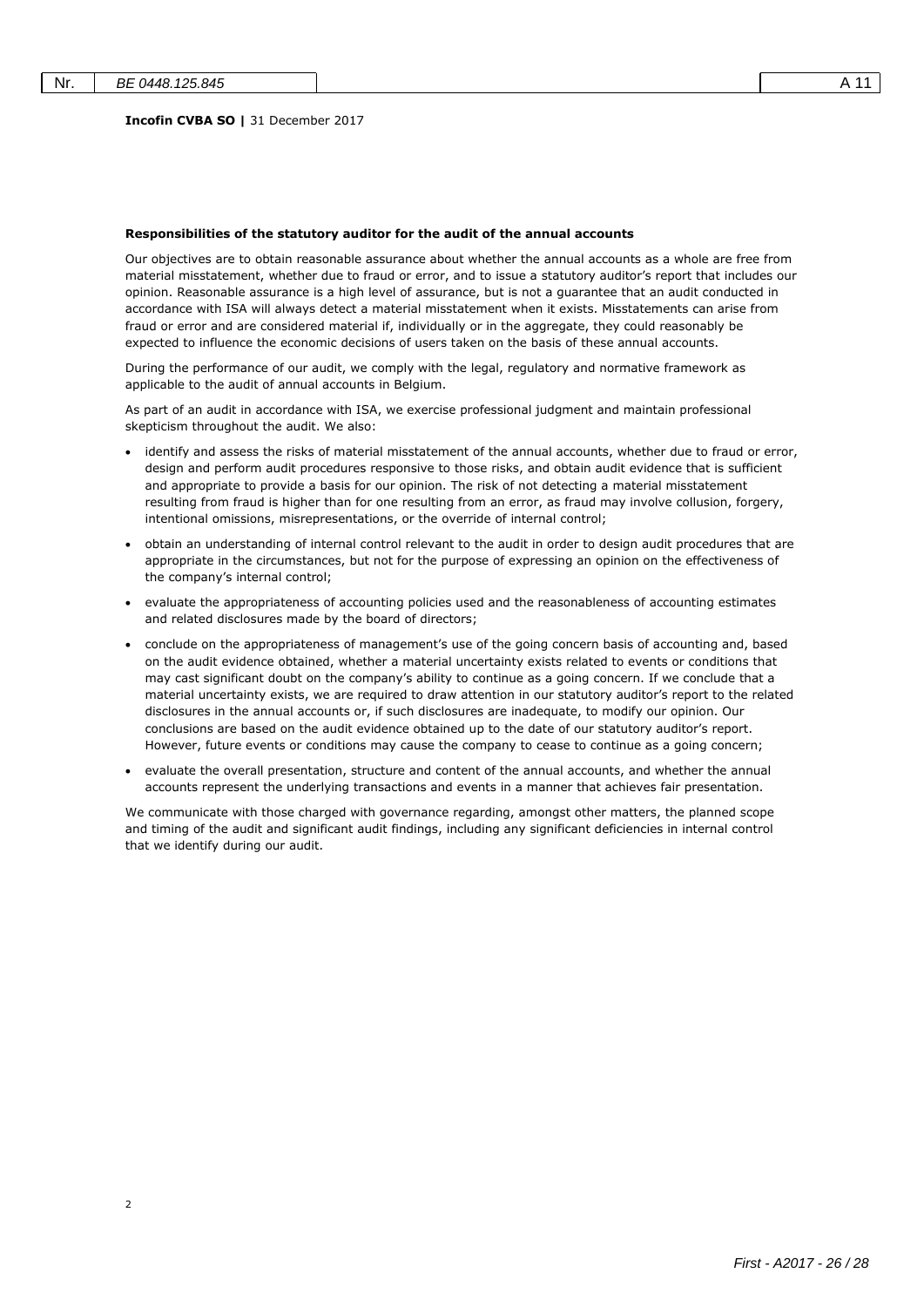**Incofin CVBA SO |** 31 December 2017

#### **Other legal and regulatory requirements**

#### **Responsibilities of the board of directors**

The board of directors is responsible for the preparation and the content of the directors' report on the annual accounts, for the documents to be filed according to the legal and regulatory requirements, for maintaining the company's accounting records in compliance with the legal and regulatory requirements applicable in Belgium, as well as for the company's compliance with the Companies Code and the company's articles of association.

#### **Responsibilities of the statutory auditor**

As part of our mandate and in accordance with the Belgian standard complementary (revised in 2018) to the International Standards on Auditing (ISA) as applicable in Belgium, our responsibility is to verify, in all material respects, the director's report on the annual accounts, those documents to be filed according to the legal and regulatory requirements and compliance with certain obligations referred to in the Companies Code and the articles of association, as well as to report on these matters.

#### **Aspects regarding the directors' report**

In our opinion, after performing the specific procedures on the directors' report on the annual accounts, the directors' report on the annual accounts is consistent with the annual accounts for that same year and has been established in accordance with the requirements of article 95 and 96 of the Companies Code.

In the context of our statutory audit of the annual accounts we are also responsible to consider, in particular based on information that we became aware of during the audit, if the directors' report on the annual accounts is free of material misstatement, either by information that is incorrectly stated or otherwise misleading. In the context of the procedures performed, we are not aware of such material misstatement.

#### **Statement on the social balance sheet**

The social balance sheet, to be filed at the National Bank of Belgium in accordance with article 100, § 1, 6°/2 of the Companies Code, includes, both in form and in substance, all of the information required by the Companies Code and is free from any material inconsistencies with the information available to us in the context of our mission.

### **Statements regarding independence**

3

Our audit firm and our network have not performed any prohibited services and our audit firm has remained independent from the company during the performance of our mandate.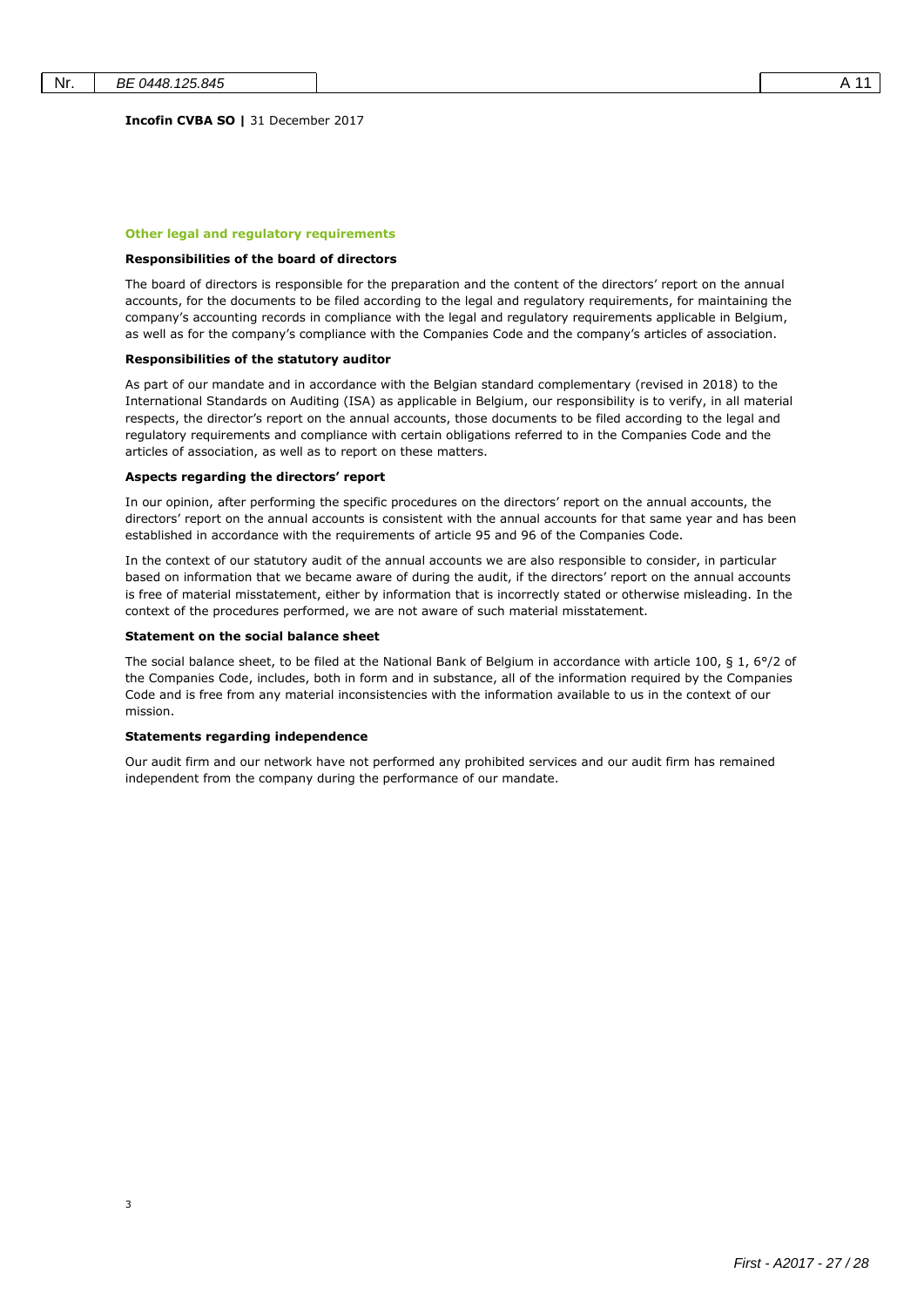**Incofin CVBA SO |** 31 December 2017

#### **Other statements**

- Without prejudice to certain formal aspects of minor importance, the accounting records are maintained in accordance with the legal and regulatory requirements applicable in Belgium.
- The appropriation of results proposed to the general meeting is in accordance with the relevant legal and regulatory requirements.
- We do not have to report any transactions undertaken or decisions taken which may be in violation of the company's articles of association or the Companies Code.

Zaventem, 9 April 2018

**The statutory auditor**

**Deloitte Bedrijfsrevisoren/Réviseurs d'Entreprises** BV o.v.v.e. CVBA/ SC s.f.d. SCRL Represented by Maurice Vrolix



Deloitte Bedrijfsrevisoren/Réviseurs d'Entreprises

Coöperatieve vennootschap met beperkte aansprakelijkheid/Société coopérative à responsabilité limitée Registered Office: Gateway building, Luchthaven Brussel Nationaal 1 J, B-1930 Zaventem VAT BE 0429.053.863 - RPR Brussel/RPM Bruxelles - IBAN BE 17 2300 0465 6121 - BIC GEBABEBB

Member of Deloitte Touche Tohmatsu Limited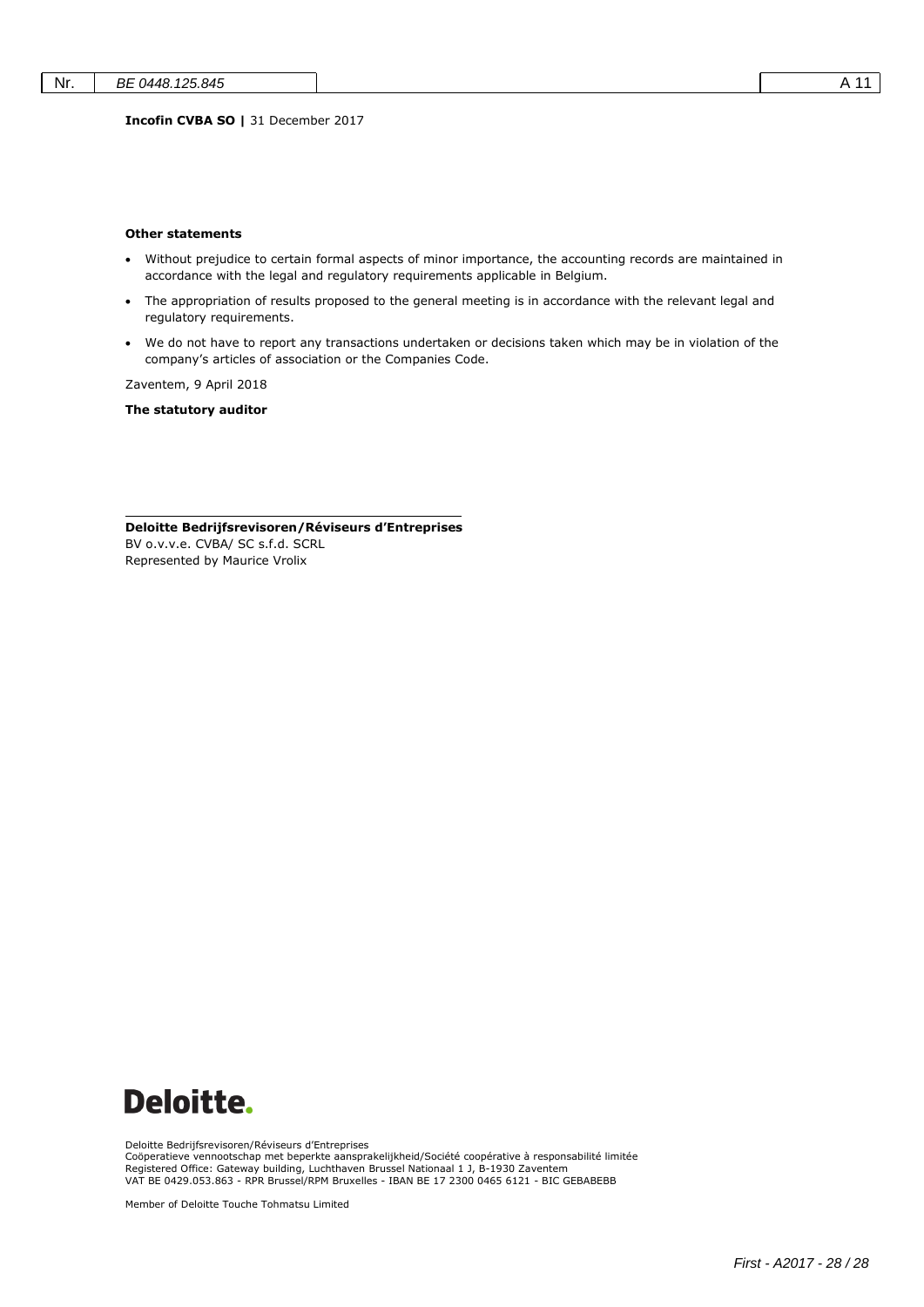| 20   |             |     |          | л                  | <b>EUR</b> |
|------|-------------|-----|----------|--------------------|------------|
| NAT. | Filing date | Nr. | D<br>. . | ౼<br>-<br><u>.</u> | υ.         |

# **ANNUAL ACCOUNTS AND OTHER DOCUMENTS TO BE FILED UNDER BELGIAN COMPANY LAW**

### **IDENTIFICATION DETAILS (on date of deposit)**

| Incofin<br>NAME:                                                                                                                                                                                                                    |                   |
|-------------------------------------------------------------------------------------------------------------------------------------------------------------------------------------------------------------------------------------|-------------------|
| Legal form: Cooperative partnership with limited liability with a social purpose                                                                                                                                                    |                   |
| Address: Ravensteinstraat                                                                                                                                                                                                           |                   |
|                                                                                                                                                                                                                                     |                   |
| Country:  Belgium                                                                                                                                                                                                                   |                   |
| Register of legal persons - Business court of  Gent, Division Gent.                                                                                                                                                                 |                   |
| Website address 1: http://www.incofin.be.                                                                                                                                                                                           |                   |
| Company identification number                                                                                                                                                                                                       | BE 0448.125.845   |
| 23 / 12 / 2011<br><b>DATE</b><br>of filing the memorandum of association OR of the most recent document mentioning<br>the date of publication of the memorandum of association and of the act amending the articles of association. |                   |
| ANNUAL ACCOUNTS IN EUROS (2 decimals)<br>ANNUAL ACCOUNTS                                                                                                                                                                            |                   |
| approved by the general meeting of                                                                                                                                                                                                  | 24 / 04<br>2019   |
| 01/01/<br>2018<br>Regarding the financial year from<br>to                                                                                                                                                                           | 31 / 12 /<br>2018 |
| 01/01/<br>2017<br>Preceding financial year from<br>to                                                                                                                                                                               | 31 / 12 /<br>2017 |
| The amounts for the preceding period are / are / are additional to the ones previously published.                                                                                                                                   |                   |

Total number of pages filed: ................................... Numbers of sections of the standard form not filed because they serve no useful 26 purpose: ...................................................................................................................................................................................................... 6.1.1, 6.1.2, 6.2, 6.7, 6.8, 6.9, 7.2, 8, 9, 12, 13, 14, 15, 16, 17, 18, 19

> Dewispelaere Anita Chairman of the Board

Samyn Frans **Director** 

l

<sup>1</sup> Optional information.<br>2 Strike out what is not

Strike out what is not applicable.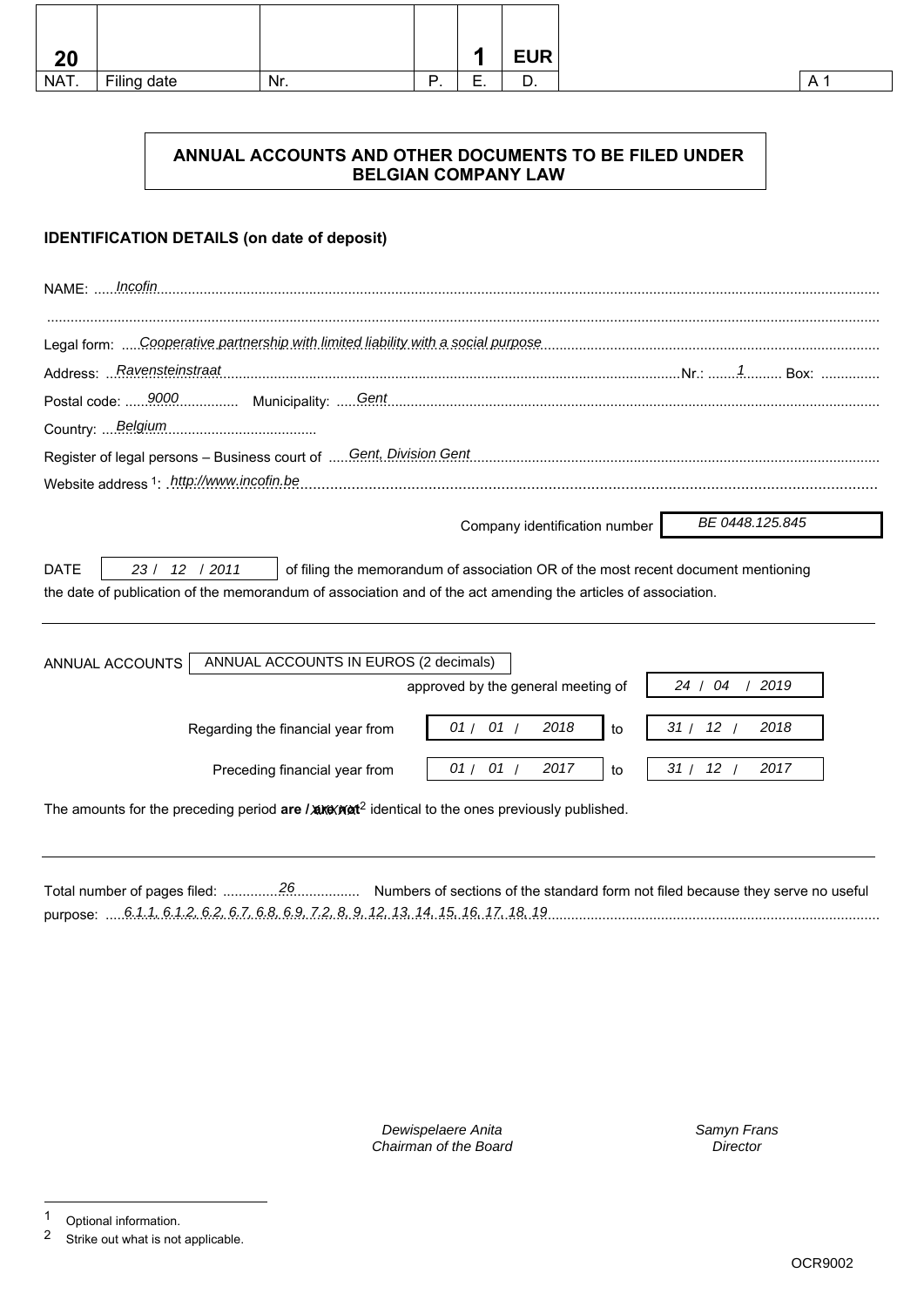## **LIST OF DIRECTORS, BUSINESS MANAGERS AND AUDITORS AND DECLARATION REGARDING A COMPLIMENTARY REVIEW OR CORRECTION ASSIGNMENT**

### **LIST OF THE DIRECTORS, BUSINESS MANAGERS AND AUDITORS**

COMPLETE LIST with surname, first names, profession, place of residence (address, number, postal code and municipality) and position within the company

| Anita Dewispelaere                                                                                                                         | Chairman of the board of directors |
|--------------------------------------------------------------------------------------------------------------------------------------------|------------------------------------|
| Kerkstraat 127, 1851 Humbeek, Belgium                                                                                                      | 25/04/2018 - 24/04/2024            |
| Frans Verheeke                                                                                                                             | Director                           |
| Vogelheide 30, 9052 Zwijnaarde, Belgium                                                                                                    | 27/04/2016 - 12/03/2019            |
| Peter van den Brock                                                                                                                        | Director                           |
| Ludwig-Wilhelm-Strasse 20, D-76530 Baden-Baden, Germany                                                                                    | 24/04/2013 - 24/04/2019            |
| Eric Delecluyse                                                                                                                            | Director                           |
| Mariakerksesteenweg 257, 9031 Drongen, Belgium                                                                                             | 26/04/2017 - 26/04/2023            |
| <b>Michiel Geers</b>                                                                                                                       | Director                           |
| Gavermolenstraat 57, 9111 Belsele, Belgium                                                                                                 | 27/04/2016 - 27/04/2022            |
| <b>Willy Bosmans</b>                                                                                                                       | <b>Director</b>                    |
| Wijngaardberg 4, 2170 Merksem (Antwerp), Belgium                                                                                           | 29/04/2015 - 28/04/2021            |
| Frank De Leenheer                                                                                                                          | Director                           |
| Ravestraat 52, 9240 Zele, Belgium                                                                                                          | 27/04/2016 - 27/04/2022            |
| <b>Guy Pourveur</b>                                                                                                                        | <b>Director</b>                    |
| Rue d'Arlon 2, L-8399 Windhof, Luxembourg                                                                                                  | 27/04/2016 - 27/04/2022            |
| Leen Van den Neste                                                                                                                         | Director                           |
| Borsbekestraat 100, 9551 Ressegem, Belgium                                                                                                 | 25/04/2018 - 24/04/2024            |
| Frans Samyn                                                                                                                                | Director                           |
| Nelemeersstraat 7A, 9830 Sint-Martens-Latem, Belgium                                                                                       | 24/04/2013 - 24/04/2019            |
| Koenraad Verhagen                                                                                                                          | Director                           |
| Eikenlaan 34, 1213 SJ Hilversum, Netherlands                                                                                               | 25/04/2018 - 24/04/2024            |
| <b>Pieter Verhelst</b>                                                                                                                     | Director                           |
| Oude Wichelsesteenweg 27, 9340 Lede, Belgium                                                                                               | 30/04/2014 - 29/04/2020            |
| Luc Versele                                                                                                                                | Director                           |
| Bd S. Dupuislaan 251, 1070 Anderlecht, Belgium                                                                                             | 27/04/2016 - 27/04/2022            |
| Anne Van Autreve                                                                                                                           | <b>Director</b>                    |
| Frans van der Steenstraat 89, 1750 Lennik, Belgium                                                                                         | 27/04/2016 - 27/04/2022            |
| Vic Van de Moortel                                                                                                                         | Director                           |
| Brouwerijhof 5 box 7, 1785 Merchtem, Belgium                                                                                               | 26/04/2017 - 29/04/2020            |
| Justin Daerden                                                                                                                             | Director                           |
| Wespelaarsebaan 32, 3190 Boortmeerbeek, Belgium                                                                                            | 19/09/2017 - 28/04/2021            |
| Deloitte Bedrijfsrevisoren<br>Nr.: BE 0429.053.863<br>Luchthaven Nationaal 1 box J, 1930 Zaventem, Belgium<br>Membership nr.: B-00025-1986 | Auditor<br>26/04/2017 - 29/04/2020 |
| Represented by:                                                                                                                            |                                    |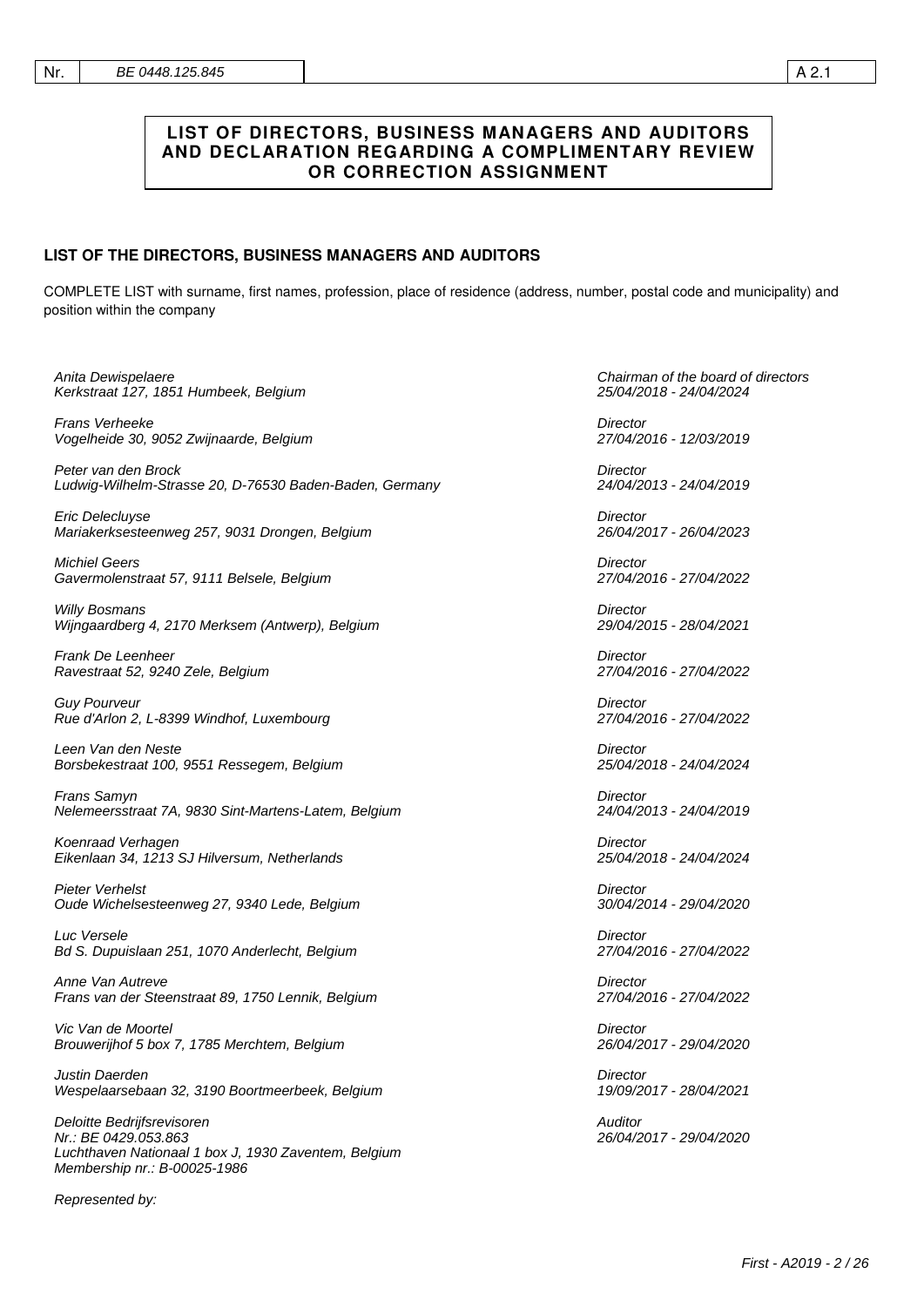## **LIST OF THE DIRECTORS, BUSINESS MANAGERS AND AUDITORS (CONTINUED)**

Maurice Vrolix Luchthaven Nationaal 1 box J, 1930 Zaventem, Belgium Membership nr.: A01817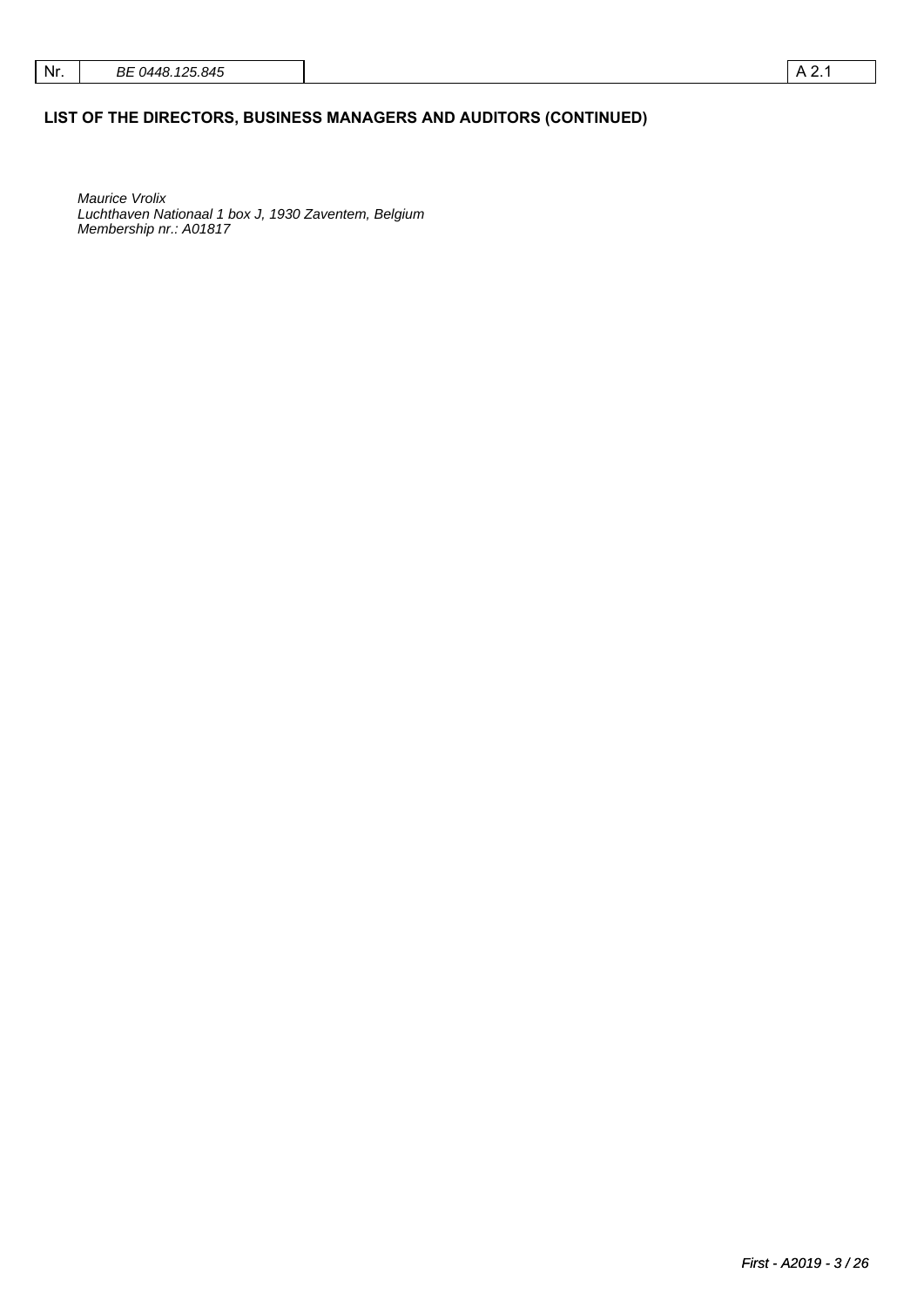### **DECLARATION REGARDING A COMPLIMENTARY REVIEW OR CORRECTION ASSIGNMENT**

The managing board declares that no audit or correction assignment has been given to a person who was not authorised to do so by law, pursuant to art. 34 and 37 of the law of 22th April 1999 concerning accounting and tax professions.

The annual accounts Wate / were not<sup>\*</sup> audited or corrected by an external accountant or by a company auditor who is not the statutory auditor.

If affirmative, mention hereafter: surname, first names, profession and address of each external accountant or company auditor and his membership number with his Institute as well as the nature of his assignment:

- A. Bookkeeping of the enterprise \*\*,
- B. Preparing the annual accounts \*\*,
- C. Auditing the annual accounts and/or
- D. Correcting the annual accounts.

If the tasks mentioned under A. or B. are executed by certified accountants or certified bookkeepers - tax specialists, you can mention hereafter: surname, first names, profession and address of each certified accountant or certified bookkeeper - tax specialist and his/her affiliation number with the Institute of Accounting Professional and Tax Experts and the nature of his/her assignment.

| Surname, first names, profession and address | Affiliation number | Nature of the<br>assignment<br>(A, B, C and/or D) |
|----------------------------------------------|--------------------|---------------------------------------------------|
|                                              |                    |                                                   |
|                                              |                    |                                                   |
|                                              |                    |                                                   |
|                                              |                    |                                                   |
|                                              |                    |                                                   |
|                                              |                    |                                                   |
|                                              |                    |                                                   |

-

Strike out what is not applicable.

<sup>∗∗</sup> Optional information.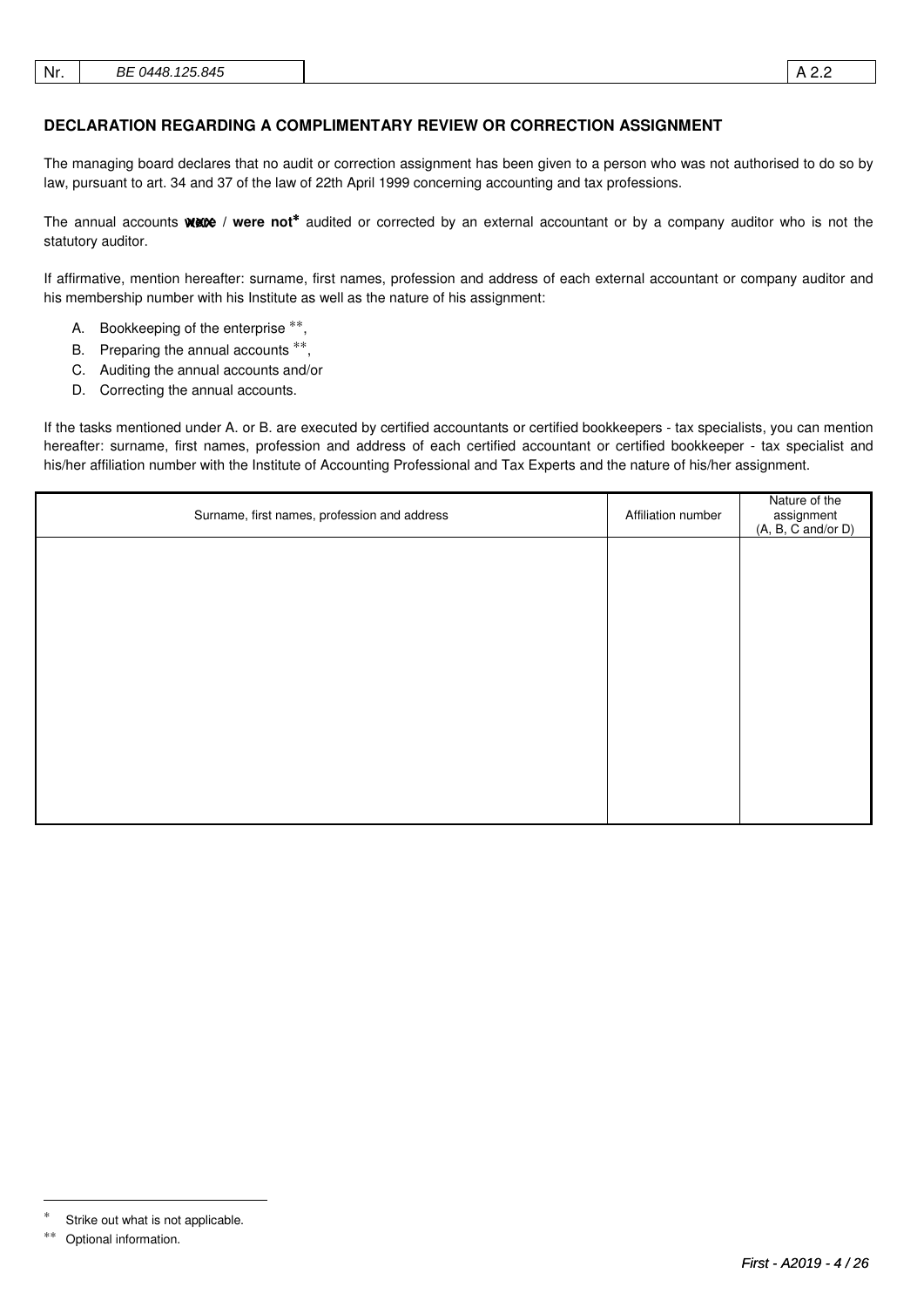Nr.

### **ANNUAL ACCOUNTS**

### **BALANCE SHEET AFTER APPROPRIATION**

|                                                | Discl. | Codes                                                          | Period                                         | Preceding period                               |
|------------------------------------------------|--------|----------------------------------------------------------------|------------------------------------------------|------------------------------------------------|
| <b>ASSETS</b>                                  |        |                                                                |                                                |                                                |
|                                                |        | 20                                                             |                                                |                                                |
|                                                |        | 21/28                                                          | 9.317.895.27                                   | 9.277.600,91                                   |
|                                                |        | 21                                                             |                                                |                                                |
| Assets under construction and advance payments | 6.1.3  | 22/27<br>22<br>23<br>24<br>25<br>26<br>27<br>28<br>29/58<br>29 | 9.317.895,27<br>75.817.480,14<br>40.861.569,62 | 9.277.600,91<br>76.655.702,27<br>37.312.582,03 |
|                                                |        | 290<br>291                                                     | 40.861.569,62                                  | 37.312.582,03<br>                              |
|                                                |        | 3<br>30/36<br>37                                               |                                                |                                                |
|                                                |        | 40/41<br>40<br>41                                              | 28.112.488,27<br>28.024.443,29<br>88.044,98    | 26.440.889,83<br>26.356.213,54<br>84.676,29    |
|                                                |        | 50/53                                                          |                                                |                                                |
|                                                |        | 54/58                                                          | 5.612.270,51                                   | 11.039.304,17                                  |
|                                                |        | 490/1                                                          | 1.231.151,74                                   | 1.862.926,24                                   |
|                                                |        | 20/58                                                          | 85.135.375,41                                  | 85.933.303,18                                  |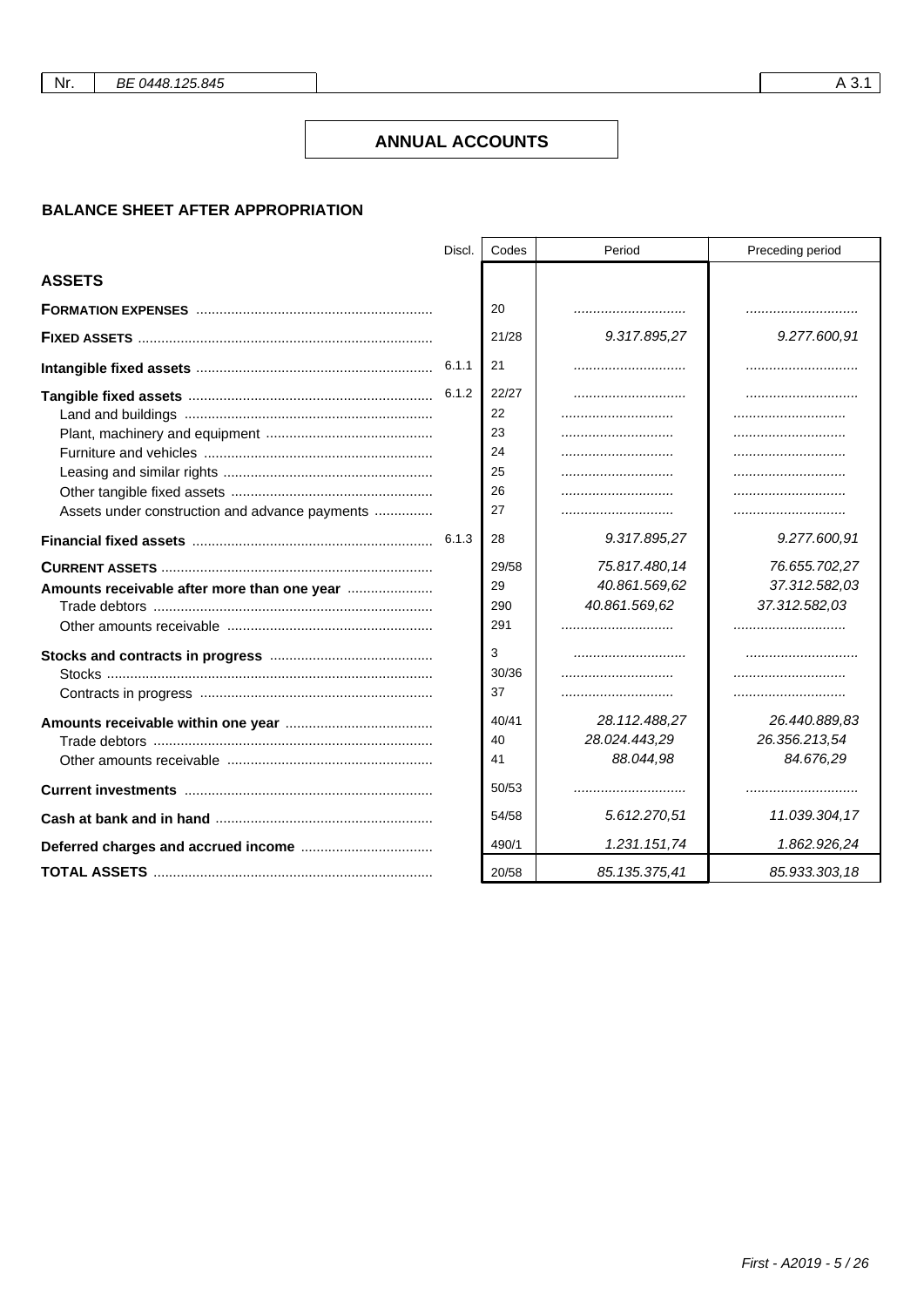| Nr. | BE 0448.125.845 |
|-----|-----------------|
|-----|-----------------|

# A 3.2

| <b>EQUITY AND LIABILITIES</b>                               |
|-------------------------------------------------------------|
|                                                             |
|                                                             |
|                                                             |
|                                                             |
|                                                             |
|                                                             |
|                                                             |
| Advance to associates on the sharing out of the assets $^5$ |
|                                                             |
|                                                             |
|                                                             |

| Discl. | Codes | Period        | Preceding period |
|--------|-------|---------------|------------------|
|        |       |               |                  |
|        |       |               |                  |
|        | 10/15 | 52.281.504,41 | 49.588.016,57    |
|        | 10    | 45.183.826,86 | 42.206.673,66    |
|        | 100   | 45.183.826,86 | 42.206.673,66    |
|        | 101   |               |                  |
|        | 11    |               |                  |
|        | 12    |               |                  |
|        | 13    | 1.444.522,70  | 1.404.075,09     |
|        | 130   | 687.849,15    | 647.401,54       |
|        | 131   | 756.673,55    | 756.673,55       |
|        | 1310  |               |                  |
|        | 1311  | 756.673,55    | 756.673,55       |
|        | 132   |               |                  |
|        | 133   | .             |                  |
|        | 14    | 5.653.154,85  | 5.977.267,82     |
|        | 15    |               |                  |
|        | 19    |               |                  |
|        | 16    | 136.642,23    | 146.634,95       |
|        | 160/5 | 136.642,23    | 146.634,95       |
|        | 160   |               |                  |
|        | 161   |               |                  |
|        | 162   |               |                  |
|        | 163   |               |                  |
|        | 164/5 | 136.642,23    | 146.634,95       |
|        | 168   |               |                  |

4 Amount to substract of the issued capital

5 Amount to substract from the other part of the equity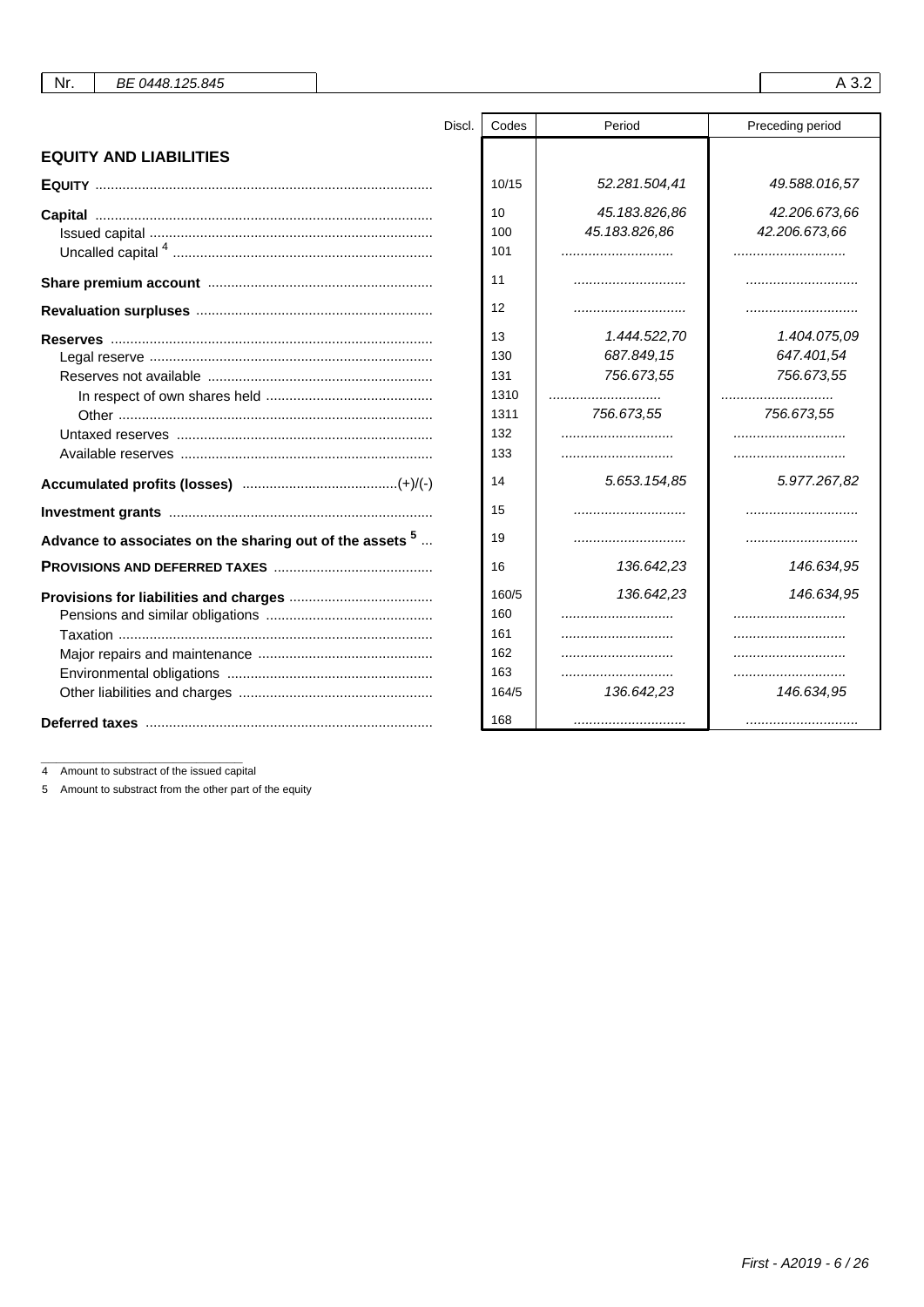| Nr.<br>BE 0448.125.845                                      |        |       |               | A 3.2            |
|-------------------------------------------------------------|--------|-------|---------------|------------------|
|                                                             |        |       |               |                  |
|                                                             | Discl. | Codes | Period        | Preceding period |
|                                                             |        | 17/49 | 32.717.228,77 | 36.198.651,66    |
|                                                             | 6.3    | 17    | 21.250.000,00 | 29.815.000,00    |
|                                                             |        | 170/4 | 21.250.000,00 | 29.815.000,00    |
| Credit institutions, leasing and other similar obligations  |        | 172/3 | 19.750.000,00 | 22.815.000,00    |
|                                                             |        | 174/0 | 1.500.000,00  | 7.000.000,00     |
|                                                             |        | 175   |               |                  |
|                                                             |        | 176   |               |                  |
|                                                             |        | 178/9 |               |                  |
|                                                             | 6.3    | 42/48 | 11.019.699,68 | 5.928.201,28     |
| Current portion of amounts payable after more than one year |        | 42    | 9.565.000,00  | 4.000.000,00     |
|                                                             |        | 43    |               |                  |
|                                                             |        | 430/8 |               |                  |
|                                                             |        | 439   |               |                  |
|                                                             |        | 44    | 191.029,81    | 399.864,71       |
|                                                             |        | 440/4 | 191.029,81    | 399.864,71       |
|                                                             |        | 441   |               |                  |
| Advances received on contracts in progress                  |        | 46    |               |                  |
| Taxes, remuneration and social security                     |        | 45    | 166.499,09    |                  |
|                                                             |        | 450/3 | 166.499,09    |                  |
|                                                             |        | 454/9 |               |                  |
|                                                             |        | 47/48 | 1.097.170,78  | 1.528.336,57     |
|                                                             |        |       |               |                  |
|                                                             |        | 492/3 | 447.529,09    | 455.450,38       |
|                                                             |        | 10/49 | 85.135.375.41 | 85.933.303.18    |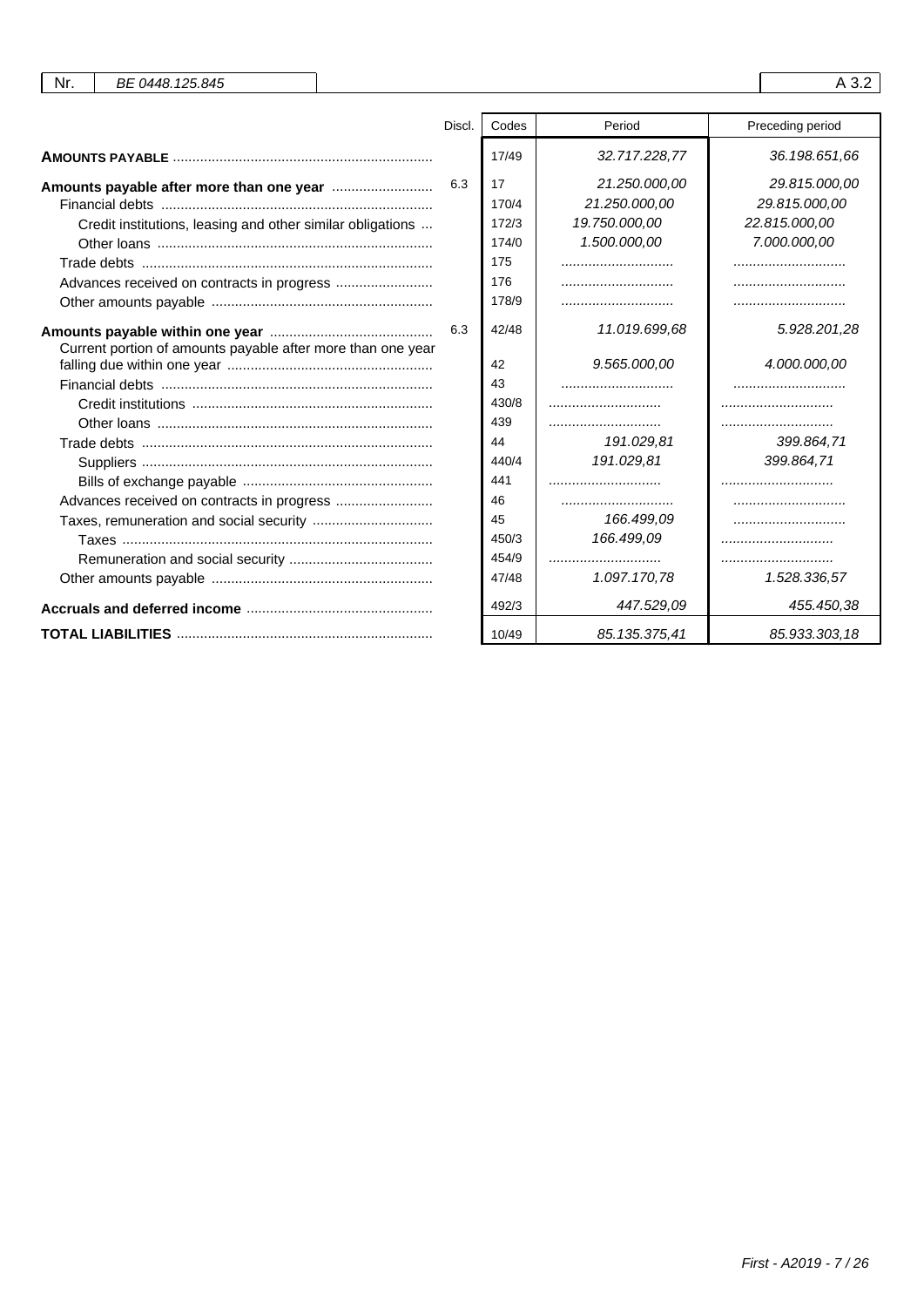# **INCOME STATEMENT**

|                                                                                                                     | Discl. | Codes  | Period          | Preceding period |
|---------------------------------------------------------------------------------------------------------------------|--------|--------|-----------------|------------------|
| Operating income and charges                                                                                        |        |        |                 |                  |
|                                                                                                                     |        | 9900   | $-2.044.299.84$ | $-1.976.320,67$  |
| Of which produits d'exploitation non récurrents                                                                     |        | 76A    |                 |                  |
|                                                                                                                     |        | 70     |                 |                  |
| Raw materials, consumables, services and other goods*                                                               |        | 60/61  |                 |                  |
| Remuneration, social security costs and pensions (+)/(-)<br>Depreciation of and other amounts written off formation | 6.4    | 62     |                 |                  |
| expenses, intangible and tangible fixed assets<br>Amounts written off stocks, contracts in progress and trade       |        | 630    |                 |                  |
| Provisions for liabilities and charges: Appropriations (uses                                                        |        | 631/4  | 454.318,00      | 718.817,75       |
|                                                                                                                     |        | 635/8  | $-9.992,72$     | 27.889,04        |
|                                                                                                                     |        | 640/8  | 299.935,78      | 39.710,94        |
| Operating charges carried to assets as restructuring costs (-)                                                      |        | 649    |                 |                  |
|                                                                                                                     |        | 66A    | 360,00          |                  |
|                                                                                                                     |        | 9901   | -2.788.920,90   | $-2.762.738.40$  |
|                                                                                                                     | 6.4    | 75/76B | 5.186.389,20    | 6.576.196,76     |
|                                                                                                                     |        | 75     | 5.186.389.20    | 4.613.591,34     |
| Of which: investment grants and interest subsidies                                                                  |        | 753    |                 |                  |
|                                                                                                                     |        | 76B    |                 | 1.962.605,42     |
|                                                                                                                     | 6.4    | 65/66B | 1.201.801,80    | 782.676,11       |
|                                                                                                                     |        | 65     | 907.853,17      | 722.013,05       |
|                                                                                                                     |        | 66B    | 293.948,63      | 60.663,06        |
|                                                                                                                     |        | 9903   | 1.195.666,50    | 3.030.782,25     |
|                                                                                                                     |        | 780    |                 |                  |
|                                                                                                                     |        | 680    |                 |                  |
|                                                                                                                     |        | 67/77  | 386.714,36      | 191.033,58       |
|                                                                                                                     |        | 9904   | 808.952,14      | 2.839.748,67     |
|                                                                                                                     |        | 789    |                 |                  |
|                                                                                                                     |        | 689    |                 |                  |
| Gain (loss) of the period available for appropriation $(+)/(-)$                                                     |        | 9905   | 808.952,14      | 2.839.748,67     |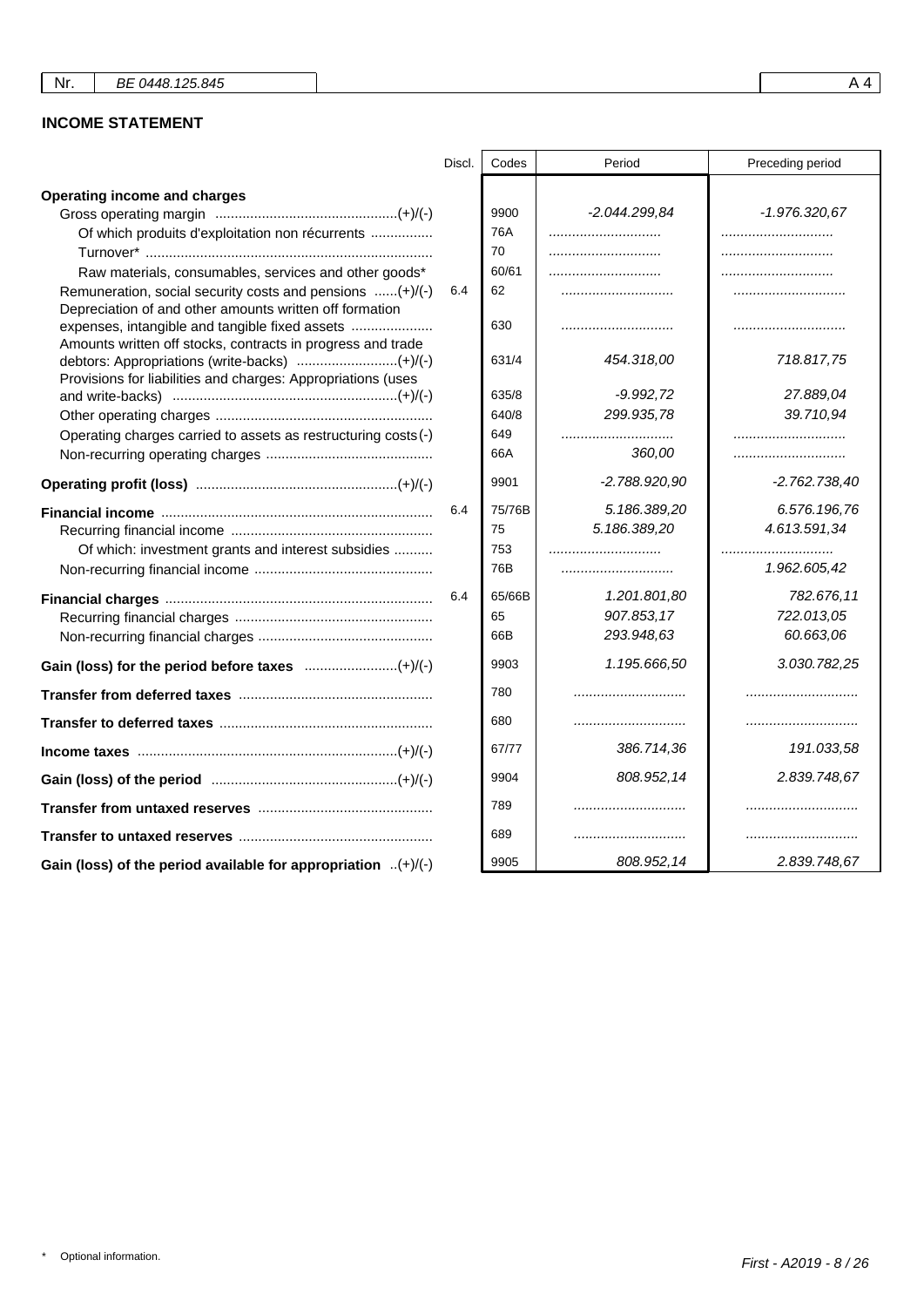## **APPROPRIATION ACCOUNT**

|                                                               | Codes          | Period                     | Preceding period             |
|---------------------------------------------------------------|----------------|----------------------------|------------------------------|
| Gain (loss) of the period available for appropriation (+)/(-) | 9906<br>(9905) | 6.786.219,96<br>808.952,14 | 7.124.157,02<br>2.839.748,67 |
|                                                               | 14P            | 5.977.267,82               | 4.284.408,35                 |
|                                                               | 791/2          |                            |                              |
|                                                               | 691/2          | 40.447,61                  | 141.987,43                   |
|                                                               | 691            |                            |                              |
|                                                               | 6920           | 40.447,61                  | 141.987,43                   |
|                                                               | 6921           |                            |                              |
|                                                               | (14)           | 5.653.154.85               | 5.977.267,82                 |
|                                                               | 794            |                            |                              |
|                                                               | 694/7          | 1.092.617,50               | 1.004.901,77                 |
|                                                               | 694            | 1.092.617.50               | 1.004.901,77                 |
|                                                               | 695            |                            |                              |
|                                                               | 696            |                            |                              |
|                                                               | 697            |                            |                              |

 $\mathsf{r}$ 

┯

 $A5$ 

٦

┱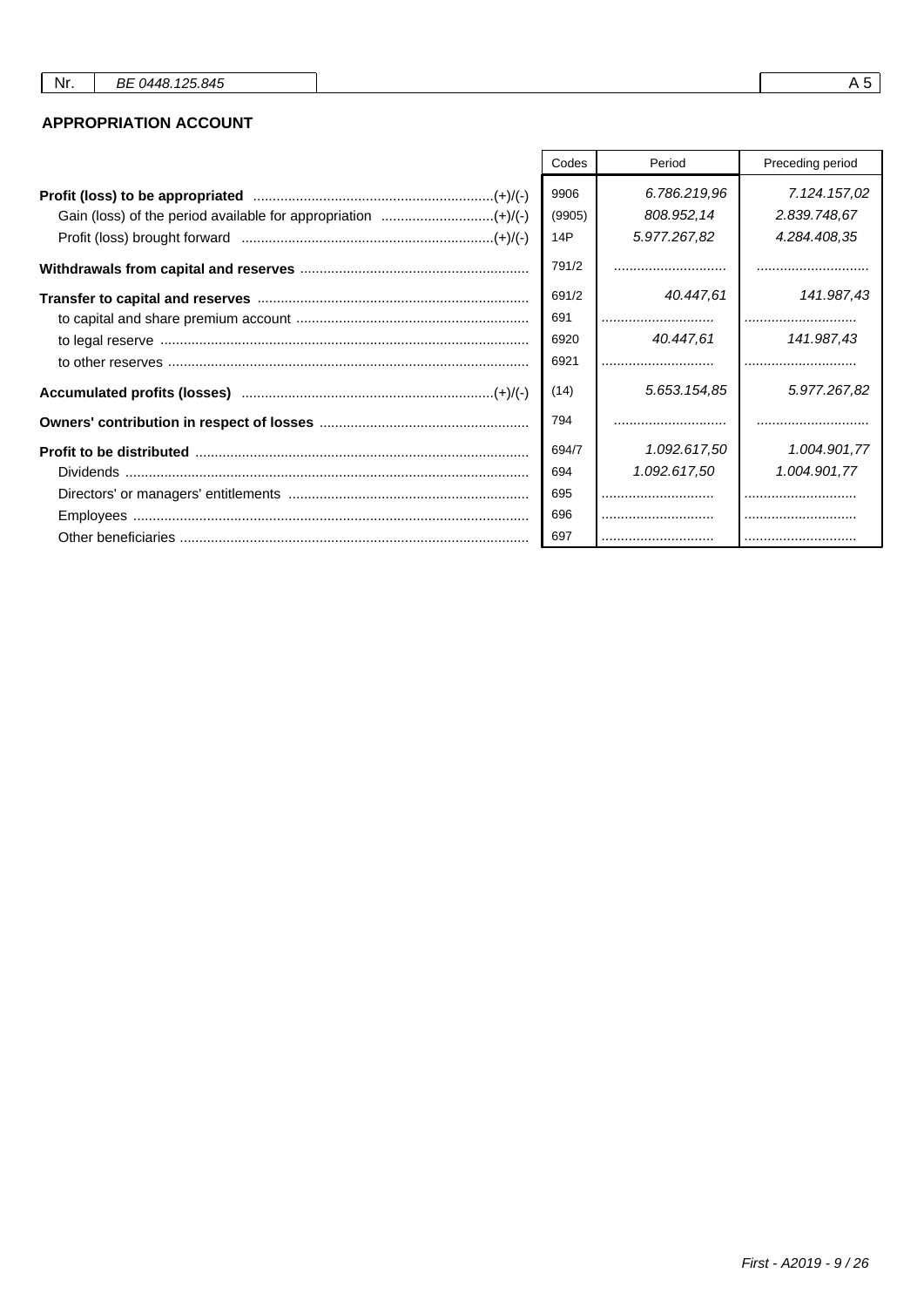| Nr.<br>BE 0448.125.845        |       |                | A 6.1.3          |
|-------------------------------|-------|----------------|------------------|
|                               | Codes | Period         | Preceding period |
| <b>FINANCIAL FIXED ASSETS</b> |       |                |                  |
|                               | 8395P | XXXXXXXXXXXXXX | 10.493.905,06    |
| Movements during the period   |       |                |                  |
|                               | 8365  | 415.746,39     |                  |
|                               | 8375  | 81.503,60      |                  |
|                               | 8385  |                |                  |
|                               | 8386  |                |                  |
|                               | 8395  | 10.828.147,85  |                  |
|                               | 8455P | XXXXXXXXXXXXXX |                  |
| Movements during the period   |       |                |                  |
|                               | 8415  |                |                  |
|                               | 8425  |                |                  |
|                               | 8435  |                |                  |
|                               | 8445  |                |                  |
|                               | 8455  |                |                  |
|                               | 8525P | XXXXXXXXXXXXXX | 1.216.304,15     |
| Movements during the period   |       |                |                  |
|                               | 8475  | 293.948,43     |                  |
|                               | 8485  |                |                  |
|                               | 8495  |                |                  |
|                               | 8505  |                |                  |
|                               | 8515  |                |                  |
|                               | 8525  | 1.510.252,58   |                  |
|                               | 8555P | XXXXXXXXXXXXXX |                  |
|                               | 8545  |                |                  |
|                               | 8555  |                |                  |
|                               | (28)  | 9.317.895,27   |                  |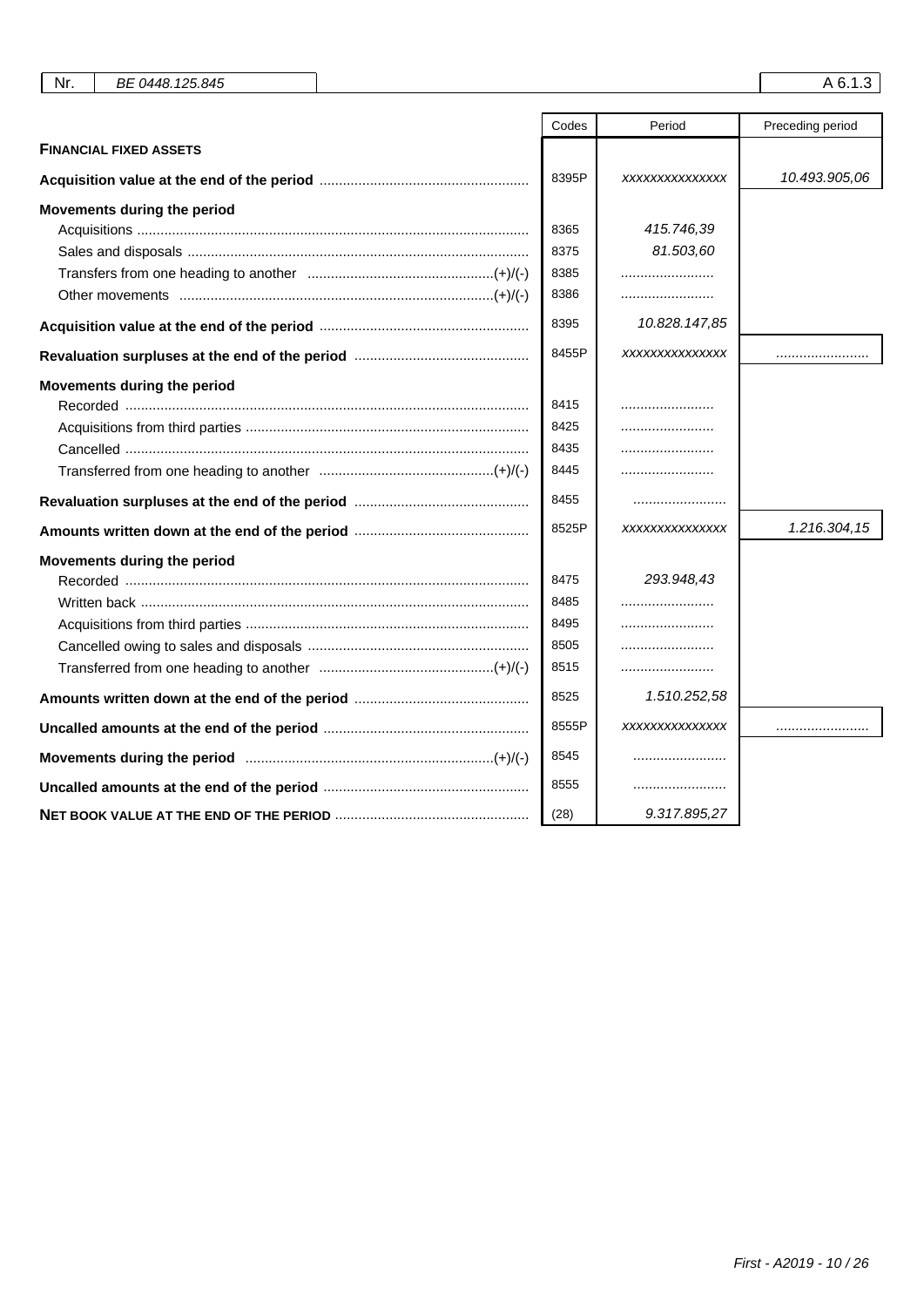| Nr. | BE 0448.125.845 |
|-----|-----------------|
|-----|-----------------|

### **STATEMENT OF AMOUNTS PAYABLE**

|                                                                                                                             | Codes        | Period        |
|-----------------------------------------------------------------------------------------------------------------------------|--------------|---------------|
| BREAKDOWN OF AMOUNTS PAYABLE WITH AN ORIGINAL PERIOD TO MATURITY OF MORE THAN ONE<br>YEAR, ACCORDING TO THEIR RESIDUAL TERM |              |               |
| Total current portion of amounts payable after more than one year falling due within one year                               | (42)         | 9.565.000,00  |
| Total amounts payable with a remaining term of more than one but not more than five years                                   | 8912         | 21.250.000,00 |
|                                                                                                                             | 8913         |               |
| GUARANTEED AMOUNTS PAYABLE (included in headings 17 and 42/48 of the liabilities)                                           |              |               |
| Amounts payable guaranteed by Belgian public authorities                                                                    | 8921<br>891  |               |
|                                                                                                                             | 901          |               |
|                                                                                                                             | 8981         |               |
|                                                                                                                             | 8991         |               |
|                                                                                                                             | 9001<br>9011 |               |
|                                                                                                                             | 9021         |               |
|                                                                                                                             | 9051         |               |
|                                                                                                                             | 9061         |               |
| Amounts payable guaranteed by real securities or irrevocably promised by the enterprise on its<br>own assets                |              |               |
|                                                                                                                             | 8922         |               |
|                                                                                                                             | 892          |               |
|                                                                                                                             | 902          |               |
|                                                                                                                             | 8982         |               |
|                                                                                                                             | 8992         |               |
|                                                                                                                             | 9002         |               |
|                                                                                                                             | 9012         |               |
|                                                                                                                             | 9022         |               |
|                                                                                                                             | 9032         |               |
|                                                                                                                             | 9042         |               |
|                                                                                                                             | 9052         |               |
| Total amounts payable guaranteed by real securities or irrevocably promised by the enterprise                               | 9062         |               |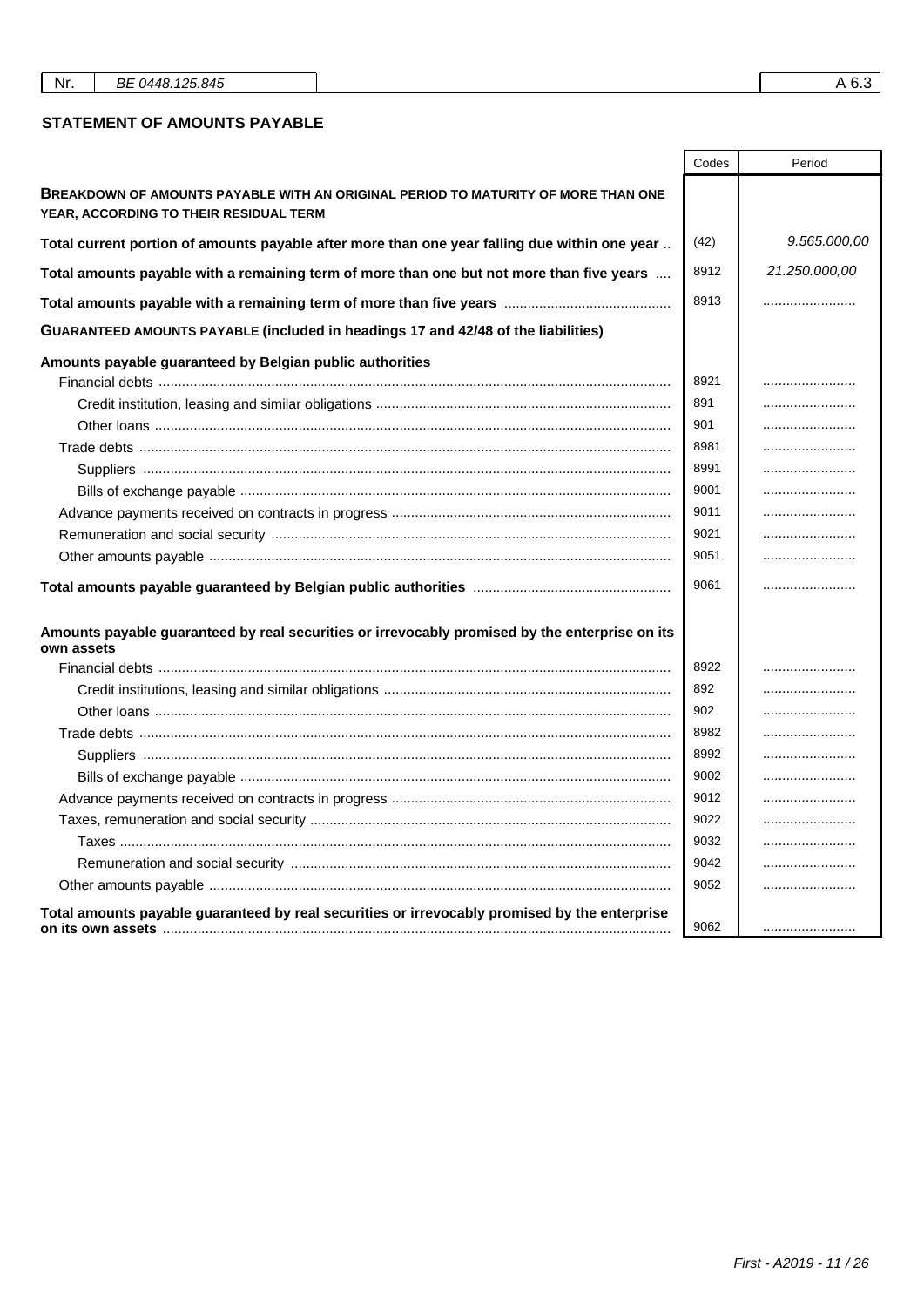| Nr.<br>BE 0448.125.845 |
|------------------------|
|------------------------|

# **RESULTS**

|                                                                                                                           | Codes | Period     | Preceding period |
|---------------------------------------------------------------------------------------------------------------------------|-------|------------|------------------|
| <b>PERSONNEL AND REMUNERATION SOCIAL SECURITY PENSIONS</b>                                                                |       |            |                  |
| Employees for whom the enterprise submitted a DIMONA declaration or<br>who are recorded in the general personnel register |       |            |                  |
| Average number of employees calculated in full-time equivalents                                                           | 9087  |            |                  |
| <b>INCOME AND CHARGE OF EXCEPTIONAL SIZE OR INCIDENCE</b>                                                                 |       |            |                  |
|                                                                                                                           | 76    |            | 1.962.605,42     |
|                                                                                                                           | (76A) |            |                  |
|                                                                                                                           | (76B) |            | 1.962.605,42     |
|                                                                                                                           | 66    | 294.308,63 | 60.663,06        |
|                                                                                                                           | (66A) | 360,00     |                  |
|                                                                                                                           | (66B) | 293.948,63 | 60.663,06        |
| <b>FINANCIAL RESULTS</b>                                                                                                  |       |            |                  |
|                                                                                                                           | 6503  |            |                  |

 $\mathsf{r}$ 

┱

٦

┱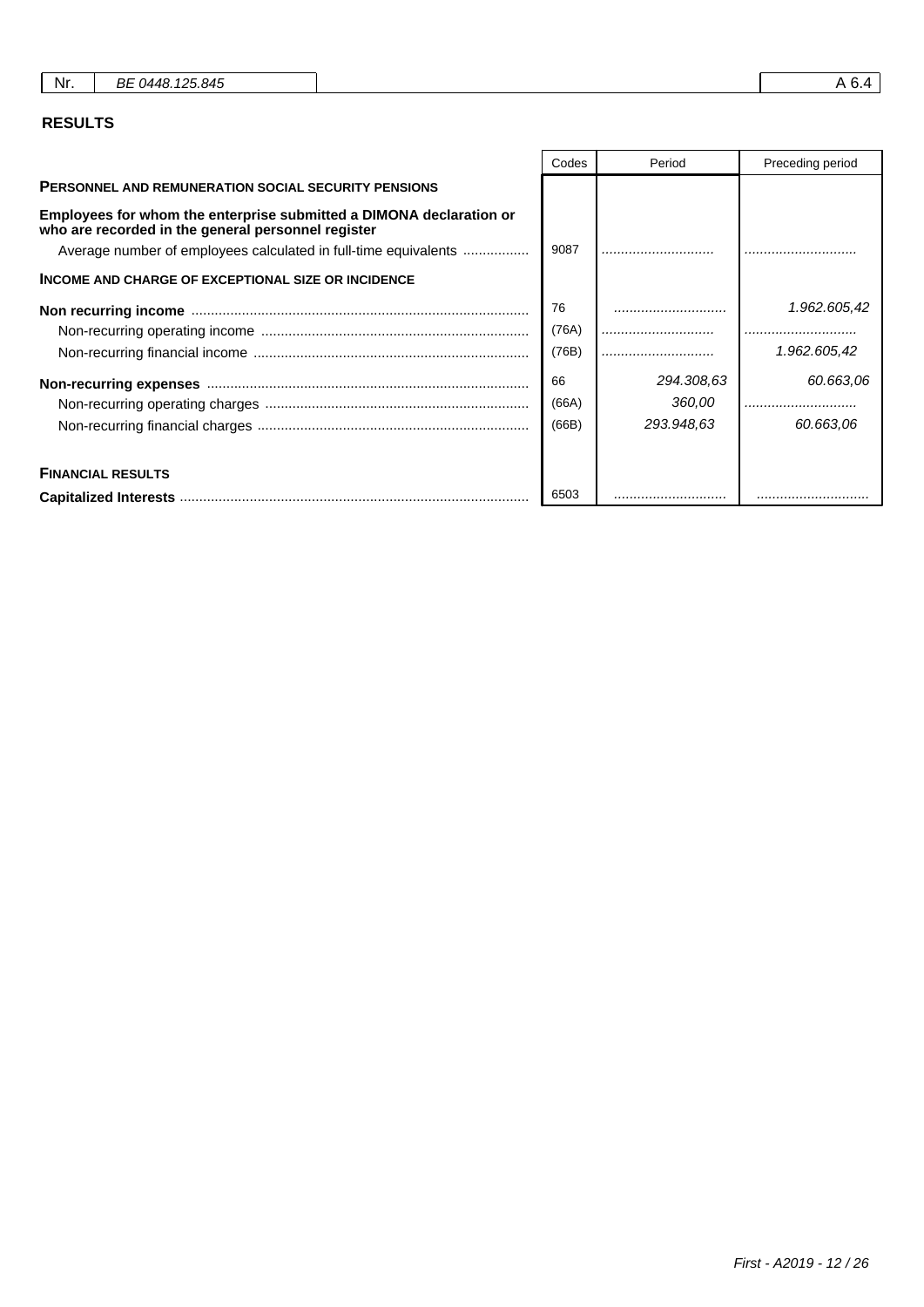| Nr. | BE 0448, 125, 845 | c |
|-----|-------------------|---|
|     |                   |   |

## **RIGHTS AND COMMITMENTS NOT REFLECTED IN THE BALANCE SHEET**

|                                                                                                                                                                                                      | Codes | Period |
|------------------------------------------------------------------------------------------------------------------------------------------------------------------------------------------------------|-------|--------|
| <b>PERSONAL GUARANTEES PROVIDED OR IRREVOCABLY PROMISED BY THE ENTERPRISE AS SECURITY</b><br>FOR DEBTS AND COMMITMENTS OF THIRD PARTIES <b>With Commitmed Contract Commitmed Contract Commitment</b> | 9149  |        |
| Of which                                                                                                                                                                                             |       |        |
|                                                                                                                                                                                                      | 9150  |        |
| <b>REAL GUARANTEES</b>                                                                                                                                                                               |       |        |
| Real guarantees provided or irrevocably promised by the enterprise on its own assets as<br>security of debts and commitments of the enterprise                                                       |       |        |
| Mortgages                                                                                                                                                                                            |       |        |
|                                                                                                                                                                                                      | 9161  |        |
|                                                                                                                                                                                                      | 9171  |        |
|                                                                                                                                                                                                      | 9181  |        |
|                                                                                                                                                                                                      | 9191  |        |
|                                                                                                                                                                                                      | 9201  |        |
| Real guarantees provided or irrevocably promised by the enterprise on its own assets as<br>security of debts and commitments of third parties                                                        |       |        |
| Mortgages                                                                                                                                                                                            |       |        |
|                                                                                                                                                                                                      | 9162  |        |
|                                                                                                                                                                                                      | 9172  |        |
|                                                                                                                                                                                                      | 9182  |        |
|                                                                                                                                                                                                      | 9192  |        |
|                                                                                                                                                                                                      | 9202  |        |

|                                                                               | Period        |
|-------------------------------------------------------------------------------|---------------|
| AMOUNT, NATURE AND FORM CONCERNING LITIGATION AND OTHER IMPORTANT COMMITMENTS |               |
| To cover the FX risk, Incofin cvso used several hedging products:             |               |
| $-1.663.623.611.11$ COP                                                       |               |
| - 4.000.000,00 GTQ                                                            |               |
| - 3.078.690.000.00 KZT                                                        |               |
| - 74.471.472,75 MXN                                                           |               |
| - 42.671.689,54 USD                                                           |               |
| - 47.378.700.01 HNL                                                           |               |
| - 1.057.748.751.02 INR                                                        |               |
| - 11.154.000.000 PYG                                                          | 62.878.563,18 |
|                                                                               | 731.150,00    |
|                                                                               |               |
|                                                                               |               |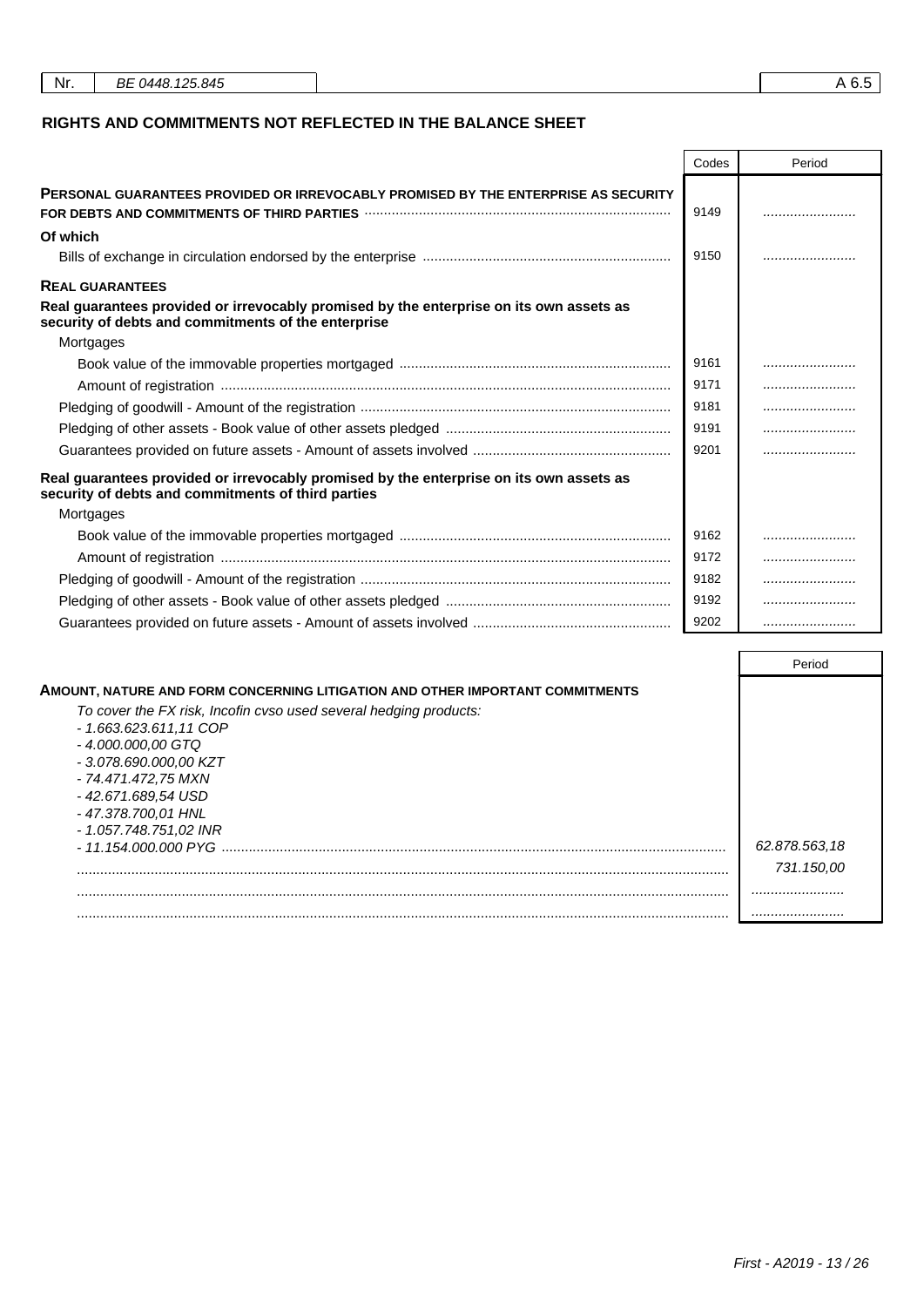|--|

**SUPPLEMENT RETIREMENTS OR SURVIVORS PENSION PLANS IN FAVOUR OF THE PERSONNEL OR THE EXECUTIVES OF THE ENTERPRISE**

### **Brief description**

**Measures taken by the enterprise to cover the resulting charges**

|                                                                          | Codes | Period |
|--------------------------------------------------------------------------|-------|--------|
| <b>PENSIONS FUNDED BY THE ENTERPRISE</b>                                 |       |        |
| <b>Estimated amount of the commitments resulting from past services </b> | 9220  |        |

Methods of estimation

|                                                                                                                                                                                                            | Period        |
|------------------------------------------------------------------------------------------------------------------------------------------------------------------------------------------------------------|---------------|
| NATURE, COMMERCIAL OBJECTIVE AND FINANCIAL CONSEQUENCES OF TRANSACTIONS NOT REFLECTED IN<br>THE BALANCE SHEET                                                                                              |               |
| Provided that the risks or advantages coming from these transactions are significant and if the<br>disclosure of the risks or advantages is necessary to appreciate the financial situation of the company |               |
|                                                                                                                                                                                                            | 11.935.000,00 |
|                                                                                                                                                                                                            | 4.000.000.00  |
|                                                                                                                                                                                                            |               |
|                                                                                                                                                                                                            |               |
|                                                                                                                                                                                                            |               |
|                                                                                                                                                                                                            | Period        |
| OTHER RIGHTS AND COMMITMENTS NOT REFLECTED IN THE BALANCE SHEET (including those which can                                                                                                                 |               |

| UTHER RIGHTS AND COMMITMENTS NOT REFLECTED IN THE BALANCE SHEET (INCIDING UIOSE WINCH CALL<br>not be quantified) |  |
|------------------------------------------------------------------------------------------------------------------|--|
|                                                                                                                  |  |
|                                                                                                                  |  |
|                                                                                                                  |  |
|                                                                                                                  |  |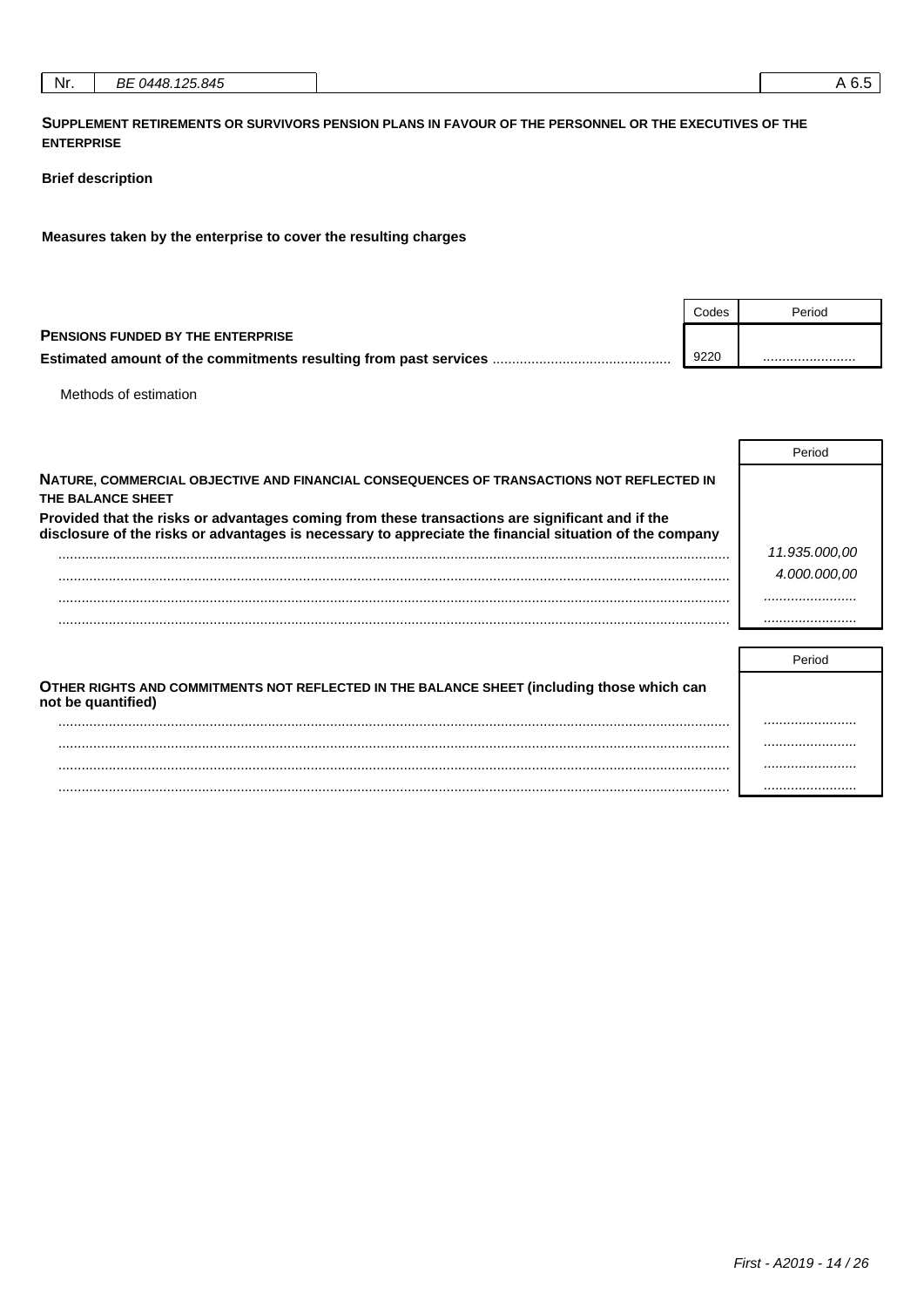## RELATIONSHIPS WITH AFFILIATED ENTERPRISES, ASSOCIATED ENTERPRISES, DIRECTORS, MANAGERS **AND AUDITORS**

|                                                                                 | Codes | Period |
|---------------------------------------------------------------------------------|-------|--------|
| <b>AFFILIATED OR ASSOCIATED ENTERPRISES</b>                                     |       |        |
|                                                                                 | 9294  |        |
|                                                                                 | 9295  |        |
| DIRECTORS, MANAGERS, INDIVIDUALS OR BODIES CORPORATE WHO CONTROL THE ENTERPRISE |       |        |
| WITHOUT BEING ASSOCIATED THEREWITH OR OTHER ENTERPRISES CONTROLLED BY THESE     |       |        |
| <b>PERSONS</b>                                                                  |       |        |
|                                                                                 | 9500  |        |

Conditions on amounts receivable, rate, duration, possibly reimbursed amounts, canceled amounts or renounced amounts

|                                                          | Codes | Period |
|----------------------------------------------------------|-------|--------|
| Guarantees provided in their favour                      | 9501  |        |
| Other significant commitments undertaken in their favour | 9502  |        |

|                                              | Period    |
|----------------------------------------------|-----------|
| <b>AUDITORS OR PEOPLE THEY ARE LINKED TO</b> |           |
|                                              | 12.982.76 |
|                                              |           |
|                                              |           |
|                                              |           |

TRANSACTIONS CONCLUDED, DIRECTLY OR INDIRECTLY, OUTSIDE THE NORMAL MARKET CONDITIONS

|                                                                                      | Period |
|--------------------------------------------------------------------------------------|--------|
| With persons holding an participating interest in the company                        |        |
| Nature of the transactions                                                           |        |
|                                                                                      |        |
|                                                                                      |        |
|                                                                                      |        |
|                                                                                      |        |
| With companies in which the enterprise holds participating interest                  |        |
| Nature of the transactions                                                           |        |
|                                                                                      |        |
|                                                                                      |        |
|                                                                                      |        |
|                                                                                      |        |
| With members of the administrative, management and supervisory bodies of the company |        |
| Nature of the transactions                                                           |        |
|                                                                                      |        |
|                                                                                      |        |
|                                                                                      |        |
|                                                                                      |        |

┑

 $\Box$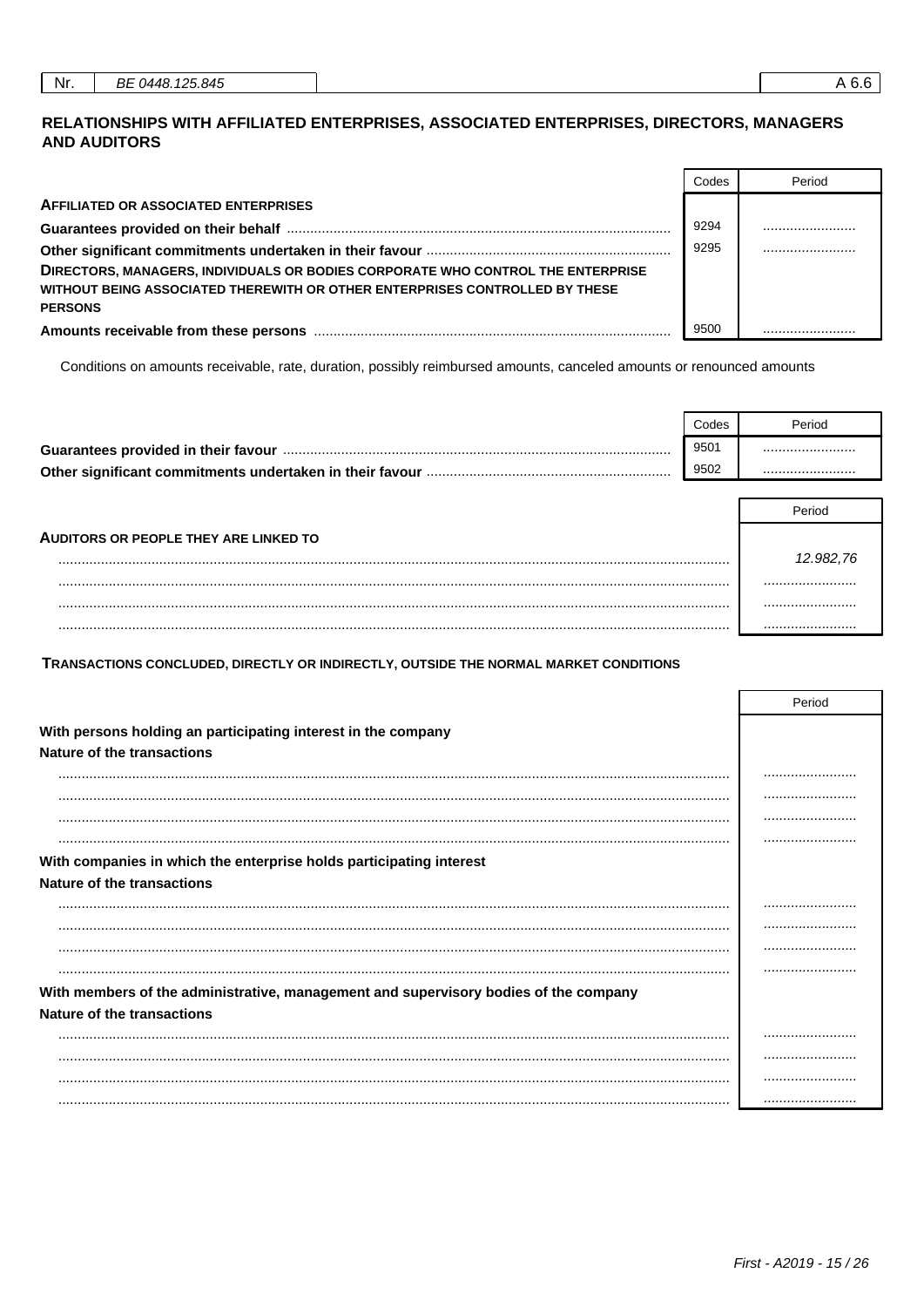### **PARTICIPATING INTERESTS INFORMATION**

### **PARTICIPATING INTERESTS AND SHARES IN OTHER ENTERPRISES**

List of the enterprises in which the enterprise holds a participating interest, (recorded in heading 28 of assets) and the other enterprises in which the enterprise holds rights (recorded in headings 28 and 50/53 of assets) for an amount of at least 10 % of the capital issued.

|                                                                                                                                               | Rights held by |           |       |                  | Data extracted from the most recent annual accounts |             |                                    |                |
|-----------------------------------------------------------------------------------------------------------------------------------------------|----------------|-----------|-------|------------------|-----------------------------------------------------|-------------|------------------------------------|----------------|
| NAME, full address of the REGISTERED<br>OFFICE and for an enterprise governed<br>by Belgian law, the<br><b>COMPANY IDENTIFICATION NUMBER</b>  |                | Directly  |       | Subsidiar<br>ies | Annual                                              | Curre       | Capital and<br>reserves            | Net result     |
|                                                                                                                                               | Nature         | Number    | $\%$  | $\%$             | accounts as<br>per                                  | ncy<br>code | $(+)$ or $(-)$<br>(in units)       |                |
| Proempresa<br>Public limited company<br>Jr Carlos Arrieta 1066<br>PE - 1066 Lima<br>Peru                                                      |                | 106.592   | 1,78  | 0,0              | 31/12/2017                                          | <b>PEN</b>  | 69.182.053,68                      | 4.782.049,51   |
| Akiba Commercial Bank<br>Public limited company<br>PO Box 1066<br>TZ - 669 Dar es Salaam<br>Tanzania                                          |                |           |       |                  | 31/12/2017                                          | TZS         | 26.228.165.180,00 6 898.050.836,00 |                |
|                                                                                                                                               |                | 617.850   | 7,0   | 0,0              |                                                     |             |                                    |                |
| Fie Gran Poder S.A.<br>Public limited company<br><b>Montiel 202</b><br>AR - C1408FV Buenos Aires<br>Argentina                                 |                | 7.146.081 | 31,08 | 0,0              | 31/12/2017                                          | <b>ARS</b>  | 41.158.701,00                      | 5.005.231,00   |
| Impulse Microfinance Investment<br>Fund<br>BE 0870.792.160<br>Public limited company<br>Sneeuwbeslaan 20<br>2610 Wilrijk (Antwerp)<br>Belgium |                |           |       |                  | 31/12/2017                                          | <b>EUR</b>  | 3.104.059,70                       | -596.391,62    |
| <b>Banco FIE SA</b><br>Public limited company<br>calle Generale Gonzales 1272<br>BO - 15032 Casilla - La Paz<br>Bolivia                       |                | 800       | 7,03  | 0,0              | 31/12/2017                                          | <b>BOB</b>  | 948.830.964,00                     | 101.078.859,00 |
|                                                                                                                                               |                | 244.957   | 5,78  | 0,0              |                                                     |             |                                    |                |
| <b>MFX Solutions, LLC</b><br>Public limited company<br>20th Street 1724<br>US-20009 NW District of Columbia<br><b>United States</b>           |                |           |       |                  | 30/06/2018                                          | <b>USD</b>  | 17.822.834,00                      | 444.261,00     |
|                                                                                                                                               |                | 500.000   | 3,3   | 0,0              |                                                     |             |                                    |                |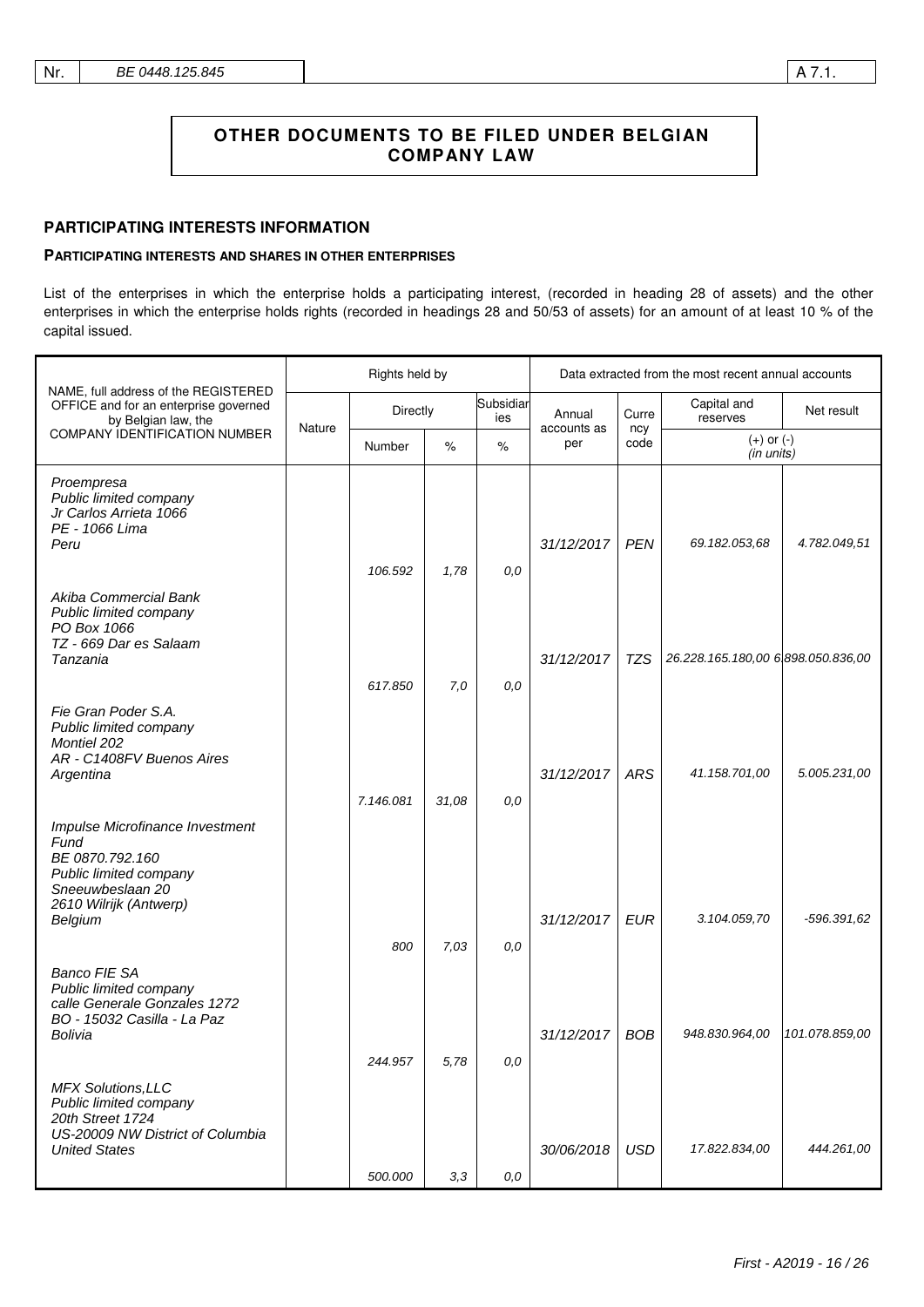## **PARTICIPATING INTERESTS AND SHARES IN OTHER ENTERPRISES (CONTINUATION)**

|                                                                                                                                 | Rights held by |          |       |                  | Data extracted from the most recent annual accounts |             |                              |                |
|---------------------------------------------------------------------------------------------------------------------------------|----------------|----------|-------|------------------|-----------------------------------------------------|-------------|------------------------------|----------------|
| NAME, full address of the REGISTERED<br>OFFICE and for an enterprise governed<br>by Belgian law, the                            |                | Directly |       | Subsidiar<br>ies | Annual                                              | Curre       | Capital and<br>reserves      | Net result     |
| COMPANY IDENTIFICATION NUMBER                                                                                                   | Nature         | Number   | $\%$  | %                | accounts as<br>per                                  | ncy<br>code | $(+)$ or $(-)$<br>(in units) |                |
| <b>ACEP Burkina Faso</b><br>Public limited company<br>Immeuble CBC, 2ème étage, porte<br>207                                    |                |          |       |                  |                                                     |             |                              |                |
| <b>Burkina Faso</b>                                                                                                             |                | 23.000   | 20,0  | 0,0              | 31/12/2017                                          | <b>XOF</b>  | 1.908.156.453,00             | 361.946.909,00 |
| Incofin Investment Management<br>BE 0815.870.958<br>Partnership limited by shares<br>Sneeuwbeslaan 20<br>2610 Wilrijk (Antwerp) |                |          |       |                  |                                                     | <b>EUR</b>  | 1.893.018,26                 | 148.112,26     |
| Belgium                                                                                                                         |                | 100      | 10,0  | 0,0              | 31/12/2017                                          |             |                              |                |
| Association pour la Coopération<br>avec la Micro Entreprise (ACME)<br>Public limited company<br>Bois de Patate                  |                |          |       |                  |                                                     |             |                              |                |
| Haiti                                                                                                                           |                | 59.265   | 18,23 | 0,0              | 31/12/2017                                          | <b>HTG</b>  | 469.820.187,00               | 42.166.535,00  |
| Fairtrade Acces Fund S.A.,<br>Sicav-FIS<br>Public limited company<br>Rue Aldringen 11<br>LU-1118 Luxembourg<br>Luxembourg       |                | 7.500    | 2,68  | 0,0              | 31/12/2017                                          | <b>USD</b>  | 24.125.699,11                | 1.020.278,93   |
| FPM SA<br>Avenue Kauka, Gombe 17                                                                                                |                |          |       |                  |                                                     |             |                              |                |
| Congo (Dem. Rep.)                                                                                                               |                | 1.000    | 1,67  | $0,0$            | 31/12/2017                                          | <b>USD</b>  | 23.080.027,00                | $-237.463,00$  |
|                                                                                                                                 |                |          |       |                  |                                                     |             |                              |                |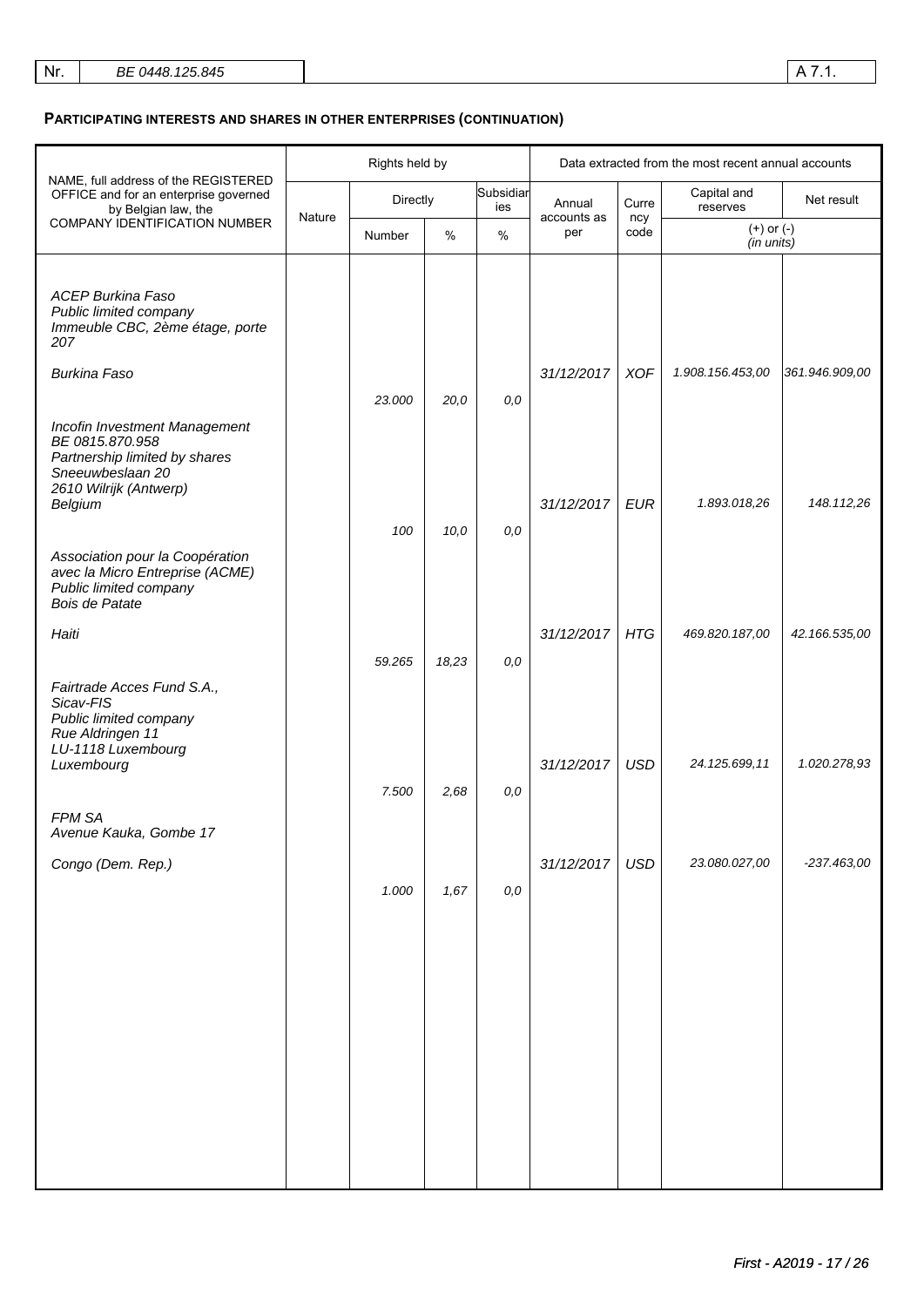# 1 Verslag van de Raad van Bestuur

Hierbij brengen wij u verslag uit over het boekjaar 2018 en wij vragen u om uw goedkeuring te geven over de jaarrekening zoals die werd afgesloten op 31 december 2018. De Raad van Bestuur heeft toezicht gehouden op de activiteiten van de vennootschap met aandacht voor het specifieke sociale oogmerk ervan.

### Sociale performantie

Incofin is een investeringsmaatschappij met sociaal oogmerk. De Raad van Bestuur van Incofin waakt er op dat de vennootschap in lijn met haar sociale missie te werk gaat. De impact van de investeringen van Incofin op het terrein is aanzienlijk. Incofin cvso investeert in 51 microfinancieringsinstellingen (MFI's) en andere financiële instellingen actief op het gebied van financiële inclusie ter ondersteuning van kleine ondernemers in ontwikkelingslanden. Deze instellengen zijn verspreid over 30 landen, vaak in moeilijke regio's. De inschakeling van deze lokale financiële instellingen zorgt voor een zeer groot hefboomeffect voor de investeringen van Incofin cvso. Samen bereiken deze financiële instellingen 3,2 miljoen klanten, waarvan 73% vrouwen. Incofin cvso ziet er op toe dat de financiële instellingen het welzijn en de vooruitgang van hun klanten voorop zetten. Dit wordt via een gestandaardiseerde meetmethode opgevolgd. Deze meetmethode is recent verfijnd, door gebruik te maken van een internationaal aanvaarde standaard (SI4-Alinus).

De financiële instellingen uit de portefeuille van Incofin cvso zijn overwegend gezonde en performante instellingen: ze beschikken over een kredietportefeuille van goede kwaliteit (met beperkte achterstallen), ze houden hun algemene kosten onder controle en ze zijn rendabel.

Jaarlijks voorziet Incofin cvso een budget voor technische assistentie. Dit budget zorgt ervoor dat de financiële partners in ontwikkelingslanden van Incofin cvso een beroep op technische ondersteuning kunnen doen. Met deze ondersteuning worden experten ingeschakeld, die hun kennis kunnen delen met de betrokken instellingen. Zo kan de werking van de financiële instellingen op diverse vlakken (risicobeheer, productontwikkeling, enz.) aanzienlijk verbeterd worden. Gelet op het grote hefboom-effect van deze technische assistentie, heeft de Raad van Bestuur van Incofin cvso in de loop van 2017 beslist om het jaarlijks beschikbare budget hiervoor te verdubbelen van k€ 50 naar k€ 100 euro. In 2018 werden 7 microfinancieringsinstellingen gesteund, waarvoor k€ 110 uit het totaal beschikbaar budget werd aangewend (middelen van het huidige jaar aangevuld met overgedragen, niet gebruikte middelen van het vorige jaar). Voor Incofin cvso is de ondersteuning via technische assistentie een belangrijke bijkomende manier om haar sociale missie te verwezenlijken.

Om investeringen in kwaliteitsvolle, sociaal geëngageerde klanten mogelijk te maken, werd een specifieke "sociale" enveloppe van k€ 50 per jaar gecreëerd om leningen, aan een lagere intrestvoet dan het vooropgesteld minimumrendement, te kunnen toestaan. Onder deze enveloppe werden in 2018 drie leningen goedgekeurd.

Toelichting bij de balans van Incofin cvso voor het boekjaar 2018

Het eigen vermogen van Incofin cvso overschrijdt voor het eerst in zijn geschiedenis de drempel van k€ 50.000. Het eigen vermogen van Incofin cvso bedraagt op het einde van het boekjaar k€ 52.282 in vergelijking met k€ 49.588 per einde boekjaar 2017. Het geplaatst kapitaal stijgt met k€ 2.977 tot k€ 45.184 dankzij zowel de intrede van nieuwe aandeelhouders als de bijkomende inbreng van bestaande aandeelhouders.

De Raad van Bestuur van Incofin cvso stelt voor om over het boekjaar 2018 de aandeelhouders een vergoeding van het kapitaal aan te bieden van k€ 1.093 (zijnde 2,5% dividend). De nieuwe vennoten en de vennoten die tijdens het boekjaar hun kapitaal hebben verhoogd zullen hiervoor pro rata worden vergoed volgens artikel 34 van de statuten. Het uit te keren dividend van 2,5% ligt hoger dan het gerealiseerde rendement van 1,9% over boekjaar 2018. Dit is te verklaren door het feit dat er gedurende het boekjaar exceptionele waardeverminderingen op de deelnemingsportefeuille hebben plaatsgevonden, dewelke verder toegelicht zullen worden. Wanneer we deze gebeurtenissen buiten beschouwing zouden laten en kijken naar het genormaliseerd resultaat, bedraagt het rendement op het kapitaal 2,6%.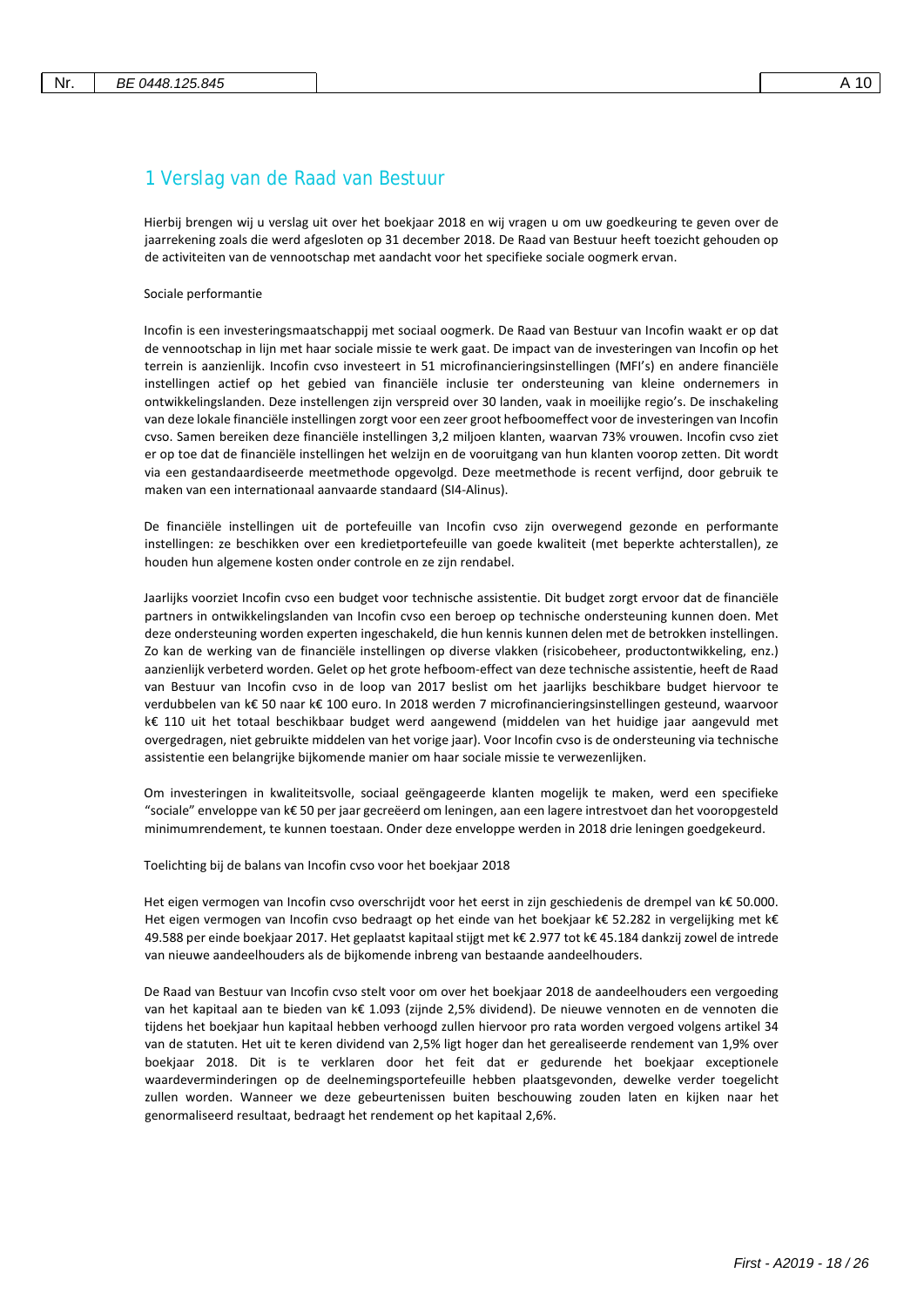De schulden in de vorm van leningen op korte en lange termijn namen in de loop van 2018 met k€ 3.000 af. Per eind 2018 heeft Incofin cvso voor k€ 30.815 aan schulden effectief opgenomen, zijnde 59% van het eigen vermogen. Daarnaast heeft het fonds nog niet-opgenomen kredietlijnen voor een totaalbedrag van k€ 11.935. Deze kredietlijnen kunnen, zoals bepaald binnen de krijtlijnen vastgesteld door de Raad van Bestuur, tot maximaal 100% van het volume van het eigen vermogen worden opgenomen.

De investeringsportefeuille bedraagt op jaareinde k€ 80.382 en bestaat uit deelnemingen voor k€ 9.318 en leningen voor k€ 71.064, waaronder vier achtergestelde leningen ad k€ 11.594. De leningenportefeuille in 2018 bestaat uit 54 leningen aan 44 microfinancieringsinstellingen verspreid over 27 landen.

De deelnemingsportefeuille is per eind 2018 gestegen met k€ 40. Dit is hoofdzakelijk te verklaren door de stockdividenden ad k€ 416 die werden ontvangen van Banco FIE en Proempresa. Bijkomend werd (i) – aan de positieve kant - voor Impulse een bijkomend voorschot van k€ 82 op het netto-actief ontvangen en (ii) werd – aan de negatieve kant - een bijkomende afwaardering geboekt op de deelneming in Fie Gran Poder ad k€ 294 naar aanleiding van een verdere depreciatie van de Argentijnse Peso gedurende 2018 en, samenhangend hiermee, de mindere prestaties van de MFI.

De portefeuille van leningen aan financiële instellingen bedraagt op het einde van het boekjaar k€ 71.064. De algemene provisie voor eventuele waardeverminderingen bedraagt per einde boekjaar k€ 2.178, zijnde 3,06% van de leningenportefeuille, en wordt in mindering gebracht van de leningenportefeuille. Na een grondige kosten-baten analyse heeft de Raad van Bestuur beslist om de verzekering bij Credendo niet meer te verlengen en als alternatief het landenrisico mee op te nemen onder de bestaande algemene provisie. Als gevolg werd de jaarlijkse aanleg van deze provisie verhoogd van 100 basispunten naar 131 basispunten, berekend op de risicogewogen portefeuille.

In 2015 heeft Incofin cvso de leningen aan Azercredit en Credit Mongol voor 100% afgewaardeerd. Gedurende 2018 hebben er voor beide dossiers geen bewegingen plaatsgevonden.

De vordering van Azercredit was gedekt door een investeringsverzekering afgesloten met Credendo. Omtrent deze vordering werd in 2017 een overeenkomst afgesloten, waarbij Credendo 50% van het openstaand bedrag heeft betaald. Bijgevolg werd dit dossier als afgesloten beschouwd.

Omwille van transferproblemen in Nigeria, kon Lapo (ondanks voldoende cash) in 2017 niet overgaan tot de terugbetaling van zijn lening aan Incofin CVSO op de voorziene vervaldag. De lening werd bijgevolg voor 100% afgewaardeerd. In 2018 werden de transfertproblemen opgelost en kon Lapo overgaan tot het terugbetalen van zijn lening.

In 2017 is de Filipijnse instelling NPFC in operationele en financiële problemen terechtgekomen. Hierdoor is de inning van de lening onzeker geworden, waarbij deze in een eerste stadium werd herschikt met kleinere deeltijdse terugbetalingen. NPFC is erin geslaagd om te voldoen aan de eerste terugbetalingen. Eind 2017 hebben ze echter een bijkomende herschikking van het terugbetalingsschema aangevraagd, wat voor Incofin CVSO de aanleiding was om deze vordering voor 67% af te waarderen. De waardevermindering werd gedekt door een terugname van de algemene provisie. Gedurende 2018 is de MFI zijn betalingsverplichtingen nagekomen, wat ertoe geleid heeft dat de oorspronkelijk geboekte waardevermindering reeds voor k€ 9 kon worden teruggenomen.

De beschikbare cash bedraagt per einde boekjaar k€ 5.612 en daalt met k€ 5.427 ten opzichte van eind 2017. Deze beschikbaarheid aan liquide middelen zorgt ervoor dat Incofin cvso voldoende ruimte heeft voor de geplande portefeuillegroei in 2019. De overige balansposten betreffen voornamelijk voorziene interesten op de leningenportefeuille ad k€ 1.231 en overige vorderingen ad k€ 88 (terug te vorderen BTW).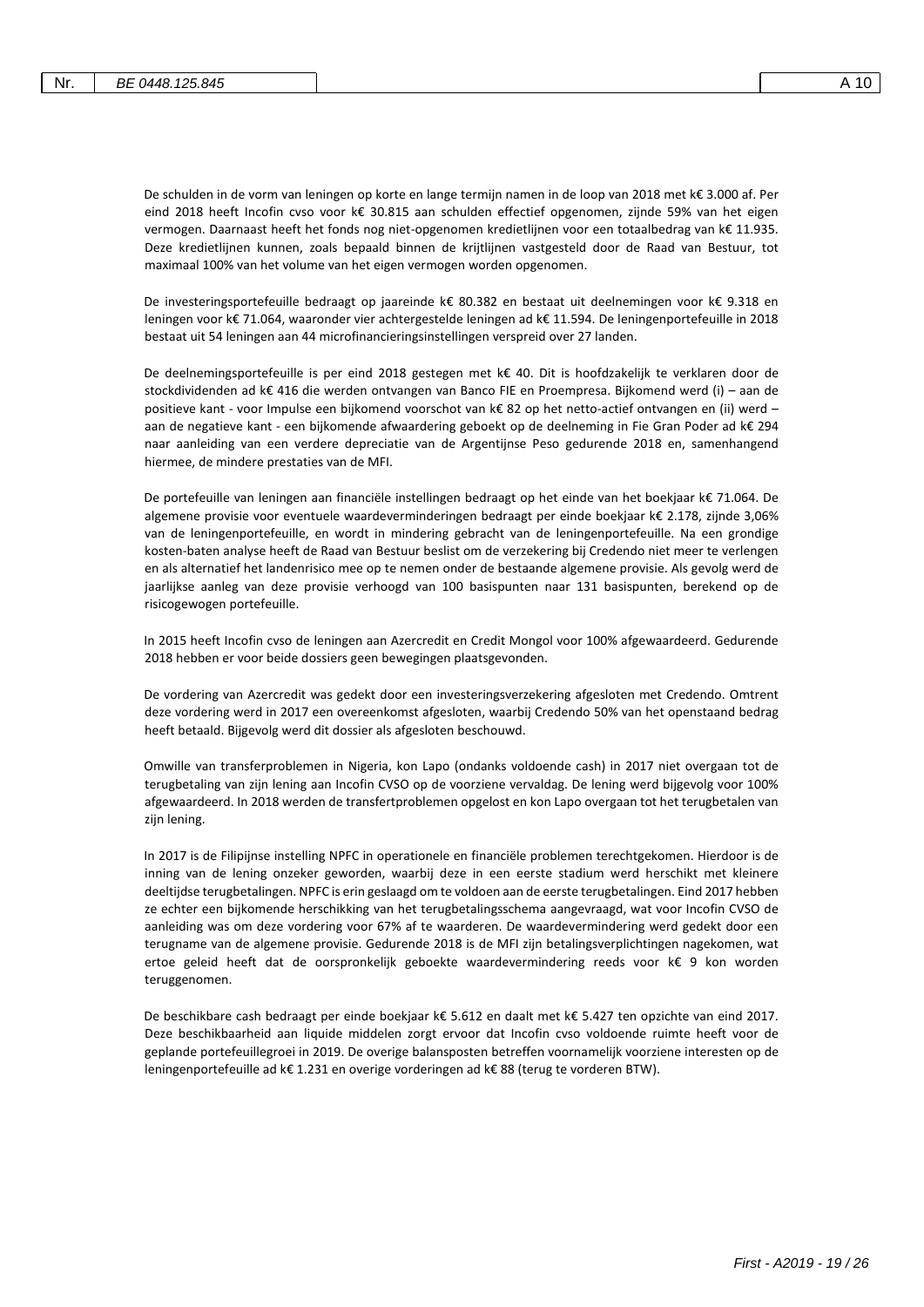Als buitenbalansverplichtingen vermelden wij de contracten met KBC Bank en MFX Solutions in de vorm van Cross Currency Interest Rate Swaps en termijnverrichtingen ter indekking van de wisselkoersrisico's voor de uitstaande leningen aan financiële instellingen. Hierbij werden alle niet-euro-intresten en kapitaalstromen, voor leningen uitgegeven in lokale munt door Incofin cvso ingedekt met een cross currency swap. Per einde 2018 heeft Incofin cvso indekkingsproducten openstaan voor een totaal notioneel bedrag van k€ 62.879 aan indekking koers, zijnde 85% van de openstaande leningenportefeuille. De overige 15% van de leningenportefeuille bevat leningen in Westafrikaanse "franc CFA" (ISO code XOF). Deze munt is vastgepind aan de koers van de EUR. Het volume aan ingedekte leningen in exotische munten aan financiële instellingen in 2018 bedraagt 39% van de ingedekte leningen. De overige 61% bestaat uit USD leningen aan financiële instellingen.

De Raad van Bestuur bevestigt dat na het einde van het boekjaar er geen belangrijke gebeurtenissen hebben plaatsgevonden.

De Raad van Bestuur bevestigt eveneens dat na het einde van het boekjaar er geen omstandigheden zijn die de ontwikkeling van Incofin cvso aanmerkelijk kunnen beïnvloeden.

Incofin cvso heeft in de loop van het boekjaar geen werkzaamheden op het gebied van onderzoek en ontwikkeling verricht.

Incofin cvso heeft geen bijkantoren.

Toelichting bij de resultatenrekening van Incofin cvso voor het boekjaar 2018

Incofin cvso sluit het boekjaar af met een resultaat na belastingen van k€ 809, wat aanzienlijk lager ligt dan vorig jaar (2017: k€ 2.840). Deze daling is voornamelijk te verklaren door de niet-recurrente meerwaarde gerealiseerd op de verkoop van deelnemingen in boekjaar 2017.

De recurrente financiële resultaten bedragen over het afgelopen boekjaar ad k€ 4.279 en bestaan voornamelijk uit (i) ontvangen interesten op leningen ad k€ 3.942, (ii) ontvangen stock dividenden ad k€ 416, (iii) ontvangen cash dividenden ad k€ 153, (iv) fee inkomsten ad k€ 189, (v) financieringskosten ad k€ 785, (vi) voor k€ 4 uit andere kosten en voor k€ 367 andere opbrengsten.

De niet-recurrente negatieve financiële resultaten ad k€ 294 omvatten integraal de bijkomende waardevermindering op FIE Gran Poder.

De waardeverminderingen op vorderingen bedragen per einde 2018 k€ 454 (afname van k€ 265 in vergelijking met vorig boekjaar) en bestaan uit (i) terugname specifieke waardeverminderingen op Lapo en NPFC door terugbetalingen ad k€ 333, (ii) de opbouw van de algemene provisie ad k€ 752 en (iii) het opnieuw aanleggen van de algemene provisie door terugbetalingen van afgewaardeerde dossiers ad k€ 35.

De diensten en diverse goederen bedragen k€ 2.049 over boekjaar 2018 en liggen 3% lager in vergelijking met het boekjaar 2017.

Na aftrek van vennootschapsbelasting en de roerende voorheffing ingehouden op intresten ontvangen uit het buitenland bedraagt de winst van het boekjaar k€ 809. De Raad van Bestuur stelt voor om over het boekjaar 2018 een dividend uit te keren van 2,5% (k€ 1.093) en als dusdanig een stabiel dividendpolitiek te bewaren. De nieuwe vennoten en de vennoten die tijdens het boekjaar hun kapitaal hebben verhoogd zullen hiervoor pro rata worden vergoed volgens artikel 34 van de statuten.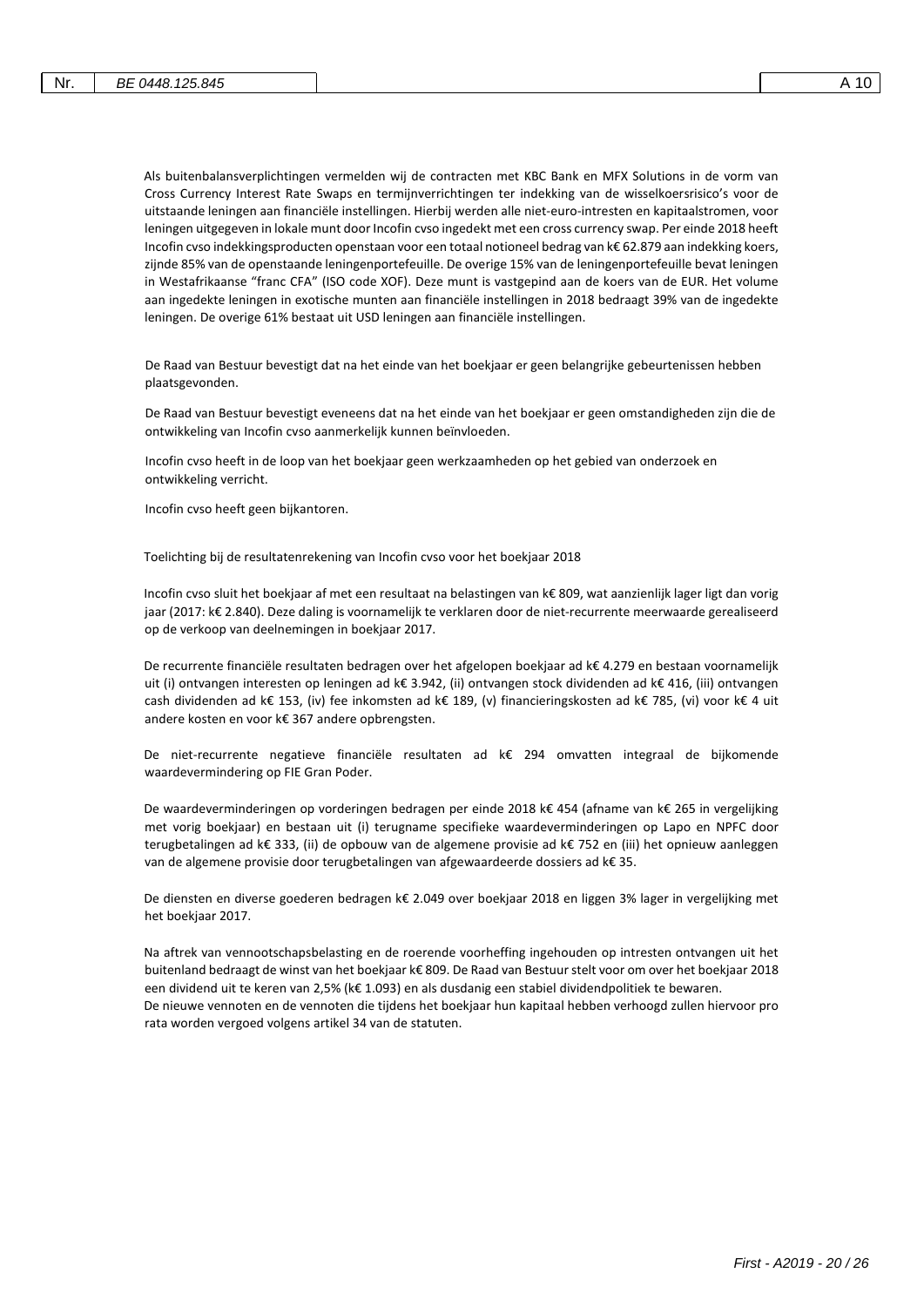Mogen wij u verzoeken de jaarrekening per 31 december 2018 te willen goedkeuren. Na goedkeuring stellen wij u voor de winst van het boekjaar en de overgedragen winst van vorig boekjaar als volgt aan te wenden:

| 1. | Te bestemmen winstsaldo                         | 6.786.220 euro |
|----|-------------------------------------------------|----------------|
|    | - Te bestemmen winst van het boekjaar           | 808.952 euro   |
|    | - Overgedragen winst van het vorig boekjaar     | 5.977.268 euro |
| 2. | Toevoeging aan het eigen vermogen -             | 40.448 euro    |
|    | Toevoeging aan de wettelijke reserve            | 40.448 euro 0  |
|    | - Toevoeging aan onbeschikbare reserves         | euro 0         |
|    | - Toevoeging aan het kapitaal en uitgiftepremie | euro           |
|    | 3. Over te dragen resultaat                     | 5.653.155 euro |
|    | Over te dragen winst                            | 5.653.155 euro |
| 4. | Uit te keren winst                              | 1.092.618 euro |
|    | Vergoeding van het kapitaal                     | 1.092.618 euro |

#### *Risico's en onzekerheden*

Als gevolg van haar activiteit is Incofin cvso onderworpen aan een reeks risico's zoals onder andere kredietrisico's, landenrisico's, wisselkoersrisico's en liquiditeitsrisico's. De Raad van Bestuur besteedt de nodige aandacht aan de opvolging van deze risico's en is van oordeel dat de risico's beperkt en voldoende afgedekt zijn.

#### *Informatie omtrent de belangrijke gebeurtenissen die na het einde van het boekjaar hebben plaatsgevonden*

Er hebben zich geen belangrijke gebeurtenissen voorgedaan na het einde van het boekjaar die een mogelijke impact kunnen hebben op de cijfers van Incofin cvso per 31 december 2018.

#### *Bestuurders*

Gelieve U tevens uit te spreken over de te verlenen kwijting aan de Raad van Bestuur en aan alle bestuurders afzonderlijk in verband met de uitoefening van het mandaat gedurende het afgelopen boekjaar.

### *Commissaris*

Gelieve U tevens uit te spreken over de te verlenen kwijting aan de commissaris in verband met de uitoefening van het mandaat gedurende het afgelopen boekjaar.

#### *Herbenoemingen*

Volgende bestuursmandaten vervallen op de dag van de Algemene Vergadering d.d. 24 april 2019. Er wordt voorgesteld om deze mandaten te hernieuwen voor de statutaire periode van zes jaar tot aan de algemene Vergadering van 2025:

- De heer **Frans Samyn**
- De heer **Peter van den Brock**

### *Ontslag*

- De heer **Frans Verheeke** heeft op 12 maart 2019 zijn ontslag aangeboden als lid van de Raad van Bestuur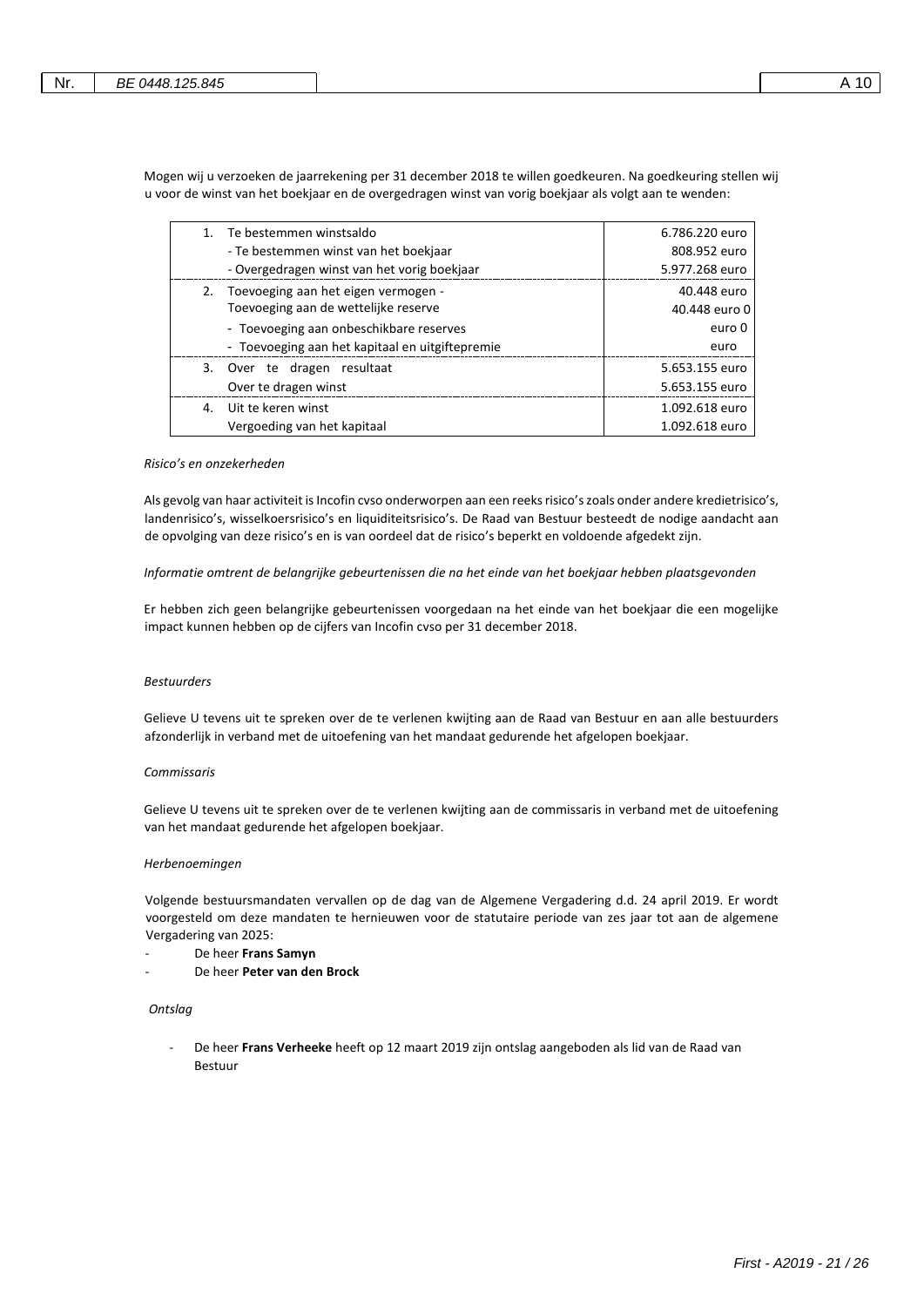# **Incofin CVBA SO** Document subtitle= Verdana Heading 12 0/0 single



# **Incofin CVBA SO**

Statutory auditor's report to the shareholders' meeting for the year ended 31 December 2018 - Annual accounts

The original text of this report is in Dutch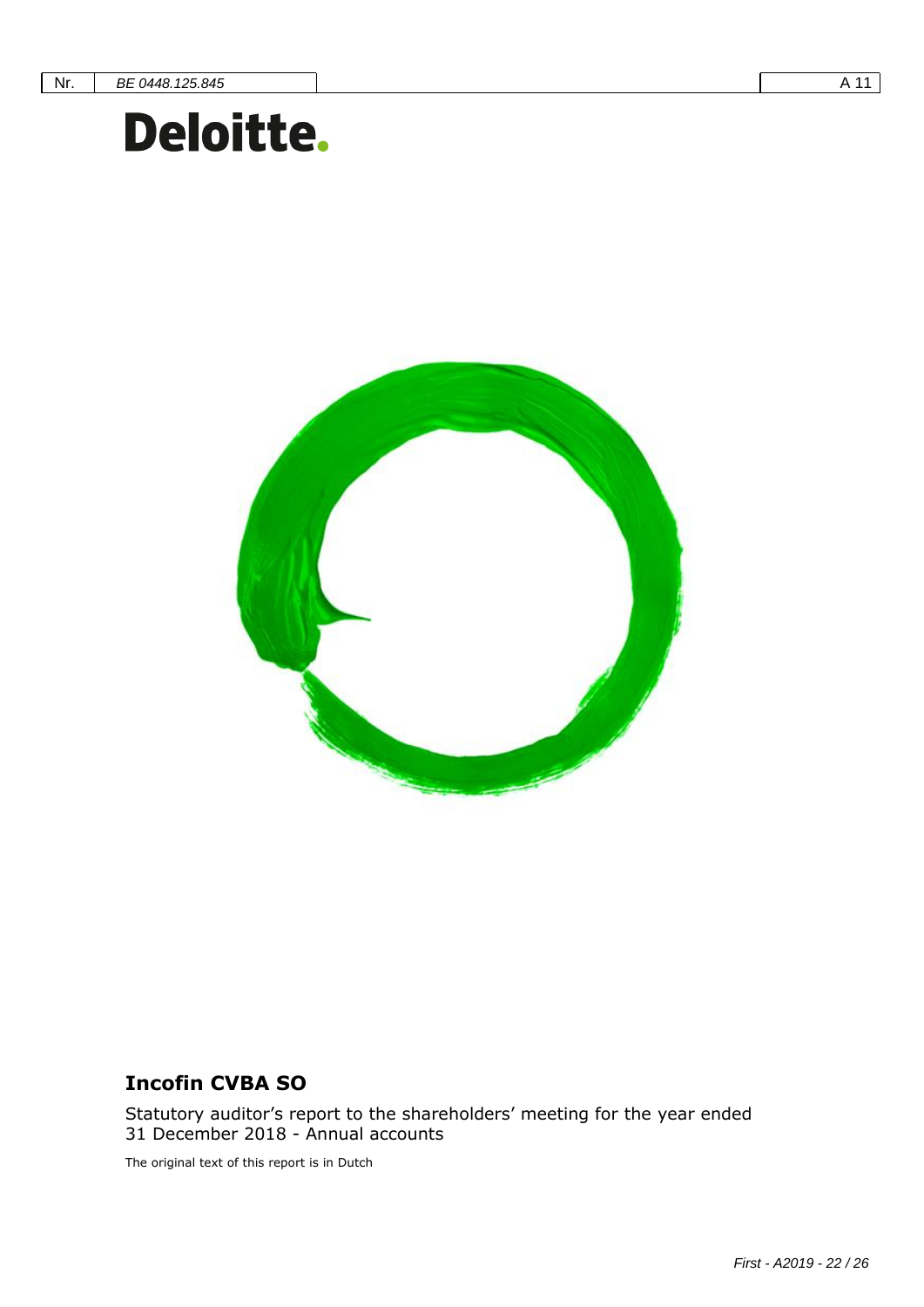### Statutory auditor's report to the shareholders' meeting of Incofin CVBA SO for the year ended 31 December 2017 - Annual accounts

In the context of the statutory audit of the annual accounts of Incofin CVBA SO (the "company"), we hereby submit our statutory audit report. This report includes our report on the annual accounts and the other legal and regulatory requirements. These parts should be considered as integral to the report.

We were appointed in our capacity as statutory auditor by the shareholders' meeting of 26 April 2017, in accordance with the proposal of the board of directors. Our mandate will expire on the date of the shareholders' meeting deliberating on the annual accounts for the year ending 31 December 2019. We have performed the statutory audit of the annual accounts of Incofin CVBA SO for 17 consecutive years.

#### **Report on the annual accounts**

### **Unqualified opinion**

1

We have audited the annual accounts of the company, which comprises the balance sheet as at 31 December 2018 and the income statement for the year then ended, as well as the explanatory notes. The annual accounts show total assets of 85 135 (000) EUR and the income statement shows a profit for the year ended of 809 (000) EUR.

In our opinion, the annual accounts give a true and fair view of the company's net equity and financial position as of 31 December 2018 and of its results for the year then ended, in accordance with the financial reporting framework applicable in Belgium.

#### **Basis for the unqualified opinion**

We conducted our audit in accordance with International Standards on Auditing (ISA), as applicable in Belgium. In addition, we have applied the International Standards on Auditing approved by the IAASB applicable to the current financial year, but not yet approved at national level. Our responsibilities under those standards are further described in the "Responsibilities of the statutory auditor for the audit of the annual accounts" section of our report. We have complied with all ethical requirements relevant to the statutory audit of the annual accounts in Belgium, including those regarding independence.

We have obtained from the board of directors and the company's officials the explanations and information necessary for performing our audit.

We believe that the audit evidence obtained is sufficient and appropriate to provide a basis for our opinion.

#### **Responsibilities of the board of directors for the preparation of the annual accounts**

The board of directors is responsible for the preparation and fair presentation of the annual accounts in accordance with the financial reporting framework applicable in Belgium and for such internal control as the board of directors determines is necessary to enable the preparation of the annual accounts that are free from material misstatement, whether due to fraud or error.

In preparing the annual accounts, the board of directors is responsible for assessing the company's ability to continue as a going concern, disclosing, as applicable, matters to be considered for going concern and using the going concern basis of accounting unless the board of directors either intends to liquidate the company or to cease operations, or has no realistic alternative but to do so.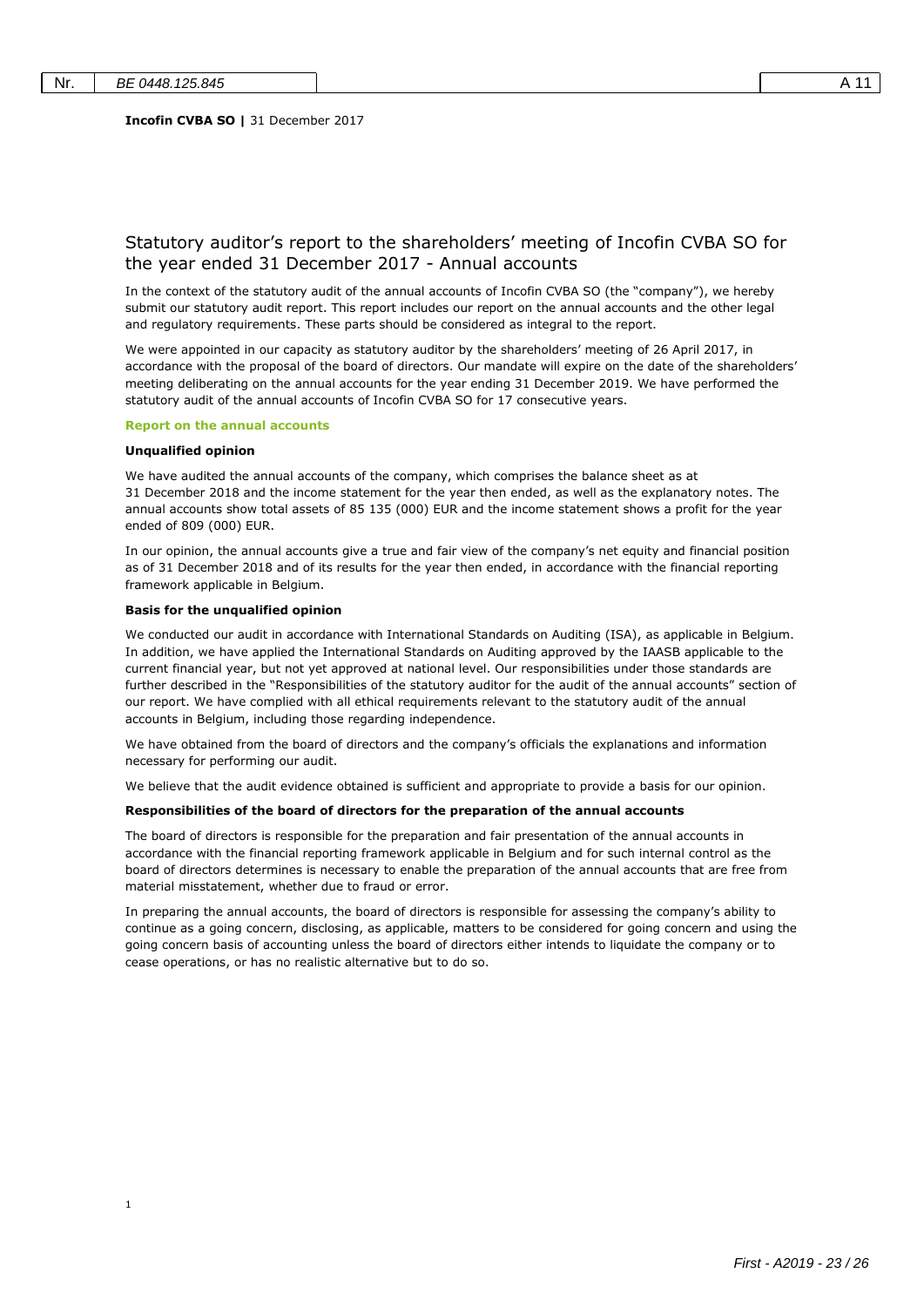$\overline{2}$ 

#### **Incofin CVBA SO |** 31 December 2017

#### **Responsibilities of the statutory auditor for the audit of the annual accounts**

Our objectives are to obtain reasonable assurance about whether the annual accounts as a whole are free from material misstatement, whether due to fraud or error, and to issue a statutory auditor's report that includes our opinion. Reasonable assurance is a high level of assurance, but is not a guarantee that an audit conducted in accordance with ISA will always detect a material misstatement when it exists. Misstatements can arise from fraud or error and are considered material if, individually or in the aggregate, they could reasonably be expected to influence the economic decisions of users taken on the basis of these annual accounts.

During the performance of our audit, we comply with the legal, regulatory and normative framework as applicable to the audit of annual accounts in Belgium.

As part of an audit in accordance with ISA, we exercise professional judgment and maintain professional skepticism throughout the audit. We also:

- identify and assess the risks of material misstatement of the annual accounts, whether due to fraud or error, design and perform audit procedures responsive to those risks, and obtain audit evidence that is sufficient and appropriate to provide a basis for our opinion. The risk of not detecting a material misstatement resulting from fraud is higher than for one resulting from an error, as fraud may involve collusion, forgery, intentional omissions, misrepresentations, or the override of internal control;
- obtain an understanding of internal control relevant to the audit in order to design audit procedures that are appropriate in the circumstances, but not for the purpose of expressing an opinion on the effectiveness of the company's internal control;
- evaluate the appropriateness of accounting policies used and the reasonableness of accounting estimates and related disclosures made by the board of directors;
- conclude on the appropriateness of management's use of the going concern basis of accounting and, based on the audit evidence obtained, whether a material uncertainty exists related to events or conditions that may cast significant doubt on the company's ability to continue as a going concern. If we conclude that a material uncertainty exists, we are required to draw attention in our statutory auditor's report to the related disclosures in the annual accounts or, if such disclosures are inadequate, to modify our opinion. Our conclusions are based on the audit evidence obtained up to the date of our statutory auditor's report. However, future events or conditions may cause the company to cease to continue as a going concern;
- evaluate the overall presentation, structure and content of the annual accounts, and whether the annual accounts represent the underlying transactions and events in a manner that achieves fair presentation.

We communicate with those charged with governance regarding, amongst other matters, the planned scope and timing of the audit and significant audit findings, including any significant deficiencies in internal control that we identify during our audit.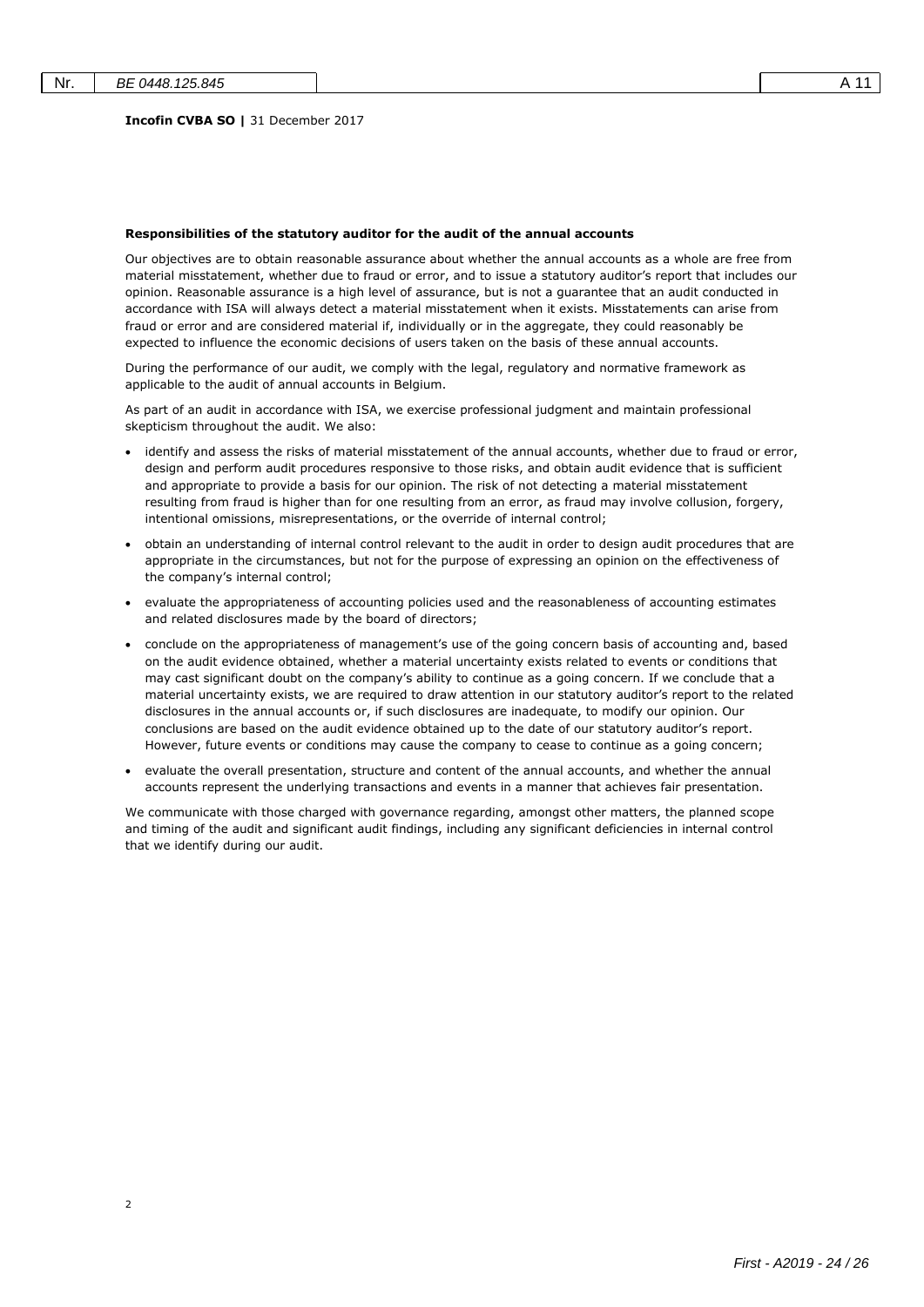**Incofin CVBA SO |** 31 December 2017

#### **Other legal and regulatory requirements**

#### **Responsibilities of the board of directors**

The board of directors is responsible for the preparation and the content of the directors' report on the annual accounts, for the documents to be filed according to the legal and regulatory requirements, for maintaining the company's accounting records in compliance with the legal and regulatory requirements applicable in Belgium, as well as for the company's compliance with the Companies Code and the company's articles of association.

#### **Responsibilities of the statutory auditor**

As part of our mandate and in accordance with the Belgian standard complementary (revised in 2018) to the International Standards on Auditing (ISA) as applicable in Belgium, our responsibility is to verify, in all material respects, the director's report on the annual accounts, those documents to be filed according to the legal and regulatory requirements and compliance with certain obligations referred to in the Companies Code and the articles of association, as well as to report on these matters.

#### **Aspects regarding the directors' report**

In our opinion, after performing the specific procedures on the directors' report on the annual accounts, the directors' report on the annual accounts is consistent with the annual accounts for that same year and has been established in accordance with the requirements of article 95 and 96 of the Companies Code.

In the context of our statutory audit of the annual accounts we are also responsible to consider, in particular based on information that we became aware of during the audit, if the directors' report on the annual accounts is free of material misstatement, either by information that is incorrectly stated or otherwise misleading. In the context of the procedures performed, we are not aware of such material misstatement.

#### **Statement on the social balance sheet**

The social balance sheet, to be filed at the National Bank of Belgium in accordance with article 100, § 1, 6°/2 of the Companies Code, includes, both in form and in substance, all of the information required by the Companies Code and is free from any material inconsistencies with the information available to us in the context of our mission.

### **Statements regarding independence**

3

- Our audit firm and our network have not performed any prohibited services and our audit firm has remained independent from the company during the performance of our mandate.
- The fees for the additional non-audit services compatible with the statutory audit of the annual accounts, as defined in article 134 of the Companies Code, have been properly disclosed and disaggregated in the notes to the annual accounts.